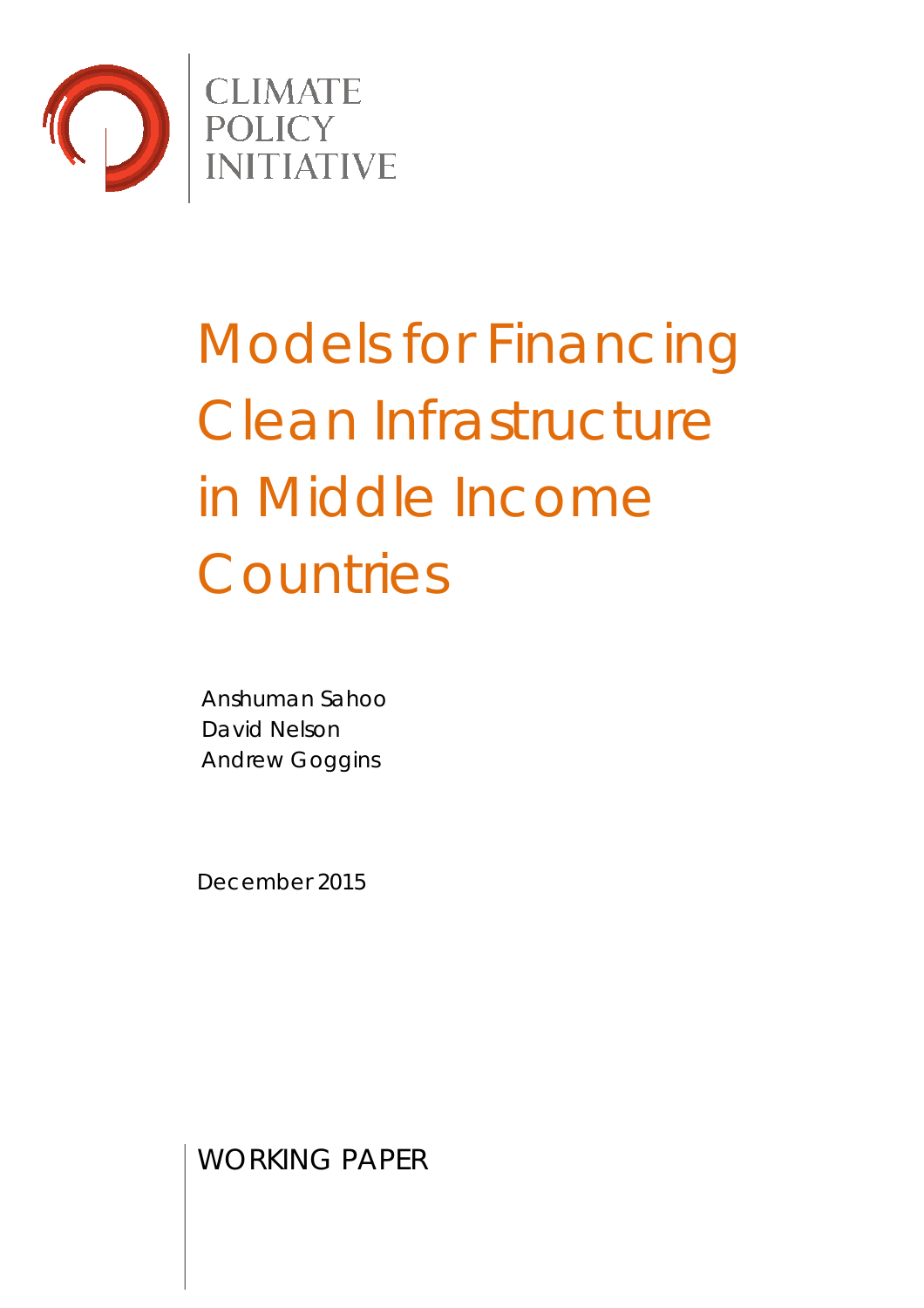## **Acknowledgements**

The authors gratefully acknowledge participants in our primary research for their contribution. We thank out expert reviewers for their feedback and guidance. The perspectives expressed in this paper are CPI's own.

We also thank our colleagues who provided analytical contributions, internal review, and publication support, including Ruby Barcklay, Arsalan Ali Farooquee, Amira Hankin, Valerio Micale, Amanda Shutze, Gireesh Srimali, Dimitri Szerman, Saurabh Trivedi, Maggie Young.

## **About CPI**

Climate Policy Initiative is a team of analysts and advisors that works to improve the most important energy and land use policies around the world, with a particular focus on finance. An independent organization supported in part by a grant from the Open Society Foundations, CPI works in places that provide the most potential for policy impact including Brazil, China, Europe, India, Indonesia, and the United States.

Our work helps nations grow while addressing increasingly scarce resources and climate risk. This is a complex challenge in which policy plays a crucial role.

# **About this project**

This report was commissioned by the New Climate Economy project, the Brookings Institution, and the London School of Economics in support of the to-be-released paper, "Delivering on Sustainable Infrastructure for Better Development and Better Climate."

This is a working paper and all findings and conclusions presented should be viewed as preliminary and subject to change until finalized.

Copyright © 2015 Climate Policy Initiative www.climatepolicyinitiative.org

All rights reserved. CPI welcomes the use of its material for noncommercial purposes, such as policy discussions or educational activities, under a Creative Commons Attribution-NonCommercial-ShareAlike 3.0 Unported License. For commercial use, please contact admin@cpisf.org.

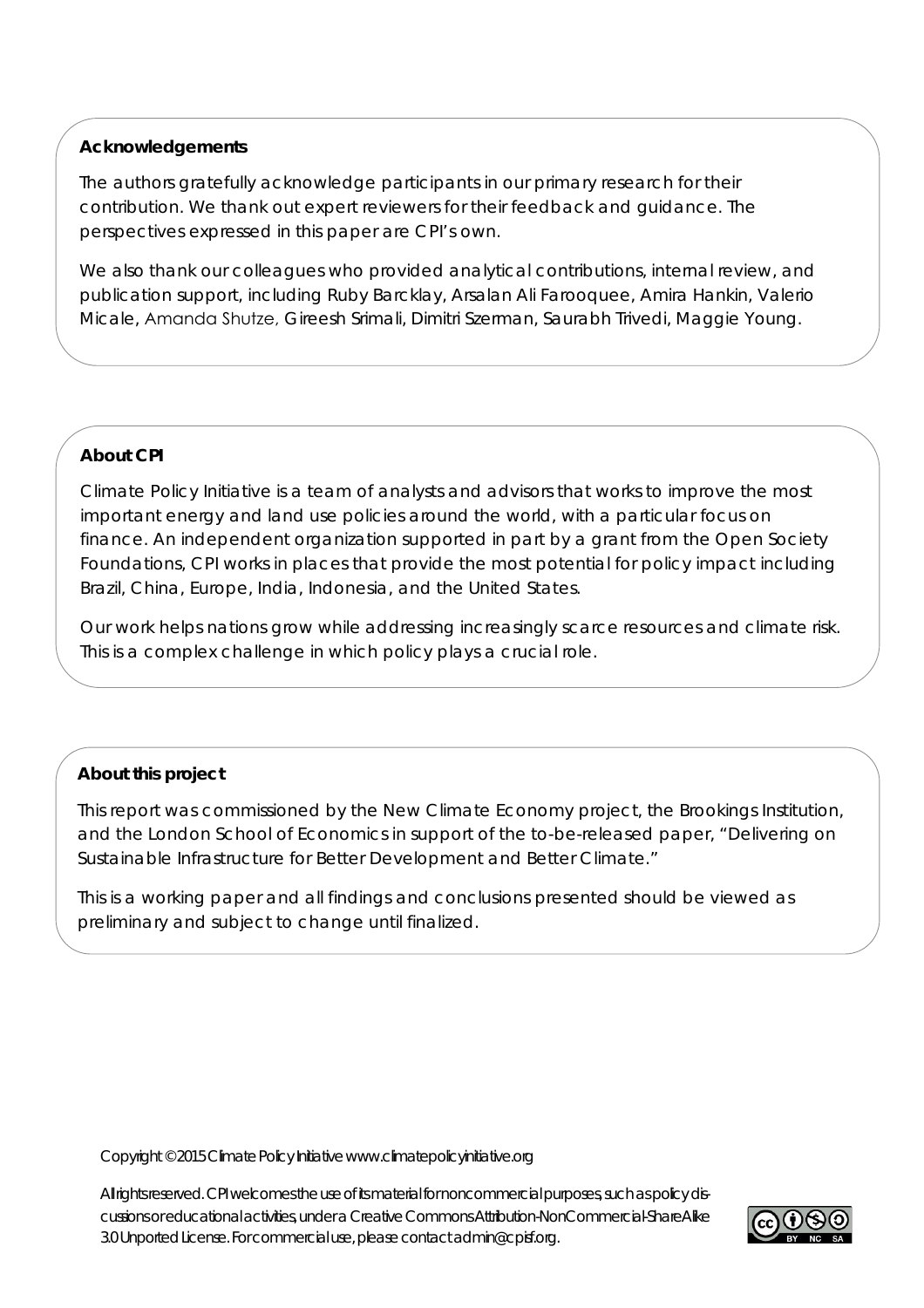# **Executive Summary**

Many rich countries can rely upon sophisticated financial systems, established regulation and policy, a large pool of institutional investors and governments with relatively strong financial positions to help them meet the infrastructure investment needs of their relatively slow growing economies. The investment needs of poor countries are often relatively small and these countries can predominantly rely upon the international development community to help them address their needs.

But what if a country is in between? What if it is big and fast growing, with substantial infrastructure investment needs, but immature financial systems and a scarcity of domestic long term investors? Failure to meet these infrastructure investment needs can stunt a country's growth, but wasting money on too much of the wrong infrastructure can wreck an economy. Add to this the challenge of climate

change that can add substantial infrastructure investment needs to countries rich, poor and in-between.

India and Brazil are two countries in this middle ground that have tried very different solutions to address this challenge.

- Brazil has used a highly centralized model with a strong national development bank (BNDES) to provide stable and relatively low cost finance to infrastructure projects.
- India has used a more decentralized approach with a diverse set of public and private financial institutions delivering finance on more or less commercial terms.

We explore both models, using two climate change relevant wind energy projects, to evaluate how the different models influenced the cost and effectiveness of finance for infrastructure.

|                                        | <b>BRAZIL</b> - National Development Bank<br>Driven                                                                                                                                                                                 | INDIA -Multiple State Owned and Private<br><b>Institutions</b>                                                                                                                                                                                                                                        |
|----------------------------------------|-------------------------------------------------------------------------------------------------------------------------------------------------------------------------------------------------------------------------------------|-------------------------------------------------------------------------------------------------------------------------------------------------------------------------------------------------------------------------------------------------------------------------------------------------------|
| Potential<br>System<br><b>Benefits</b> | Greater financial and administrative<br>$\bullet$<br>efficiency<br>Effective contribution to multiple<br>$\bullet$<br>government policy objectives<br>Improved liquidity in the financial<br>$\bullet$<br>system                    | Greater financial innovation<br>$\bullet$<br>Increased participation by more financial<br>$\bullet$<br>institutions and private investors<br>Reduced government interference and<br>$\bullet$<br>other governance issues<br>Smoother integration of international<br>$\bullet$<br>development finance |
| Potential<br><b>Drawbacks</b>          | Reduced public and private<br>$\bullet$<br>international investment due to<br>crowding out<br>Prolonged high interest rate<br>$\bullet$<br>environment<br>Governance issues due to<br>$\bullet$<br>concentration of decision making | Higher cost to the system<br>$\bullet$<br>Uneven investment with shortages in<br>$\bullet$<br>some key sectors<br>Restricted use of pure project finance<br>$\bullet$<br>models<br>Reduced leverage of projects leading to<br>$\bullet$<br>Increased risk seeking by investors                        |

*Table ES1. Potential benefits and drawbacks of the centralized and decentralized models*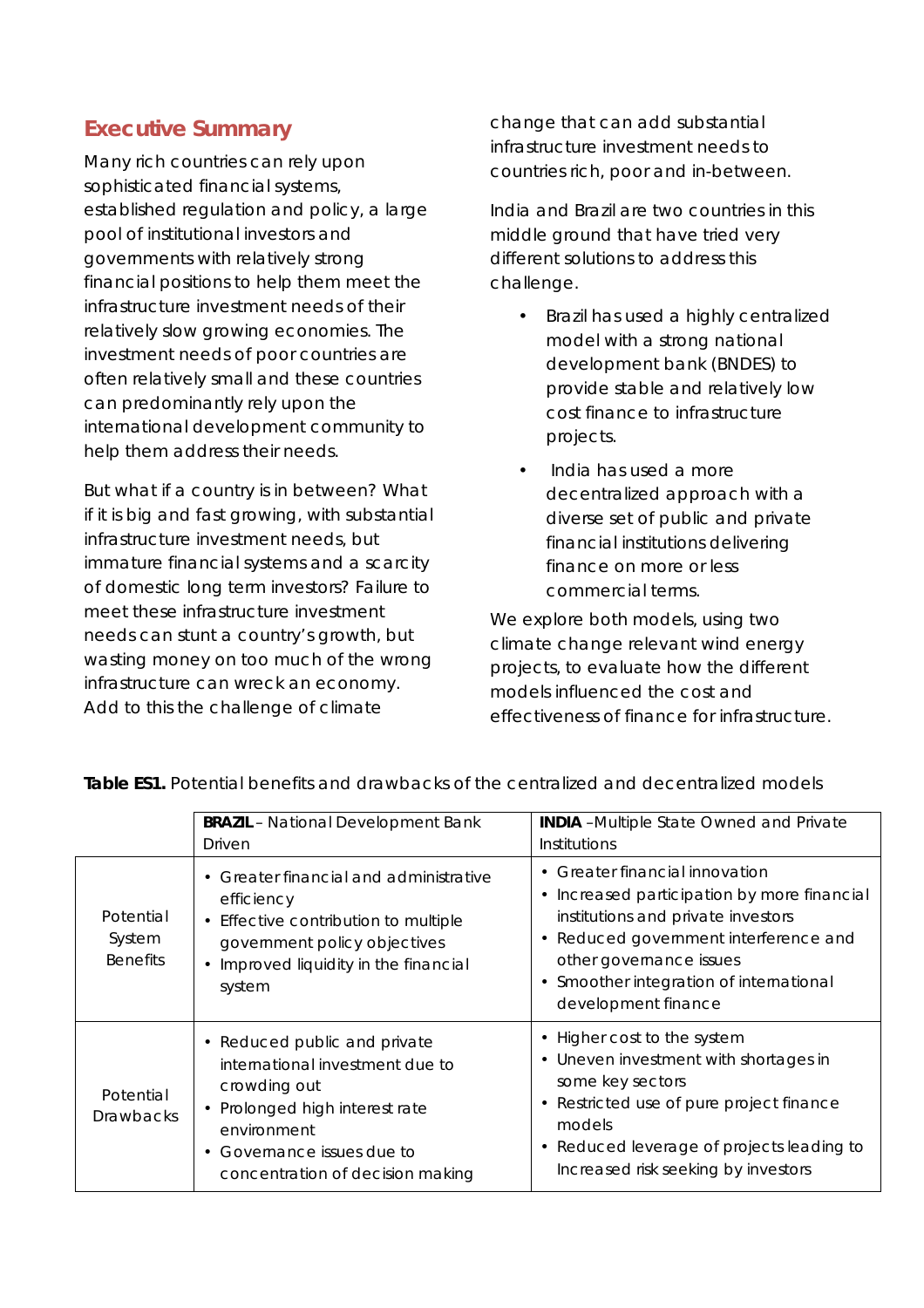In theory, the more centralized system should benefit from efficiencies, driven by economies of scale, and enable better control and coordination of development efforts. On the other hand, a more disaggregated system could encourage more innovation and encourage private sector participation to grow more rapidly. We mapped the potential benefits and drawbacks, in theory, of each system (seen in Table ES1) as a strawman against which to evaluate the actual performance of the models in India and Brazil.

But theory does not take into account differences in economies, institutions, resources and cultures that can waylay even the best laid system. Looking into these real projects and their interaction with the financial model yields several important insights:

**1. The differences between infrastructure finance in the two countries are smaller than a superficial glance at the two models would suggest.**

Despite the difference in models, both countries ended up with public financing dominating these infrastructure projects. Leverage, that is the amount of debt in the project relative to equity, was similar in both and there was little financial innovation in infrastructure finance.

The two models also suffered many of the same problems, including a failure to adopt many of the project finance models, risk assessment, insurance, debt segmentation, and construction finance models that are more commonly found in developed economies.

**2. Differences between the two countries have as much to do with differences in policy than with the financing models. In fact, the finance models may be more reflective of the general policy environment rather than a driver of the policy and finance landscape.**  In Brazil, a national development bank plays a role alongside a welldeveloped national regulatory, auction and pricing system. Development bank finance enables this mechanism to achieve attractive pricing as bidders can secure attractive financing. In many ways the regulatory and development banking systems have been developed together, each taking advantage of the capabilities and impact on the market.

In contrast, there are wide variations in regulation and policy in India, with risks, financial stability, targets and regulation varying from state to state. National level policy does have an impact, but this impact can often be overwhelmed by state level issues in many states around India.

**3. Centralized development banking models do, in practice, show clear benefits.**

The centralized development banking did foster greater scale than in India. This scale helped achieve financial objectives, ease control to reach government policy targets, and other benefits suggested in the table above.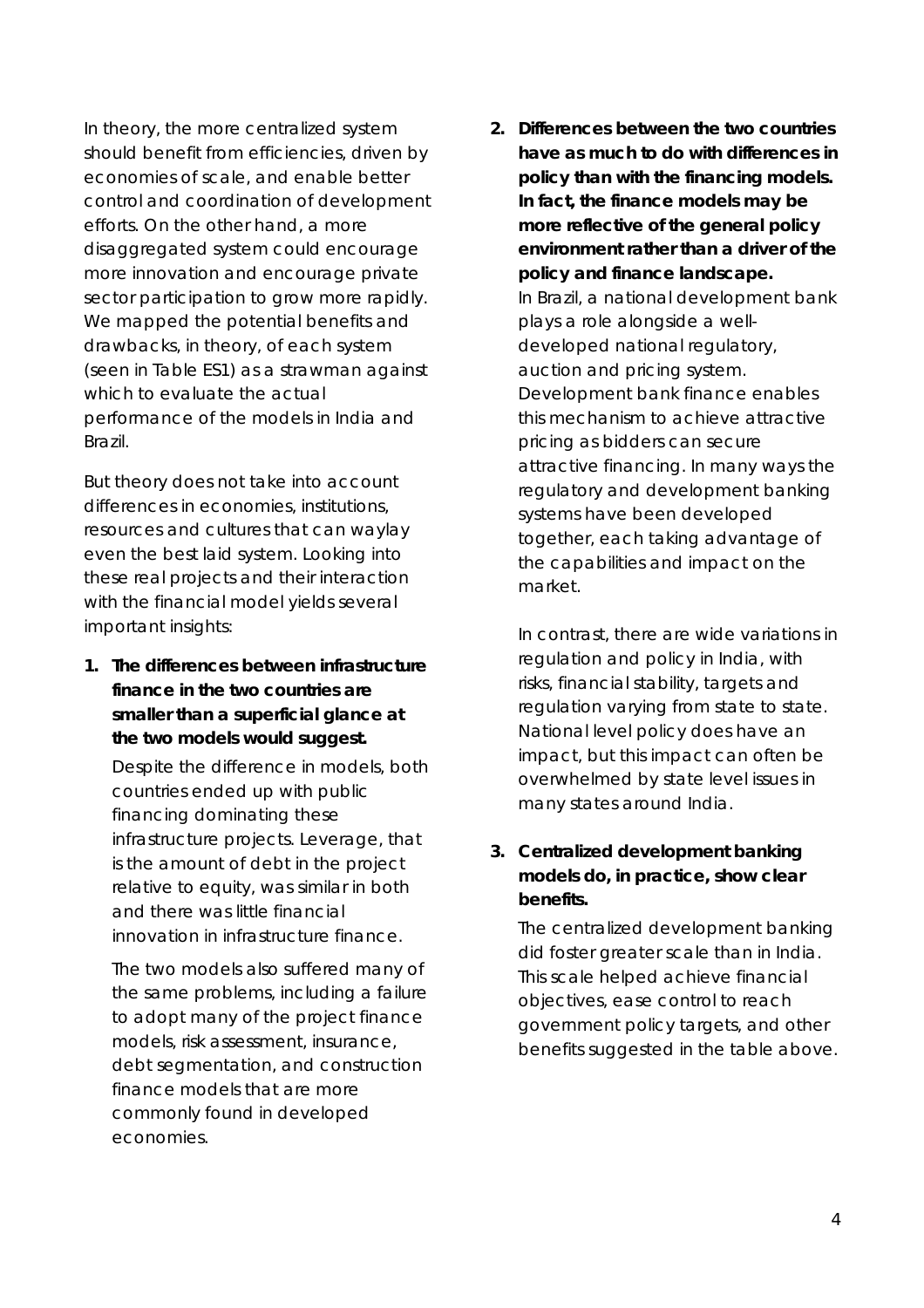- **4. Development bank models could do more than was observed in Brazil** However, the Brazilian model did not achieve some of the potential benefits, including risk transfer and enhanced liquidity in the market.
- **5. But centralized models can also learn from the checks, practices and safeguards inherent in the decentralized model**

These include an ability to foster investment from commercial and international development sources, as well as safeguards.

**6. Both of the models reviewed potentially face governance issues.** The centralized model can better support national policy than a decentralized model, an advantage for policy but potentially leading to concerns about financial inefficiency and higher infrastructure costs, as well as governance concerns. The decentralized model, on the other hand, while reducing the potential for governmental interference, can still prompt suboptimal investments for many reasons: if power off-takers are in poor financial health, or the system facilitates relationship -investment practices, or decision making is still centralized under a small set of actors, for example.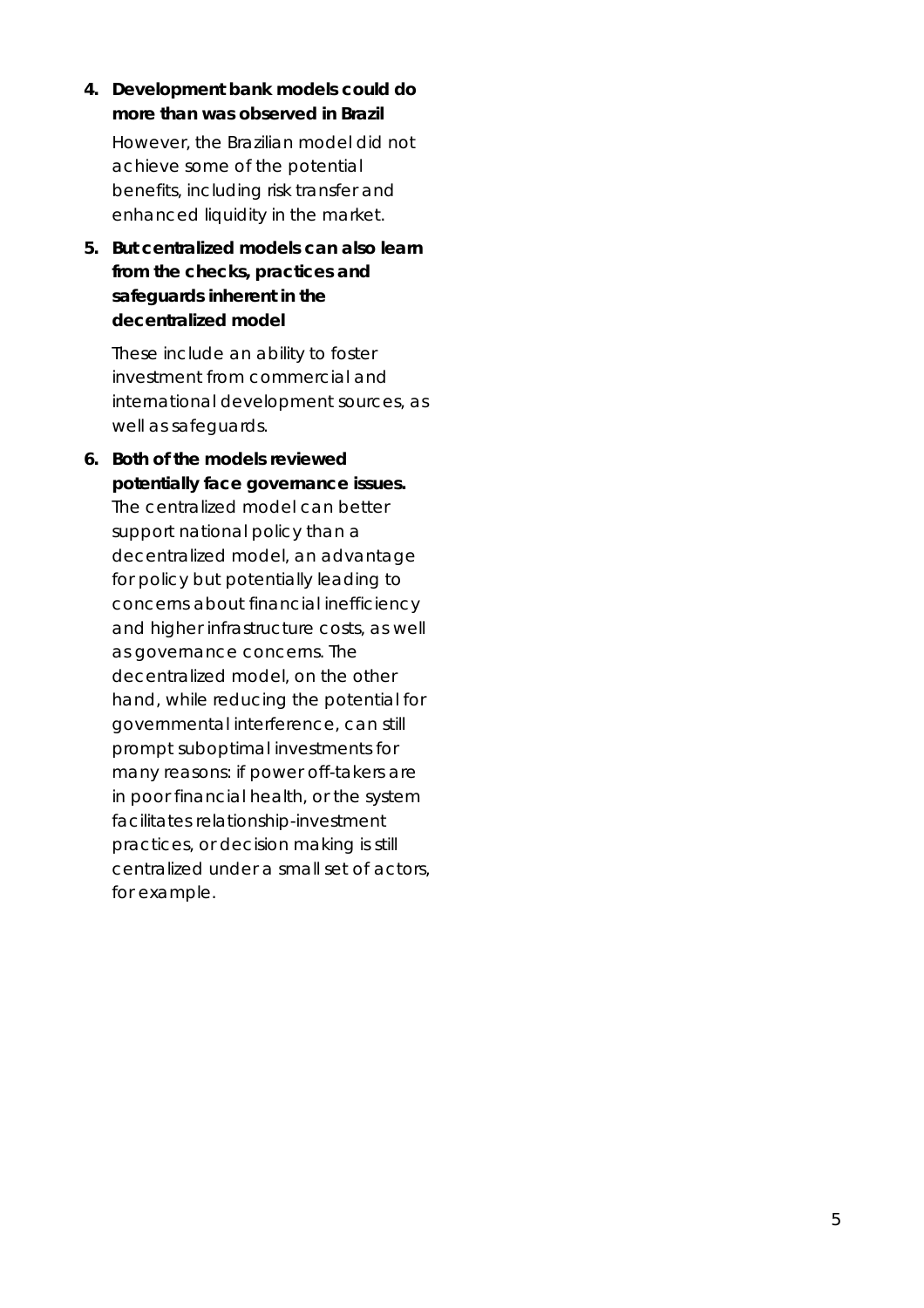# **Table of Contents**

| $\mathbf{1}$ . |                                                                              |  |
|----------------|------------------------------------------------------------------------------|--|
| 2.             | Potential benefits and challenges of the Brazilian and Indian infrastructure |  |
|                |                                                                              |  |
| 2.1            |                                                                              |  |
| 2.2            |                                                                              |  |
| 2.3            |                                                                              |  |
| 2.4            |                                                                              |  |
| 2.5            | Translating theoretical benefits and drawbacks to real world examples 18     |  |
| 3.             |                                                                              |  |
| 4.             |                                                                              |  |
|                | 4.1                                                                          |  |
|                | 4.1.1                                                                        |  |
|                | 4.1.2                                                                        |  |
|                | 4.1.3 Outlook and potential improvements to complementary policy35           |  |
|                |                                                                              |  |
|                | 4.2.1                                                                        |  |
|                | 4.2.2                                                                        |  |
|                | 4.2.3                                                                        |  |
| 5.             | Comparative benefits and challenges of a bank-led financing model51          |  |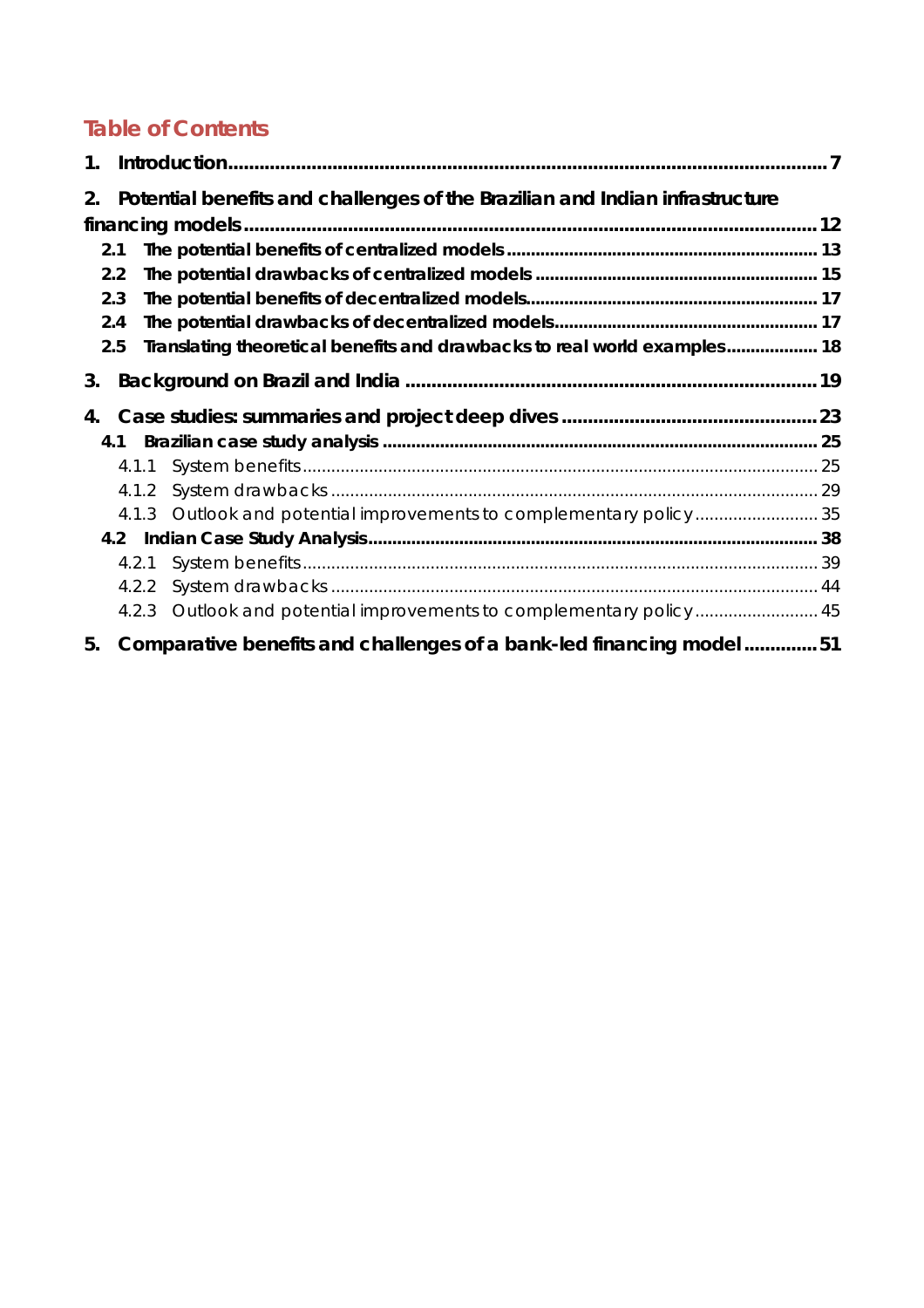# **1. Introduction**

Physical infrastructure, such as energy, transportation, telecommunications, water, and sanitation systems, can contribute to the sustained growth of a national economy. Done well, investment in infrastructure can create employment, promote the development of new businesses, reduce operating costs, increase industrial competitiveness, and drive innovation, all while limiting the environmental impact of economic growth. Done poorly, investment in infrastructure can crowd out the development of other sectors, remove talent and resources from more productive uses, contribute to environmental degradation, create opportunities for corruption, and decrease competitiveness.

The global economy needs as much as \$93 trillion of infrastructure investment through 2030 – as rich countries repair their aging roads, networks, and systems, while developing countries build new ones. Yet many analysts suggest that global investment is lagging behind the required rate. Annual global investment in infrastructure is around \$2.7 trillion, which is short of the \$3.7 to \$6 trillion of required investment according to estimates from the World Economic Forum (Authers, 2015), the New Climate Economy, $<sup>1</sup>$  and others.</sup> While at the macro level the shortage of investment demand is apparent, many investors bemoan the shortage

of investment opportunities in infrastructure projects offering adequate financial returns.

The contradiction between a shortage of supply of investment, on one hand, and a shortage of demand for that investment, on the other, is only apparent. The nature of much infrastructure as a shared public good, often with monopoly characteristics, means that setting a price for infrastructure, allocating risk, and incentivizing efficient investment can be challenging. These three are inextricably interrelated, so a failure on any one of price, risk, or incentives could lead to both a shortage of investment and a shortage of attractive investment opportunities.

Our hypothesis is that there is no singularly appropriate model to meet these challenges. An optimum model will reflect the characteristics of the infrastructure or industry where the investment is needed, as well as the state of the economy and financial markets of the country in question. In general, we believe that the model should evolve as an economy matures and as the industries in that economy develop. In earlier work with the New Climate Economy,<sup>2</sup> CPI identified how financial solutions could evolve as countries progress from low-income countries – where financial markets are unlikely to be sophisticated and where development should take priority – to high-income countries –

<sup>1</sup> Climate Policy Initiative, 2014. Moving to a Low Carbon Economy: The Financial Impact of the Low-Carbon Transition

<sup>2</sup> New Climate Economy, 2014. Better Growth, Better Climate. Chapter 6: Financing a low carbon future.

http://2014.newclimateeconomy.report/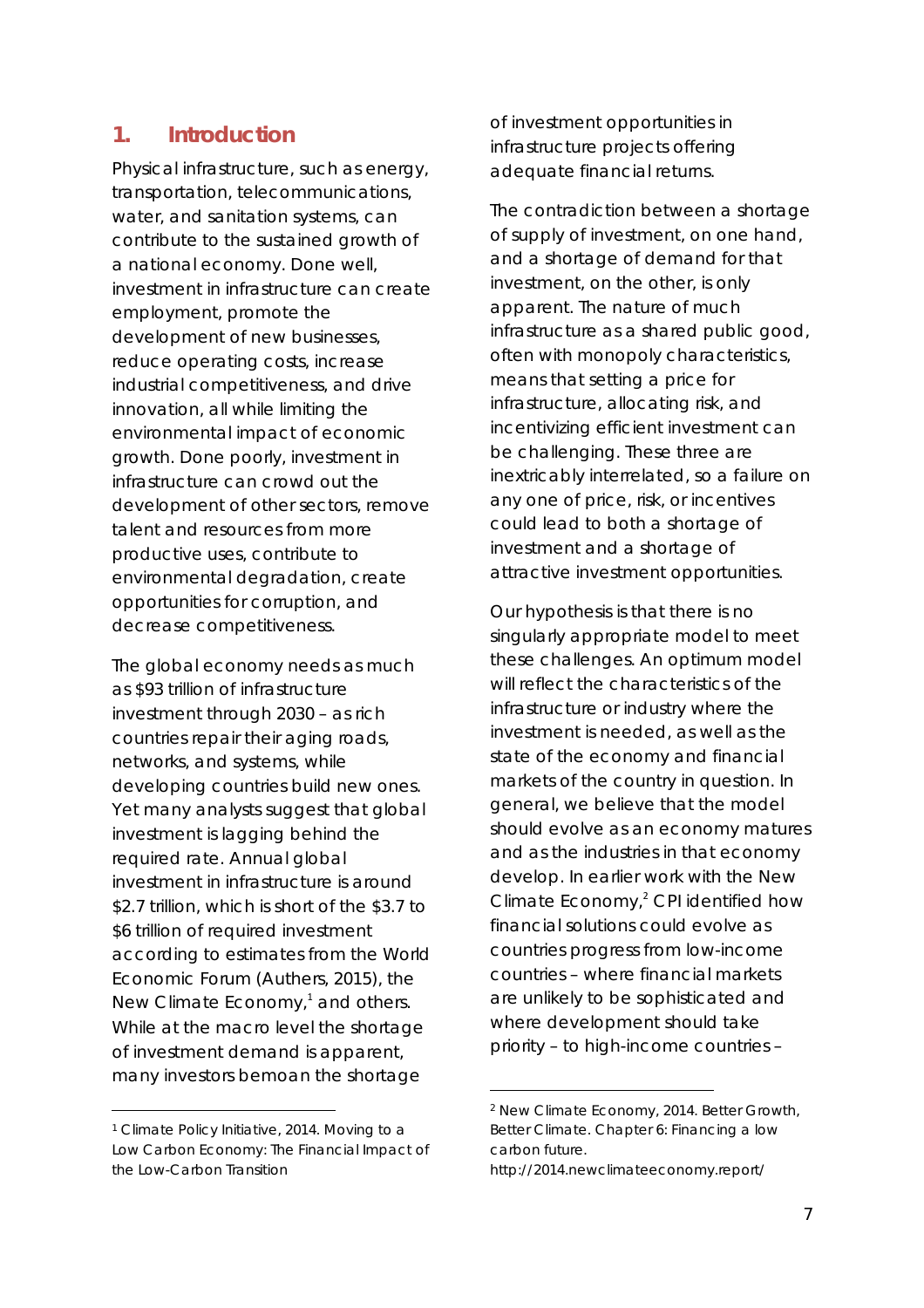where economic efficiency, identifying and tailoring investment propositions to the most appropriate sets of investments, and the

improvement of environmental performance of infrastructure begin to take priority (see table 1).

*Table 1. Models for infrastructure financing are likely to differ with countries' levels of economic development (the example of renewable energy)*

| <b>High Income</b><br>Countries | Middle Income<br>Countries<br>w/o Development<br><b>Banks</b> | Middle Income<br>Countries<br>w/Development<br><b>Banks</b> | Low Income<br>Countries |
|---------------------------------|---------------------------------------------------------------|-------------------------------------------------------------|-------------------------|
| Innovative financial            | Establish                                                     | Establish policy                                            | Development is          |
| products matching               | development                                                   | specifically for low                                        | priority while          |
| cash flows to                   | banking models                                                | carbon needs                                                | economies are small     |
| appropriate                     | and policy                                                    |                                                             | and emissions are       |
| investors                       | specifically for low                                          | Making                                                      | low                     |
| 1. Municipal finance            | carbon needs                                                  | development                                                 |                         |
| 2. YieldCos/MLPs                |                                                               | finance work better                                         | Domestic financial      |
| 3. Crowd sourcing               | Dollarization and                                             | 1. Project selection                                        | solutions are           |
|                                 | currency hedging                                              | 2. Governance                                               | infeasible while        |
| Adapting industry               | for low carbon                                                | 3. Price signals                                            | internal markets are    |
| models to low                   | projects                                                      |                                                             | weak                    |
| carbon technologies             | 1. Pricing energy                                             | Eventual adoption                                           | 1. But grants and       |
| 1. Sector                       | and carbon as                                                 | of HIC business                                             | paying differential     |
| restructuring                   | global product                                                | models                                                      | costs can work          |
| 2. Demand response              | receiving global                                              |                                                             | 2. International        |
| and energy                      | capital costs                                                 |                                                             | offsets                 |
| efficiency finance              |                                                               |                                                             |                         |
|                                 | Eventual adoption                                             |                                                             | Eventual adoption of    |
| Creating new                    | of HIC business                                               |                                                             | national                |
| technologies and                | models                                                        |                                                             | development             |
| behaviors                       |                                                               |                                                             | models as economy       |
| 1. Innovation and               |                                                               |                                                             | grows                   |
| pricing                         |                                                               |                                                             |                         |
| 20% reduction of RE             | Reduce                                                        |                                                             | Prepare for growth      |
| cost plus more from             | government cost                                               | Greater share for                                           | that is low carbon      |
| innovation                      | for RE subsidy by                                             | low carbon energy                                           | from the inception      |
|                                 | 30-40%                                                        |                                                             |                         |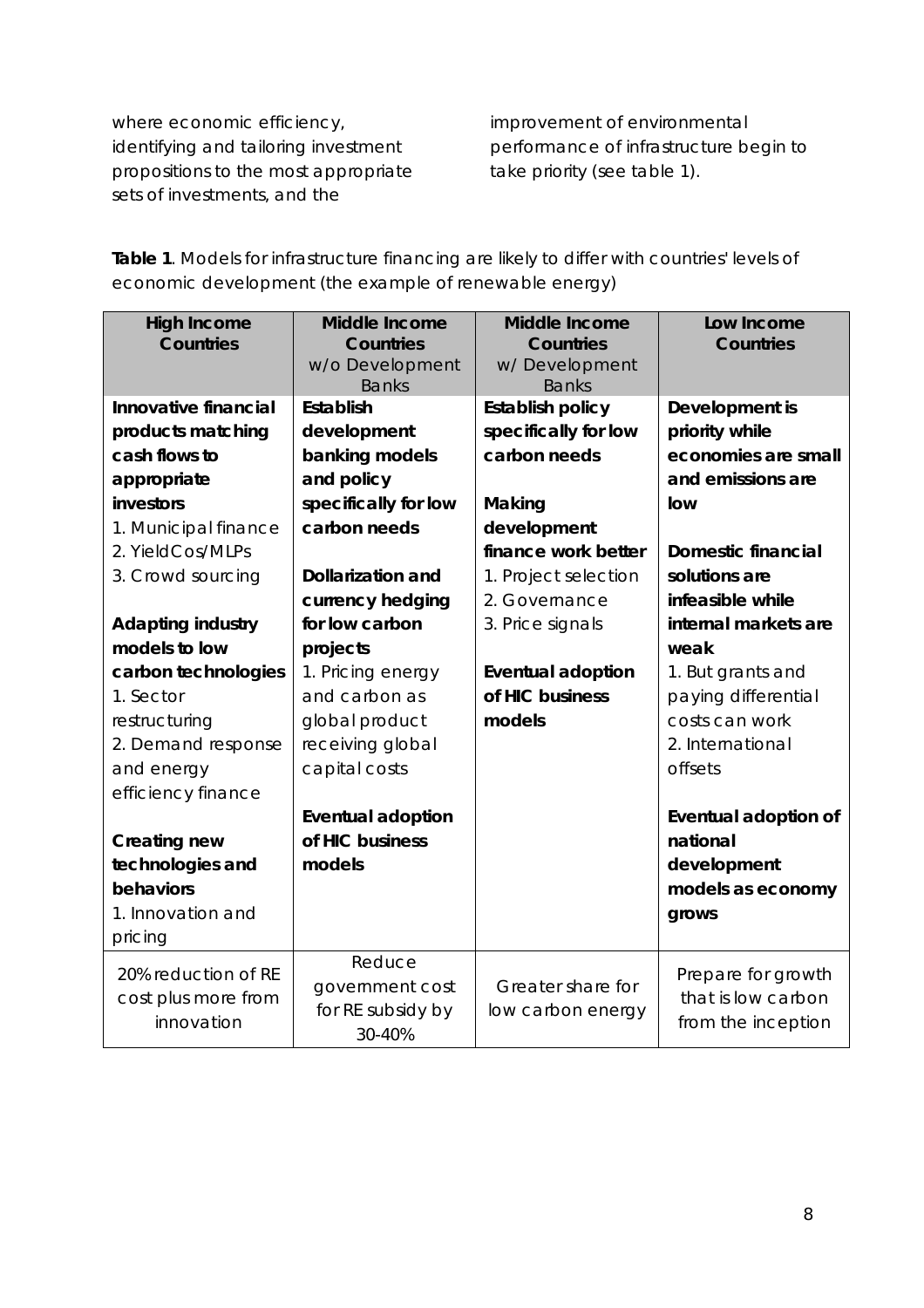#### **Objective and scope**

This paper focuses on the challenges faced by rapidly growing middle income countries in financing their infrastructure. These challenges include:

- Established, but relatively weak and unsophisticated financial markets.
- Lower per capita wealth available for investment.
- Younger populations with a lower propensity for long term investment.
- Faster growth implying both a greater need for new infrastructure as well as more competing needs for capital.
- Greater uncertainty in both growth and infrastructure needs, heightening risk to investors.

Together these lead to a relative shortage of long-term capital compared to needs, exacerbated by attractive short term investment opportunities further crowding out long term investment. The growth of the economy coupled with a shortage of investment often leads to higher inflation and higher interest rates with the result that long term infrastructure investment, which is dependent on low cost, long term finance, becomes comparatively more expensive and difficult to finance. Meanwhile, fast economic growth and inflation can lead to currency risk, which may make foreign investment more difficult and less attractive.

Governments of developing countries have tried many different measures to address this challenge. Some build

infrastructure themselves, often through state-owned companies. Others create market or regulatory models designed to encourage both domestic and foreign private investors and companies. Most create models that bridge these two, with financial models that bridge the gap between long and short term investments, or derisking of projects through government support or guarantees, or through versions of public-private investment.

This paper focuses on the two seemingly very different models employed in Brazil and India, assessing both the potential benefits and drawbacks of each model and how those potential benefits translate into practice once the particular, national circumstances of each country come into play.

#### **Brazil**

The Brazilian model relies on the pivotal role of a strong, central national development bank. This bank, Banco Nacional do Desenvolvimento Econômico e Social (BNDES), plays a prominent role in infrastructure financing and policy. In general, and especially because of the current government's Infrastructure Logistics Program, BNDES provides stable and relatively low cost finance to most larger scale infrastructure projects and companies in the country.

### **India**

By contrast, the Indian infrastructure model does not have a singular, centralized national development bank; instead, it includes a decentralized, diverse set of public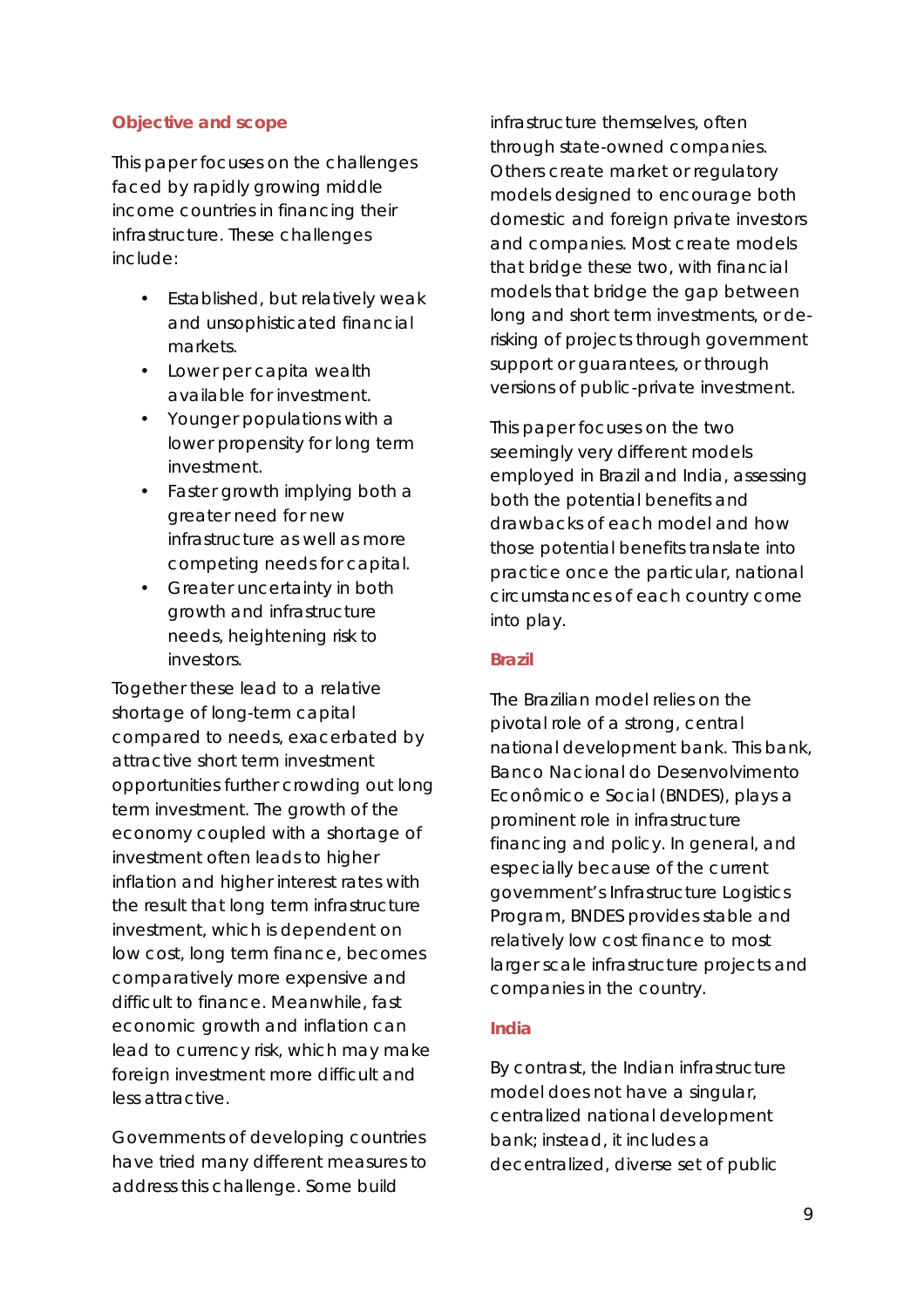and private banks and financial institutions which deliver infrastructure finance on more or less commercial terms.

We identify the advantages and disadvantages of each model through a case study analysis of specific projects. <sup>3</sup> Our comparison highlights the unique benefits and challenges of each model, as well as the challenges common to middle income countries across models.

The paper is organized as follows. In Section 2, we develop a framework to anticipate potential benefits and challenges of the two infrastructure financing models. In Section 3, we provide background information about Brazil and India that motivates our cross-country comparison. This background and framework serve as the basis of our case studies, which we present in Section 4. The case studies allow us to highlight the degree to which observed benefits and challenges of the two infrastructure financing models overlap with those predicted. Each case study includes a summary of our observations from each country and deep dives of two illustrative projects. Section 5 presents a comparative analysis of the two models and concludes with the potential role of national development banks (NDBs) in low, middle, and high income countries. The first part of the

Appendix comments on the importance of introducing innovative risk-sharing instruments to national capital markets and suggests that, regardless of infrastructure financing model, middle income countries should prioritize such innovation to attract investments by institutional investors.

<sup>&</sup>lt;sup>3</sup> The case study analysis focuses specifically on wind energy projects to provide a degree of comparability between countries and because power infrastructure is expected to represent the largest share of future infrastructure demand. Additional discussion around this point can be found in Box 1.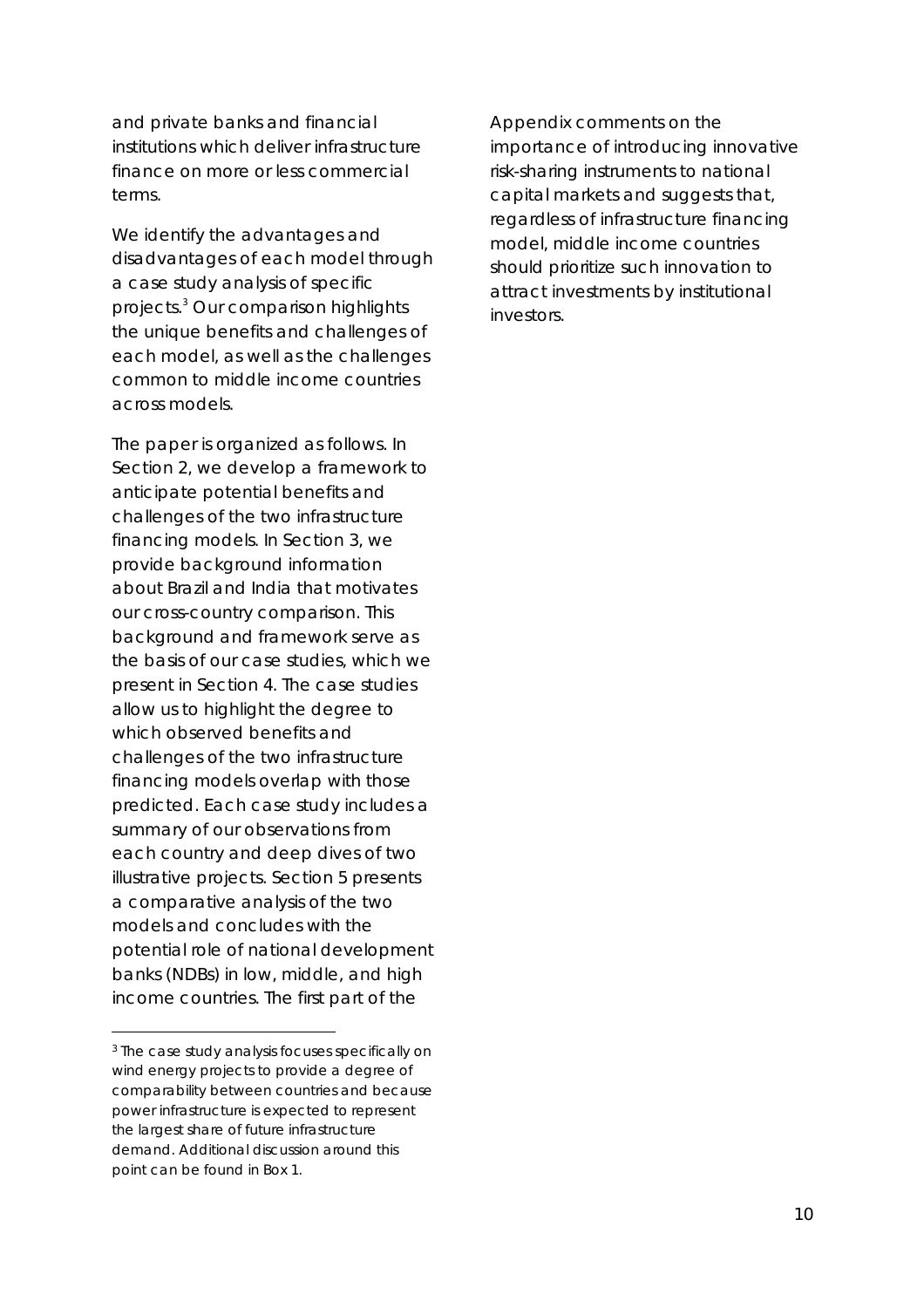#### *Box 1. Choosing renewable energy finance*

Our case studies examine investments in power infrastructure, which are expected to comprise the greatest share of infrastructure finance (McKinsey, 2015). Of course, different types of infrastructure present idiosyncratic challenges that may merit distinct models. We thus concentrate more specifically on renewable energy – and wind projects in particular – in both Brazil and India. This degree of specificity provides a particularly rich perspective on infrastructure finance while offering a degree of comparability between countries from which to draw conclusions.

Several traits of renewable energy finance enhance the generalizability of our work:

- Renewable energy projects require public support and the development of incentive models and industry models to coordinate production. Our analysis thus allows us to examine the interaction of finance in a rich policy environment.
- Renewable energy projects typically use both public and private financing. Our focus on renewable energy allows us to understand how different financing models affect funding mixes and costs.
- Renewable energy infrastructure is often built into projects and project financed. In fact, renewables have become one of the major consumers of project finance in many markets. Our case studies include deep dives about discrete projects and deals, providing a more detailed focus on the development of project finance practices in Brazil and India.
- Renewable energy is a cornerstone of sustainable infrastructure, which may be a major driver of future infrastructure needs; at the same time, renewable energy projects help address countries' environmental policy goals. To note, India aspires to add 175GW of renewable energy capacity by 2022. While Brazil has not set an explicit target for additions of renewable energy, wind projects have been the most competitive projects in recent energy auctions. The lessons of our analysis are thus likely to remain relevant in the coming years.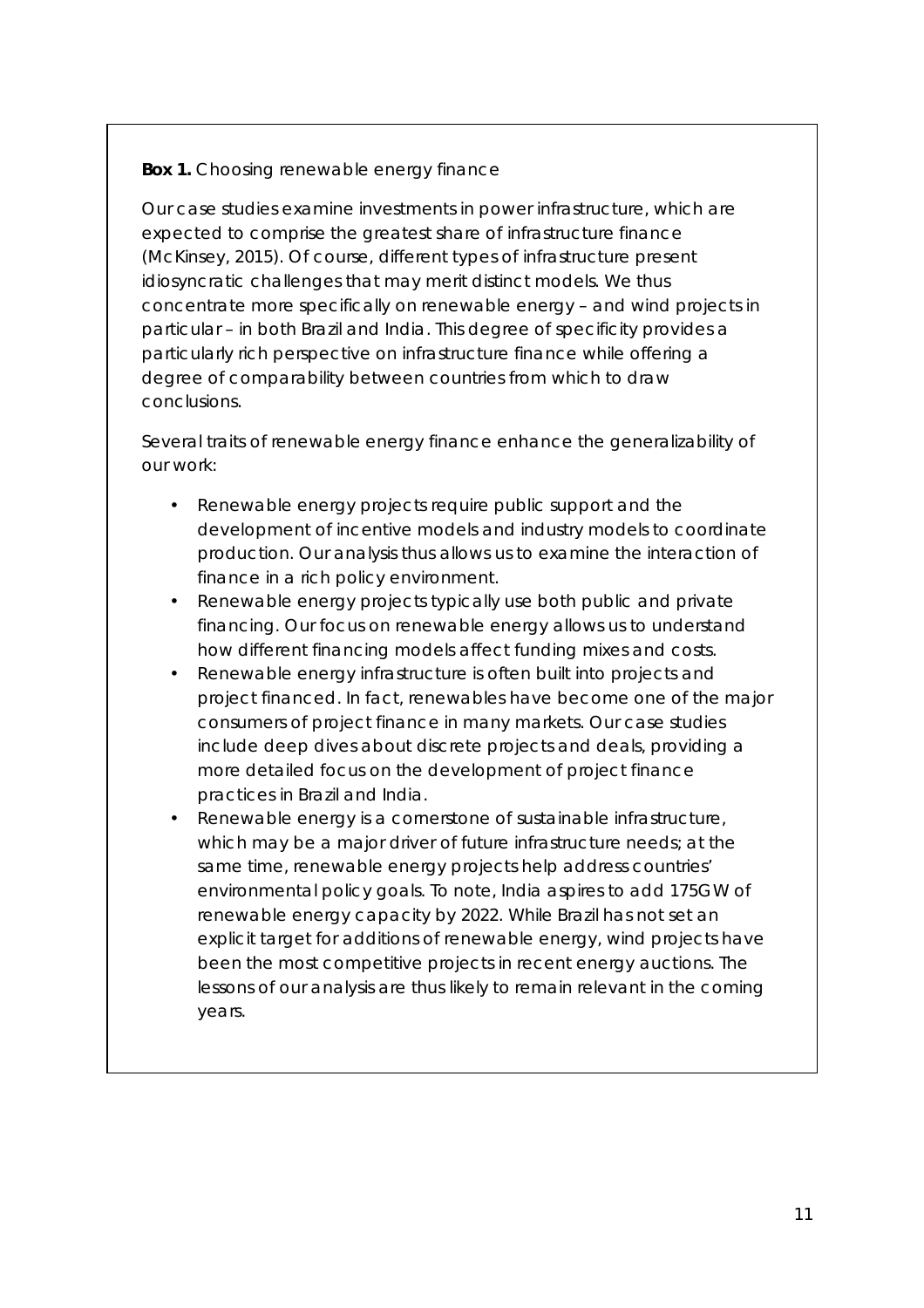**2. Potential benefits and challenges of the Brazilian and Indian infrastructure financing models**

At first glance, the differences between Brazilian and Indian financing of infrastructure mirror many comparisons between more centralized and more disaggregated systems. With a national development bank at the center of most infrastructure planning and investment, a more centralized system like that in Brazil should benefit from efficiencies, driven by economies of scale, and enable better control and coordination of development efforts. Alternatively, a more disaggregated system could encourage more innovation and encourage private sector participation to grow more rapidly. Several tensions play out across the spectrum of centralized to decentralized models, including:

• Financial efficiency from the scale of a centralized bank versus financial innovation that can arise from competition

amongst many commercial actors.

Policy efficiency of centralization versus political interference that this centralization may facilitate.

Additionally, either system could lead to uneven coverage across the infrastructure space, with some sectors failing to secure adequate financing if either a development bank has a narrow mandate, leaving segments uncovered, or a weak commercial market focuses only on those infrastructure segments that offer both scale and attractiveness. The combination of the two systems could create this problem, if a development bank has both a narrow mandate and prevents a robust commercial sector from forming. In table 2 we specify the potential benefits and drawbacks of the two models as seen from an Indian and Brazilian perspective.

We begin by outlining each of these theoretical benefits and drawbacks of the centralized system, against which we will evaluate the Brazilian and Indian systems in Section 4.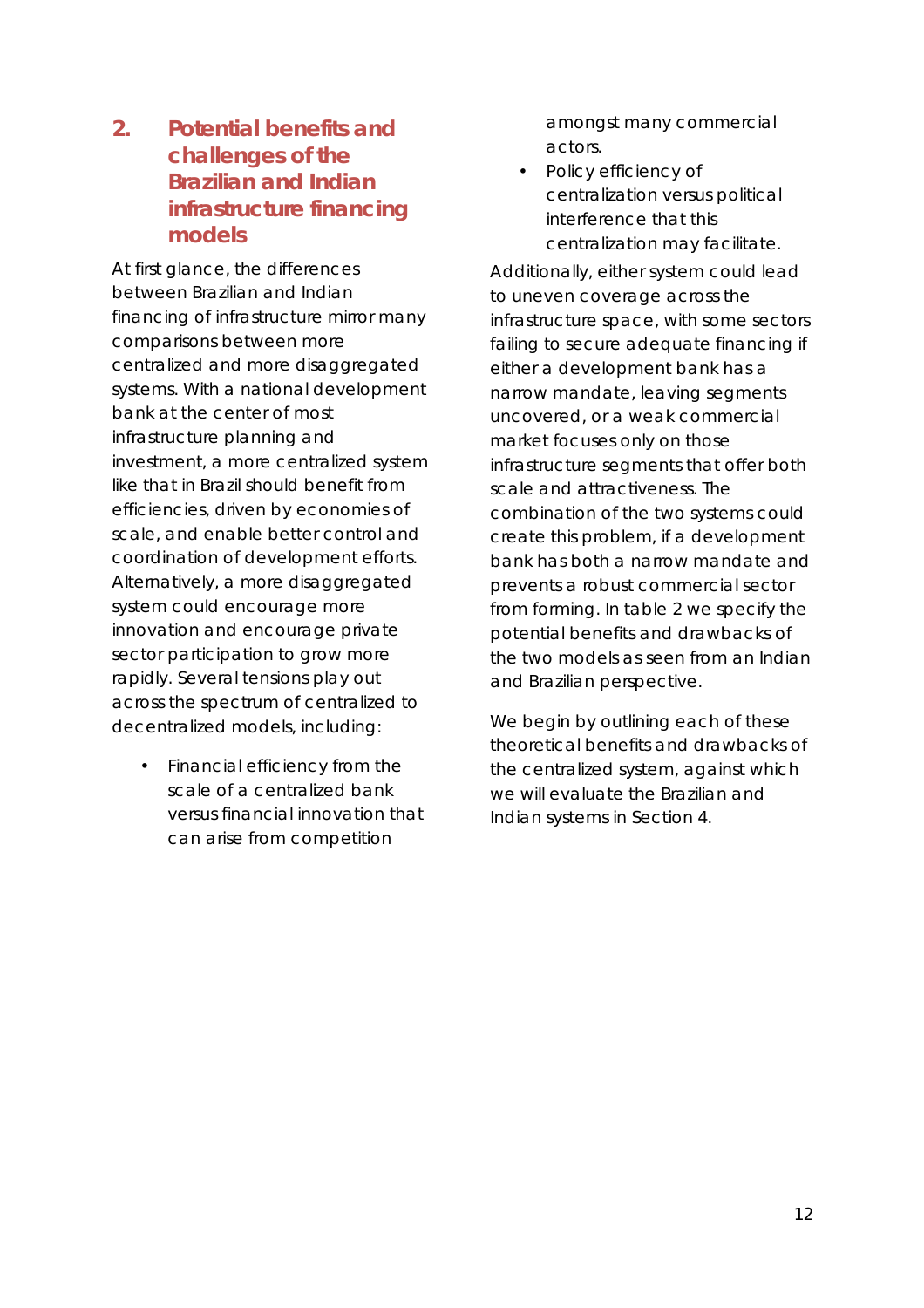|        |  |  | Table 2. Potential benefits and drawbacks of the centralized and decentralized |  |  |
|--------|--|--|--------------------------------------------------------------------------------|--|--|
| models |  |  |                                                                                |  |  |

|                                        | <b>BRAZIL</b> - National Development<br><b>Bank Driven</b>                                                                                                                                                    | <b>INDIA - Multiple State Owned and Private</b><br>Institutions                                                                                                                                                                                                     |  |
|----------------------------------------|---------------------------------------------------------------------------------------------------------------------------------------------------------------------------------------------------------------|---------------------------------------------------------------------------------------------------------------------------------------------------------------------------------------------------------------------------------------------------------------------|--|
| Potential<br>System<br><b>Benefits</b> | • Greater financial and<br>administrative efficiency<br>• Effective contribution to multiple<br>government policy objectives<br>Improved liquidity in the financial<br>$\bullet$<br>system                    | • Greater financial innovation<br>• Increased participation by more<br>financial institutions and private investors<br>• Reduced government interference and<br>other governance issues<br>• Smoother integration of international<br>development finance           |  |
| Potential<br><b>Drawbacks</b>          | • Reduced public and private<br>international investment due to<br>crowding out<br>• Prolonged high interest rate<br>environment<br>Governance issues due to<br>$\bullet$<br>concentration of decision making | Higher cost to the system<br>$\bullet$<br>• Uneven investment with shortages in<br>some key sectors<br>Restricted use of pure project finance<br>$\bullet$<br>models<br>Reduced leverage of projects leading to<br>$\bullet$<br>increased risk-seeking by investors |  |

**2.1 The potential benefits of centralized models**

*Centralized NDBs are uniquely positioned in the economy due to their links with government, and they are typically large scale. The unique strengths we would expect from the stylized centralized model, discussed here, follow from these characteristics.*

**Financial and administrative efficiency** 

There are a number of ways that a centralized national development bank (NDB) can achieve greater efficiency through the scale of its operations, and the ability to achieve lower borrowing and finance costs due either to the scale, diversification,

or implicit government backing. A longer list of potential benefits includes:

- *Economies of scale.* Larger size should enable a bank to amortize costs across more investments and invest in better and more efficient systems.
- *Greater portfolio diversification* by cutting across all sectors of the economy, which should reduce risk and enable cross sectoral learning.
- *Concentrated technical and financial capability* that can lower transaction costs and extend range of investments.
- *Reduced credit risk* that lowers the default risk of developers to the development bank as well as other potential creditors, as the government link carries greater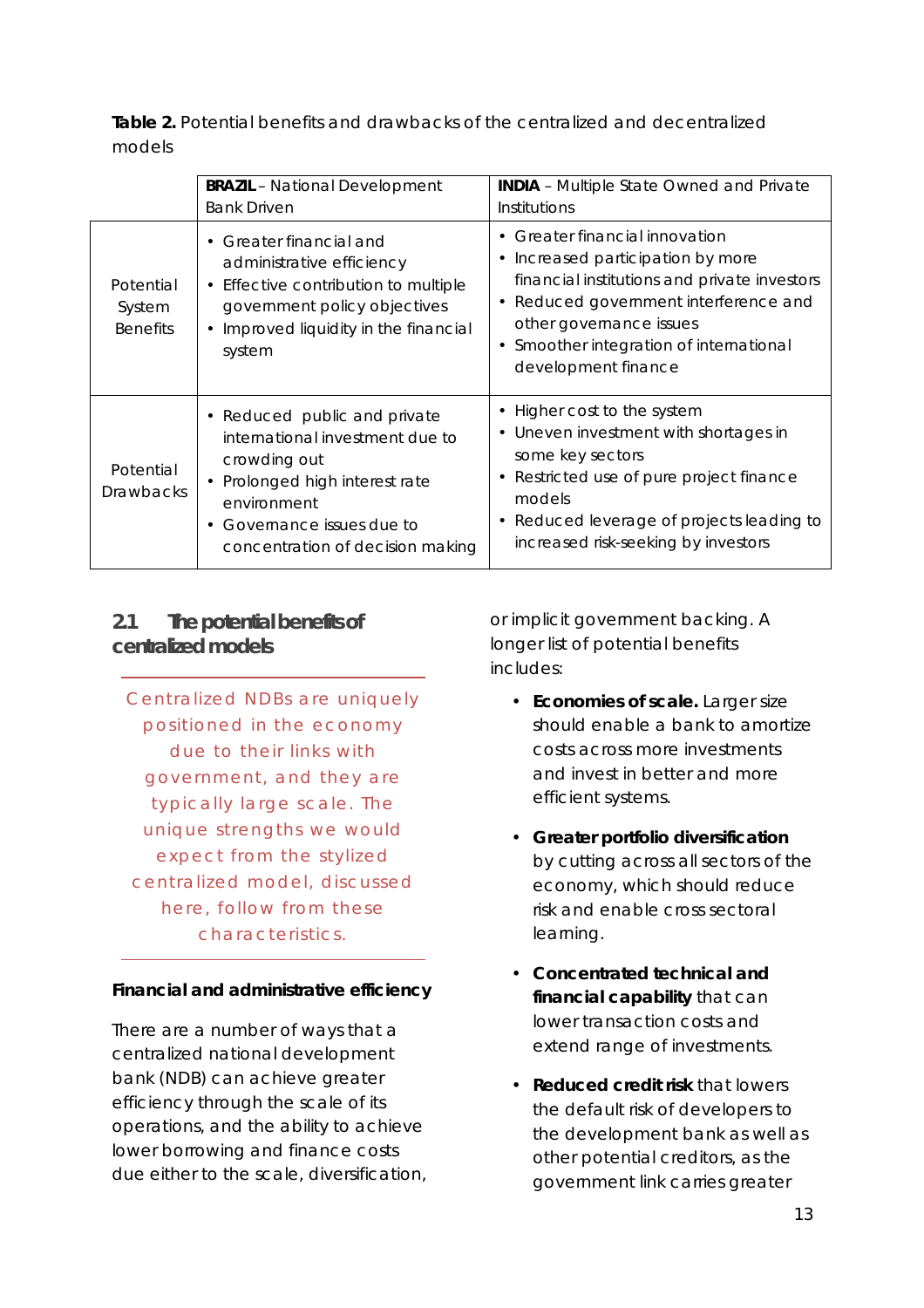enforcement power and increases the importance of maintaining relationships.

- *Reduced cost of funds* as the bank could reflect a sovereign credit rating, and borrow in international markets at a lower cost.
- *Concessional debt facilities,* which could reduce the total annual cost of the investment (including the cost of the debt subsidy and finance cost), could be less costly to deliver through a centralized bank.
- *Economies of scope* as the banks' size and remit could enable both debt and equity investments.
- *Reduction of market imperfections*, for instance the shortage of long term debt in high short term interest rate environments.

**Contribution to multiple policy objectives**

With a single lever to pull and a close relationship to government, a centralized NDB could be an effective and easily deployable tool to meet government objective, through:

• *Accelerated investment* in targeted segments as the

government can push more of the infrastructure it wants in an accelerated fashion

- *Market design and industry development,* which can be advanced through use of loans and investments
- *Reduction of market imperfections*, for instance the shortage of long term debt in high short term interest rate environments.

In particular, a centralized NDB could take a different perspective on certain risks (see table 3) because they have better credit profiles than other financiers, an incentive to invest in growth (and therefore increased tax income), and balance of payments considerations (especially for commodity importers) that may increase centralized NDBs' desires to support import substitution or localization efforts. These different perspectives could yield economywide benefits if the bank or government is able to absorb or mitigate certain risks more costeffectively than private sector investors.

Of course, as we discuss in the drawbacks below, contribution to multiple policy objectives is only an advantage if the policy objectives themselves are appropriate and beneficial.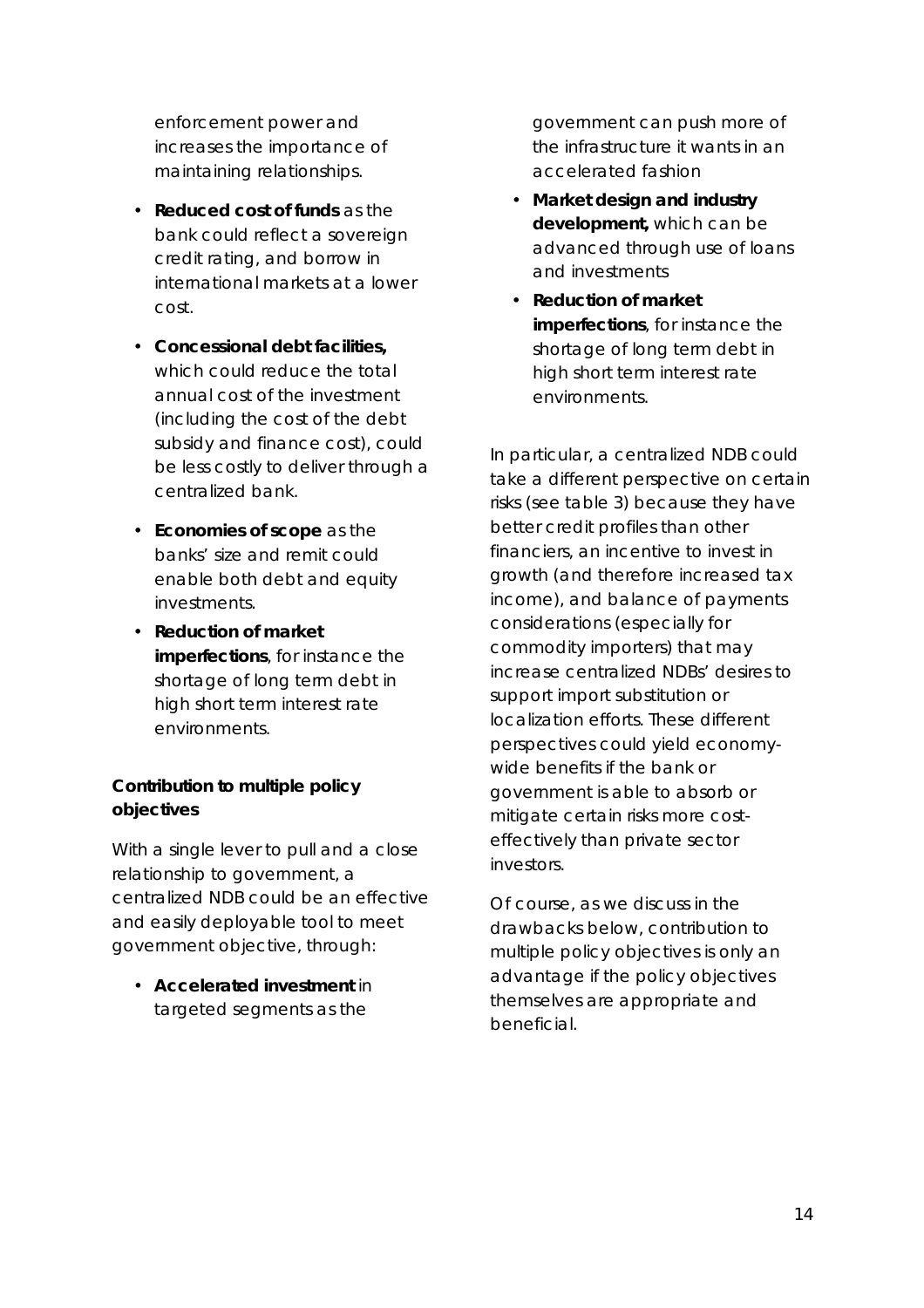|  |  | Table 3. The risk mitigation potential of a centralized NDB |  |
|--|--|-------------------------------------------------------------|--|
|  |  |                                                             |  |

|                    | <b>Type</b>           | Mitigation potential                                                                                                                                                              |
|--------------------|-----------------------|-----------------------------------------------------------------------------------------------------------------------------------------------------------------------------------|
| Financing<br>risks | Tenor risk            | Could play countercyclical and developmental roles<br>by providing long-term debt.                                                                                                |
|                    | Interest rate risk    | Could play a financial market-shaping role by<br>signaling a stable long-term interest rate that may<br>not otherwise emerge from the public yield curve.                         |
|                    | Exchange rate<br>risk | Could socialize the costs of managing currency risk<br>by accessing hard currency in international markets<br>and loaning in local currency.                                      |
| Credit<br>risks    | Counterparty risk     | May be able to affect whether a public off-taker<br>defaults on payments.                                                                                                         |
|                    | Environmental risk    | May be able to affect the provision of environmental<br>licenses.                                                                                                                 |
|                    | Demand risk           | May be able to affect the evolution of markets and<br>regulations.                                                                                                                |
|                    | Policy/legal risk     | May be able to affect legislative changes or<br>nationalization. Policymakers may be less likely to<br>enact policy that affects the viability of investments<br>made by the NDB. |

**Improved liquidity in the financial system**

Finally, a centralized NDB may be able to use its scale to facilitate the liquidity of other investors; in particular, it could structure financing such that other investors could more easily exit and recycle their capital in the economy. Also, in financial markets within high growth environments that are subject to inflationary pressure, sufficiently large banks could signal an "artificial" long term interest rate by lending at that rate. This could address the incomplete nature of some financial markets in such environments, which tend not to be sufficiently thick and liquid to support long term investments.

# **2.2 The potential drawbacks of centralized models**

The economic power provided to centralized NDBs by their relative size and political access poses as many challenges to sustainable infrastructure financing as it does benefits. Primary amongst these concerns are the governance issues which may manifest themselves as substandard lending practices (e.g. avoiding rigorous cost-benefit analyses or politicizing investment policies for development) to outright corruption. Weak governance can be further translated into wider issues; indeed, poor management of development banks can cause macroeconomic issues. In this section we present a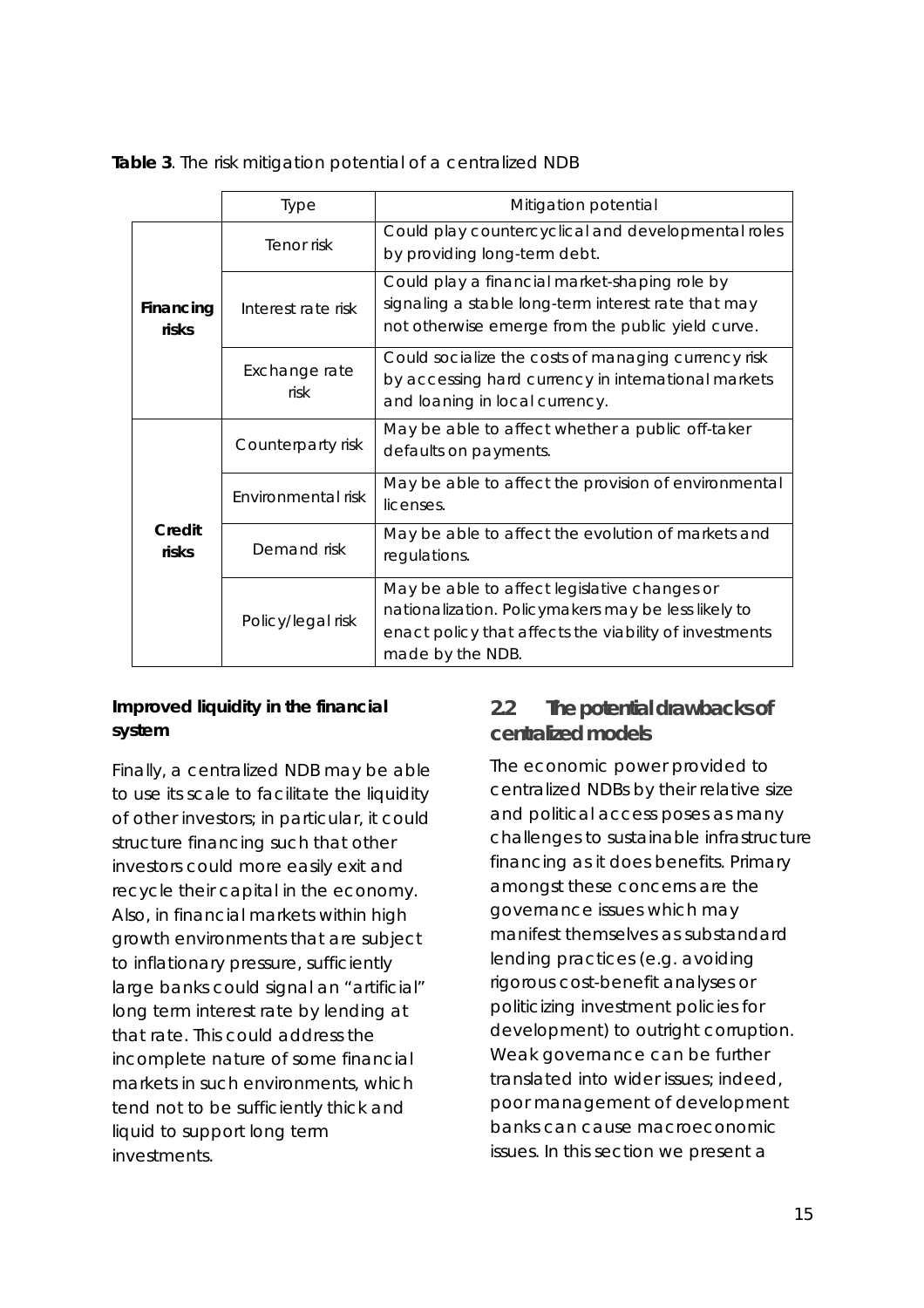number of the challenges inherent in the centralized NDB-led model.

**Reduced public and private international investment due to crowding out**

A centralized NDB could encourage private investors, if its presence or policies reduce the risk faced by these investors. Alternatively, a centralized NDB could take over the investment role that otherwise would fall to private investors, including institutional investors. <sup>4</sup> If a centralized NDB assumes too heavy of a presence, there is a risk that outside investment – from all international investors as well as private domestic investors – could be crowded out. Under such circumstances national economies might experience a number of negative impacts, including:

- *Missing out on the potential benefits of private capital,*  including rigorous risk management practices and technical/investment expertise.
- *Misallocation of long term capital*, if the development bank bears risk that could have been borne by another party at a lower cost.
- *Stunted development of the commercial lending sector*. A centralized NDB could reduce the opportunities for

commercial bankers in the country in general and prevent the commercial lending sector from growing to support investments outside of those segments targeted by the centralized NDB.

• *Reduced financial innovation.*  In the short term, development banks can gather expertise, build systems, and provide solutions that are low cost for the conditions on the ground. However, in the longer term having one player dominate the market can lead to calcification of financial models. New entrants and other competitors will have little room to develop new financial models that take advantage of changes and opportunities in the market, leading to a stagnant system with higher long term financing costs.

## **Prolonged high interest rate environment**

One potential pitfall of the centralized model is that an NDB, in theory, could prolong the same high interest rate environment that the bank is meant to fix. In this argument, the centralized NDB's long term borrowing consumes the capacity of the long term debt market, keeping long term interest rates high and preventing alternative long term investments from accessing this market and creating an alternative marketplace. In Brazil, a country persistently dogged by high interest rates, BNDES has been accused of segmenting the credit

<sup>4</sup> Appendix A provides a brief primer on the role of institutional investors in infrastructure finance. These investors may be able to deploy the scale of capital required to finance required infrastructure additions because of the assets under their management and their general preference for long-term, fixed-income investments.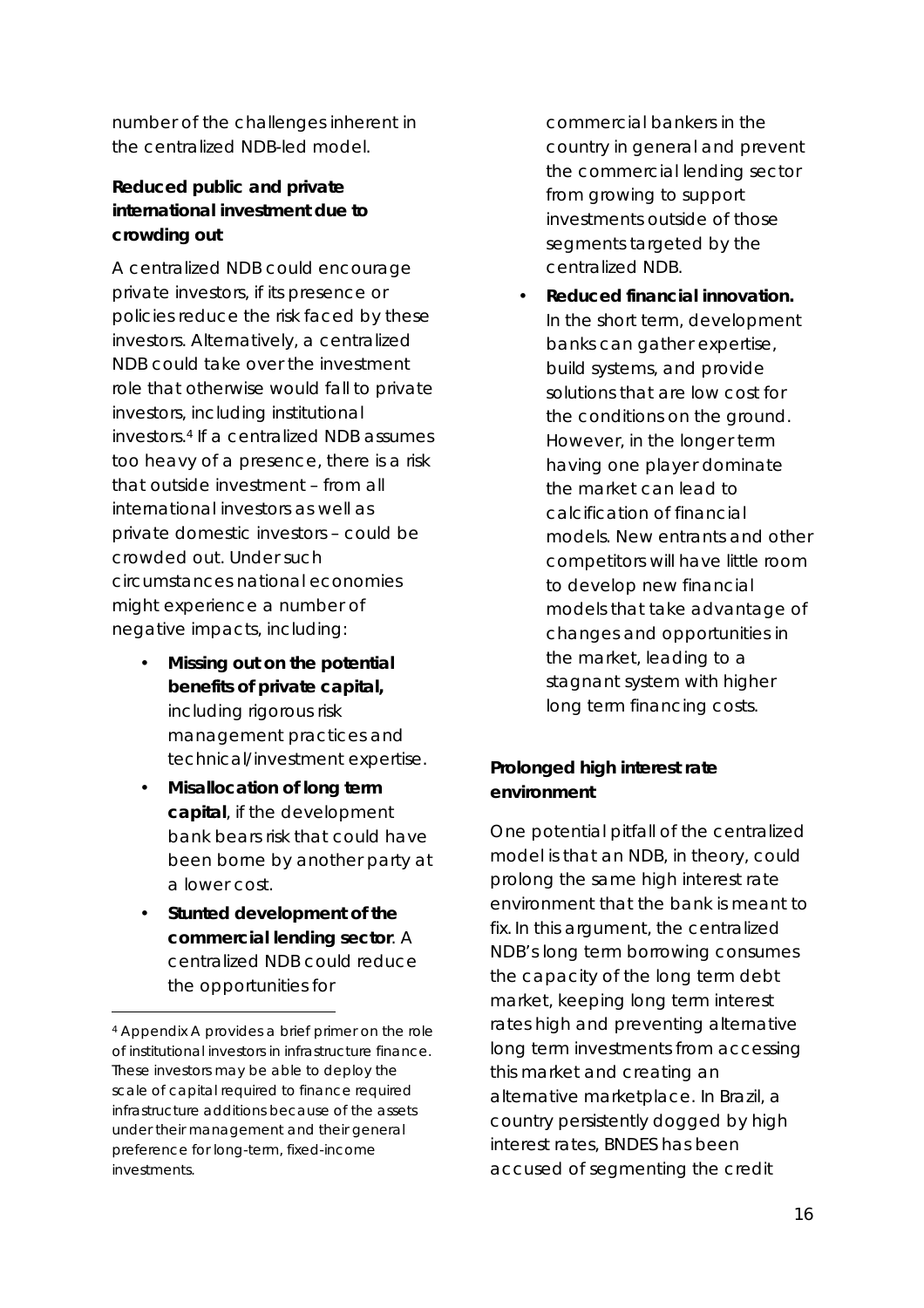market through issuing large volumes of subsidized loans, thus muting monetary policy transmission and ultimately forcing the central bank to keep interests rate high to maintain price stability.5

**Governance issues due to concentration of decision making**

For any federally-managed financial institution, there is also the risk of political interference in investment decisions. Without strong governance safeguards, there is potential for mismanagement that may result in:

- Tendency to bail out companies that would otherwise be failing.
- Potential use of the centralized NDB as a tool for incumbents to stay in office.
- Potential use of the centralized NDB by employees to maximize personal objectives.

## **2.3 The potential benefits of decentralized models**

As expected, many of the benefits of decentralized models are the mirror image of the drawbacks of the centralized model. These include:

- Greater financial innovation
- Increased participation by more financial institutions and private investors
- Reduced government interference and other governance issues

One potential benefit that merits special mention is the smoother integration of international development finance. Like both domestic and international private investors, a centralized NDB could crow out international financial institutions and multilateral development banks. A more decentralized model gives more room for international development finance to identify areas where their expertise and focus would be of value to the host country.

# **2.4 The potential drawbacks of decentralized models**

Similarly, the drawbacks of the decentralized model reflect many of the benefits of the centralized model. A few deserve special mention:

> • *Higher costs to the system* can arise in a number of ways. For one, multiple lenders pursuing a single project can significantly increase redundant efforts and total administrative costs. Multiple lenders may, themselves, face higher finance costs as they will have less attractive access to international capital markets. They will then need to pass through these higher costs to borrowers. Finally, delivering concessional debt becomes more expensive as the commercial banks will layer another level of management costs and margins onto the projects.

<sup>5</sup> Peterson Institute for International Economics. http://www.iie.com/publications/pb/pb15- 16.pdf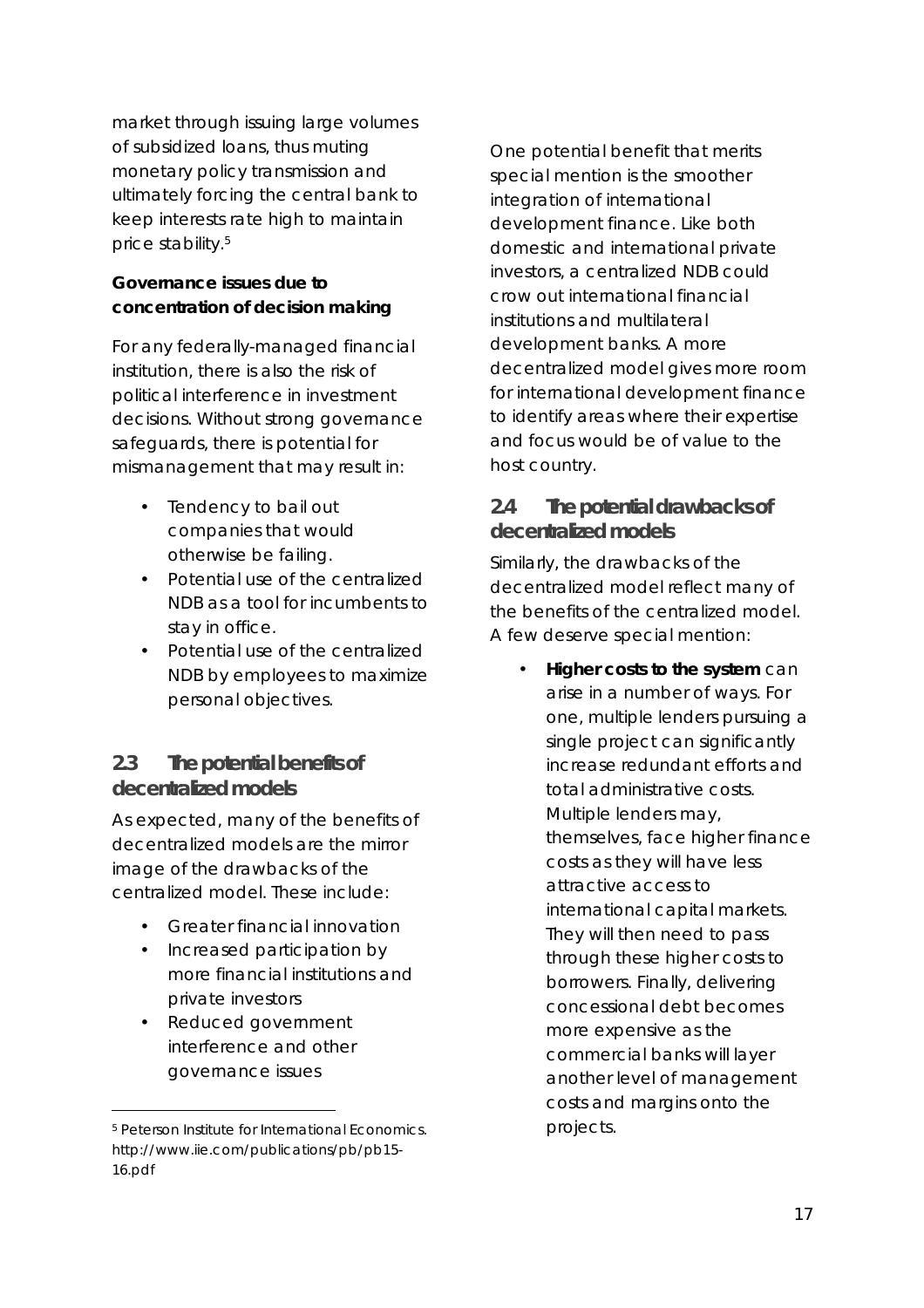- *Uneven investment with shortages in some key sectors*, particularly as some sectors are insufficiently large or attractive enough to justify a commercial bank building up capabilities in the sector. The tendency could be for some large, attractive sectors to suffer from overcapacity and too much attention, while smaller sectors are left uncovered.
- *Restricted use of a pure project finance model.* In emerging markets, commercial lenders often need to rely more heavily on relationships, as the policy support may be insufficient to make non-recourse finance viable without explicit or implicit government support, as might be delivered through the presence of a centralized NDB.
- *Reduced leverage of projects leading to increased risk seeking by investors,* commercial lenders may be less willing to offer higher debt levels without solid policy and government support. One result could be that projects are structured more for equity investors, who often try to increase returns, sometimes by taking on (and managing) higher levels of risk.

# **2.5 Translating theoretical benefits and drawbacks to real world examples**

Things are rarely as clear cut as they appear on the drawing board. The finance models applied in India and Brazil are not the prototypes discussed

here, but rather models that have been built up around the institutions, culture, policy, and economic realities of each country. In many ways, the finance systems of Brazil and India are just one component of the overall regulatory and financial compacts that have been created to manage infrastructure development and finance. In this respect, the banking models may be as much the *result* of system benefits and drawback as they are the *cause* of these benefits or issues. A further observation is that the Indian and Brazilian models are much more similar than they might seem at first inspection. In India, state-owned banks and institutions continue to play a dominant role in the financing of the infrastructure projects we observed. In Brazil, BNDES, for its part, works with private sector players and seeks to encourage their development. In both cases, there is a continual struggle with governance issues.

These differences from the ideal, how they arise, and the impact they have on effectiveness of the various models, is what drives the remainder of this paper. Understanding why an ideal may not be achieved, and what the alternatives could be, should be an important part of developing financing models for infrastructure in rapidly developing countries.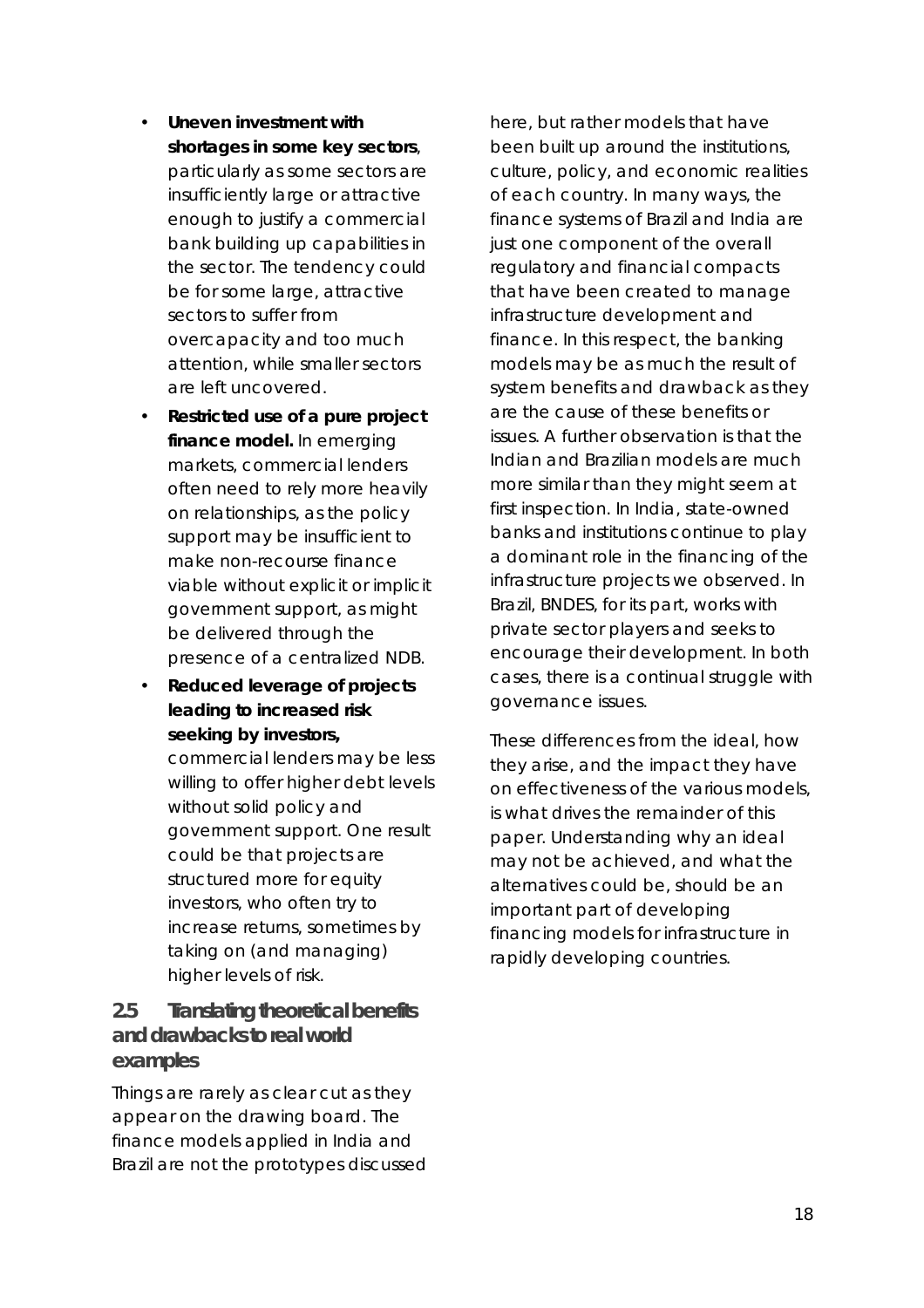# **3. Background on Brazil and India**

Despite major differences in wealth, Brazil and India face similar challenges in the development and financing of infrastructure. However, there are four key economic differences between the two countries that limit the attribution of differential performance in infrastructure financing to the different models:

- 1. Brazil is wealthier than India; Brazil's per capita income of \$11,614 (\$16,591 on a purchasing power parity (PPP) basis) is greater than India's \$1,631 (\$5,438 on a PPP basis).
- 2. Brazil hosts a larger middle class, whether measured by the share of population (48% in Brazil, 8% in India in 2011) or the share of GDP comprised of expenditures by the middle class (32% in Brazil, 10% in India in 2011) (Kaufmann et al., 2012).
- 3. The distribution of wealth is more unequal in Brazil, which has a Gini coefficient6 of 52.7, relative to 33.6 in India.
- 4. Brazil can generate significant, if volatile, dollar-based revenues through its export of commodities by state-owned enterprises such as Petrobras; 65% of Brazil's merchandise exports are commodity goods,

relative to 31% of India's (UNCTAD, 2015).

The implications of these differences are that (1) public financiers in India would be expected to have fewer resources than those in Brazil and (2) middle and upper class individuals in Brazil could theoretically provide a larger asset base to invest in infrastructure projects through domestic institutional investors.

Nonetheless, important similarities between the two countries imply that our comparison is warranted. In 2014, Brazil and India were the 7th and 10th largest economies on a GDP basis, and 7th and 3rd on a GDP (PPP) basis, respectively (World Bank, 2015). Both countries are large, with populations of 200 million and 1.2 billion in Brazil and India, respectively. They are also young, with median ages of 31 and 27, respectively (CIA, 2015). With these large economies and a young labor force that is unlikely to have yet accumulated the wealth required for domestic institutional investors to lead infrastructure investing, both countries could theoretically benefit from public financing or from policies that encourage foreign institutional investors to finance domestic infrastructure.

Indeed, both Brazil and India face similar challenges in infrastructure financing. While globally 3.8% of GDP was invested in infrastructure between 1992 and 2012, Brazil invested 2.2% of its GDP in infrastructure (Itaú BBA, 2013). Consequently, Brazil's 2012 asset-to-GDP ratio of 0.48 lagged the 2012 global average of 0.71 (Itaú BBA,

<sup>6</sup> The Gini coefficient measures the extent to which the distribution of income (or, in some cases, consumption expenditure) among individuals or households within an economy deviates from a perfectly equal distribution. http://data.worldbank.org/indicator/SI.POV.GI NI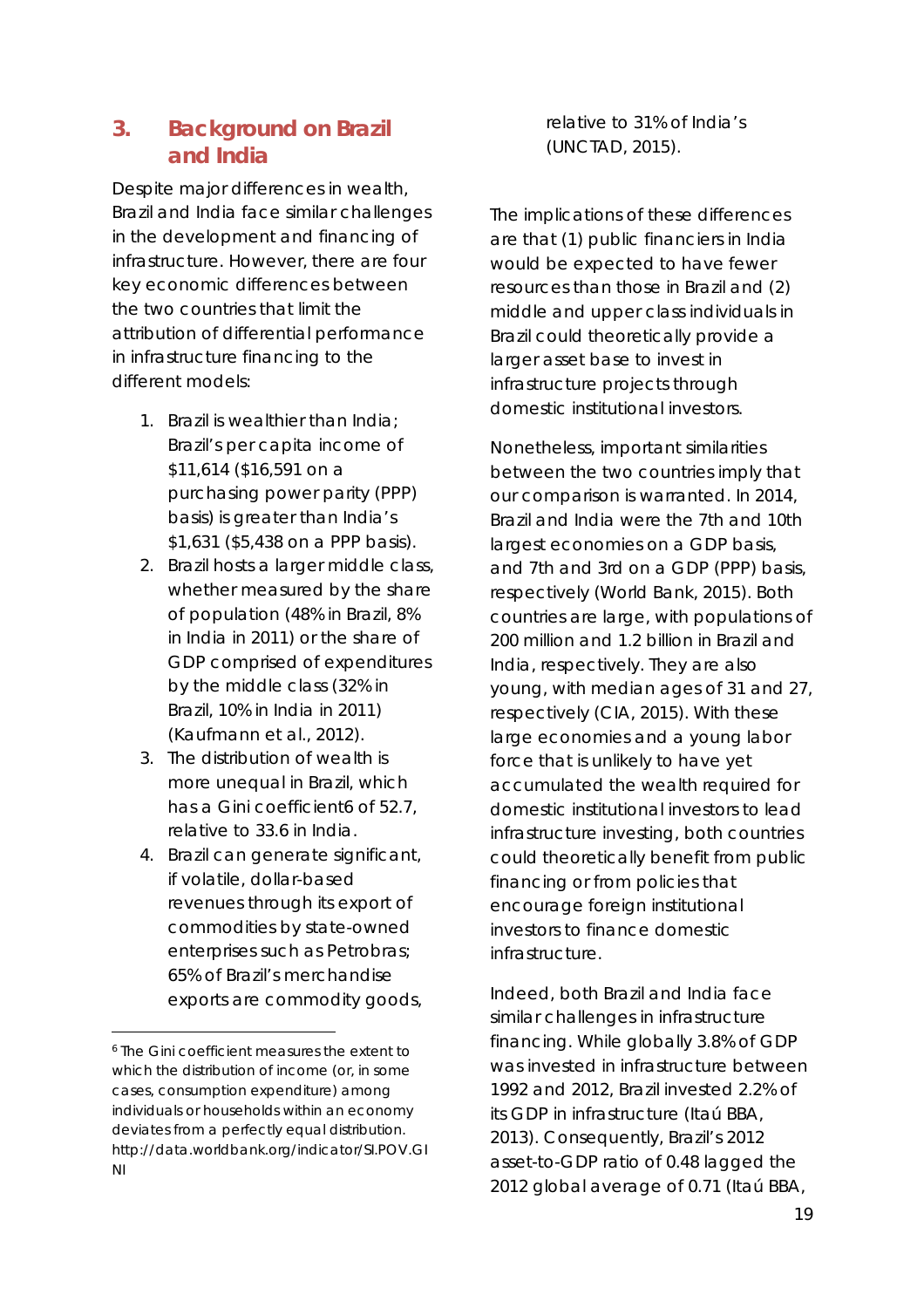2013). Even in India, which invested an average share of GDP in infrastructure, 4.7%, the 2012 asset-to-GDP ratio, 0.58, fell below the global average (Itaú BBA, 2013). Correspondingly, Brazil's infrastructure ranks 74th in the World Economic Forum's 2015 – 2016 Global Competitiveness Index, while India's ranks 81st(WEF, 2015).

Further, the national GDP figures for both countries mask pronounced heterogeneity in the wealth of states and regions; the poorest Brazilian and Indian regions have GDPs (PPP) per capita that are 13% and 10% that of the richest, respectively.<sup>7</sup> In both countries, public financing institutions could direct finance towards relatively underdeveloped states by, for example, mitigating or accepting some of the risks that may be associated with investing in such regions.

Most significant, however, are macroeconomic similarities. Since the start of the decade, both countries have experienced high inflation, with five-year average inflation rates of 7.2% and 6.6% in Brazil and India, respectively (World Bank, 2015). These high inflation rates help account for the high long term interest rates on debt in both countries, with the tenyear benchmark rate at 14.25% in Brazil and 6.75% in India.<sup>8</sup> High short term rates in both countries obscure

<sup>7</sup> Instituto Brasileiro de Geografia e Estatística (IGBE).

- ftp://ftp.ibge.gov.br/Contas\_Regionais/2012/p df/tab01.pdf
- 8 As of September 2015 on Trading Economics (www.tradingeconomics.com)

long term rate expectations, given a belief that the yield curve should be steeply declining from the high short term rates. In the presence of this constant contango, public financial institutions could provide a low long term rate signal.

Finally, the exchange rate of both countries' currencies have been subject to substantial volatility over the past three years; the exchange rate volatility between the Brazilian Real (BRL) and U.S. Dollar (USD) and Euro was 10.53% and 12.04% over the three years leading up to September 2015.<sup>9</sup> Though the corresponding numbers for the Indian Rupee (INR), 7.73% and 10.03%, were lower, they highlight the currency risk that is characteristic of both economies.<sup>10</sup> Investors in both Brazil and India who would like to access foreign capital markets must find a way to mitigate such exchange rate risk. As Shrimali et al. (2014) show, the hedges that borrowers purchase can account for 56% of the incremental cost of accessing foreign capital.

<sup>9</sup> Trading Economics. Accessed Oct. 2015. http://www.tradingeconomics.com

<sup>10</sup> Trading Economics. Accessed Oct. 2015. http://www.tradingeconomics.com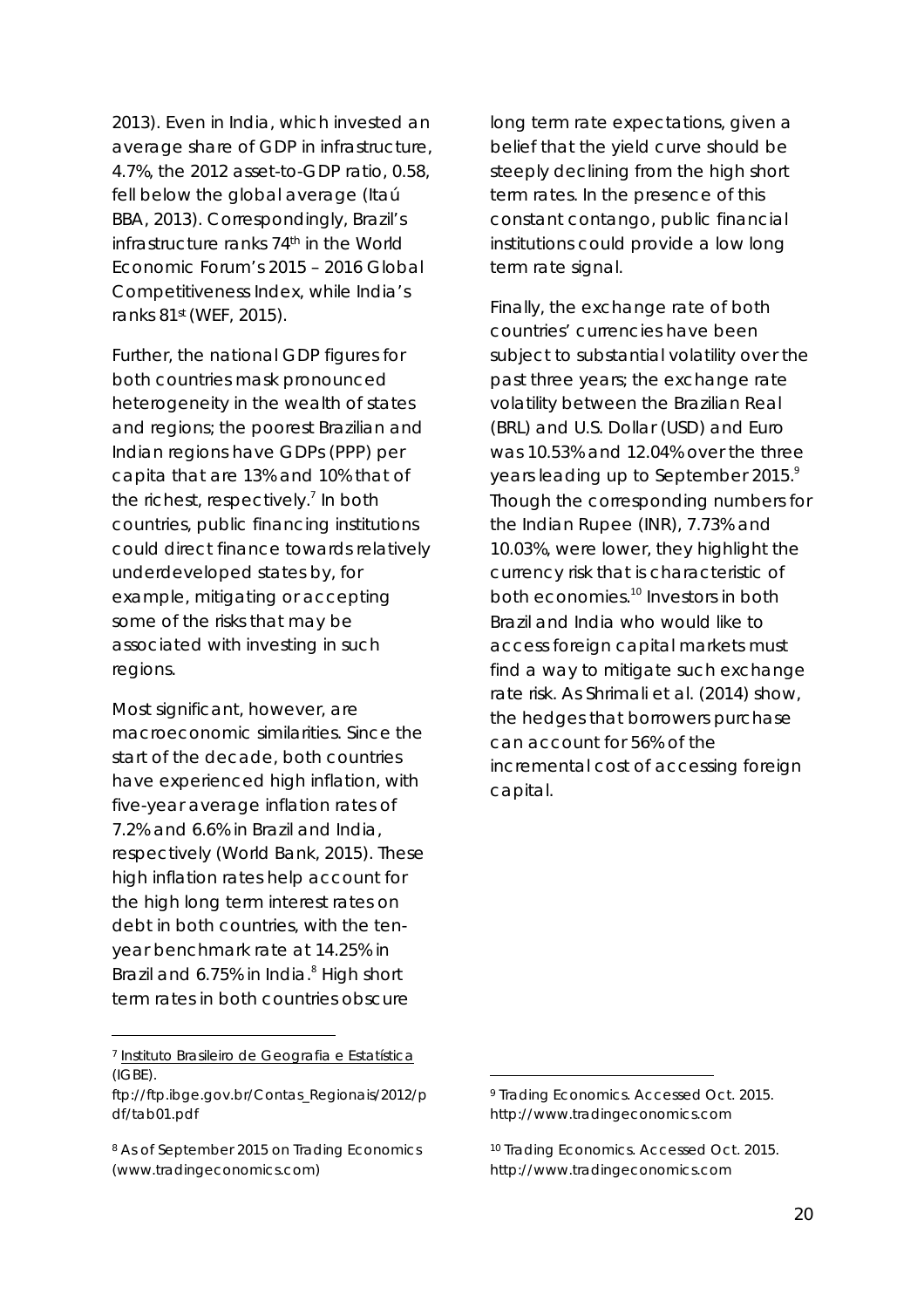| <b>Key Similarities</b>        | <b>Key Differences</b>             |  |
|--------------------------------|------------------------------------|--|
| Large economies with young     | Brazil is wealthier than India (3x |  |
| populations                    | $\bullet$                          |  |
| Below average infrastructure   | on PPP basis)                      |  |
| $\bullet$                      | Brazil has a larger middle class   |  |
| investment (share of GDP       | ٠                                  |  |
| invested)                      | Brazil has higher overall wealth   |  |
| High wealth disparity across   | $\bullet$                          |  |
| $\bullet$                      | disparity                          |  |
| states/regions (geographic)    | Brazil has a more commodity-       |  |
| Macroeconomic factors (e.g.    | $\bullet$                          |  |
| $\bullet$                      | intensive economy (allows the      |  |
| high inflation and high long   | generation of USD based            |  |
| term interest rates)           | revenue)                           |  |
| Volatile currencies (increases | Brazil has a highly centralized    |  |
| $\bullet$                      | $\bullet$                          |  |
| cost of accessing foreign      | energy market and power            |  |
| capital)                       | procurement process                |  |

*Table 4. Key similarities and differences between Brazil and India*

#### **Market characteristics**

Both countries face keen challenges in adding power infrastructure. Besides a weather-related supply shortage that is rooted in the generation system's heavy reliance on hydroelectric power, Brazil's system faces the expiration of many electricity sector concessions between 2015 and 2017 (Schutze, n.d.). In the generation segment, for example, around 20% of Brazil's installed capacity faces an expiration of its concession. While some of this capacity may receive concession extensions, significant uncertainty surrounds the timing and occurrence of such an extension (Schutze, n.d.). India aspires to add 175GW of low-carbon generation capacity by 2022 to both offset a power demand-supply imbalance and limit the externalities associated with electricity consumption.

While Brazil and India have large power infrastructure needs, capacity additions in each country would join

very different power systems. In Brazil, energy and capacity procurement proceeds through a centralized system of electricity auctions. The Ministry of Mines and Energy (MME) and the National Energy Policy Council (CNPE) develop medium and long term plans for the Brazilian power system which allow them to determine which energy sources should be procured. This decision is passed to the system regulator, the National Electricity Power Agency (ANEEL), which then works with Brazilian distribution companies to determine the parameters of the procurement auctions, including the target generation capacity to procure and the magnitude of price caps. Project developers who emerge as winners in the energy auction sign separate bilateral contracts with distribution companies in proportion to their forecast loads.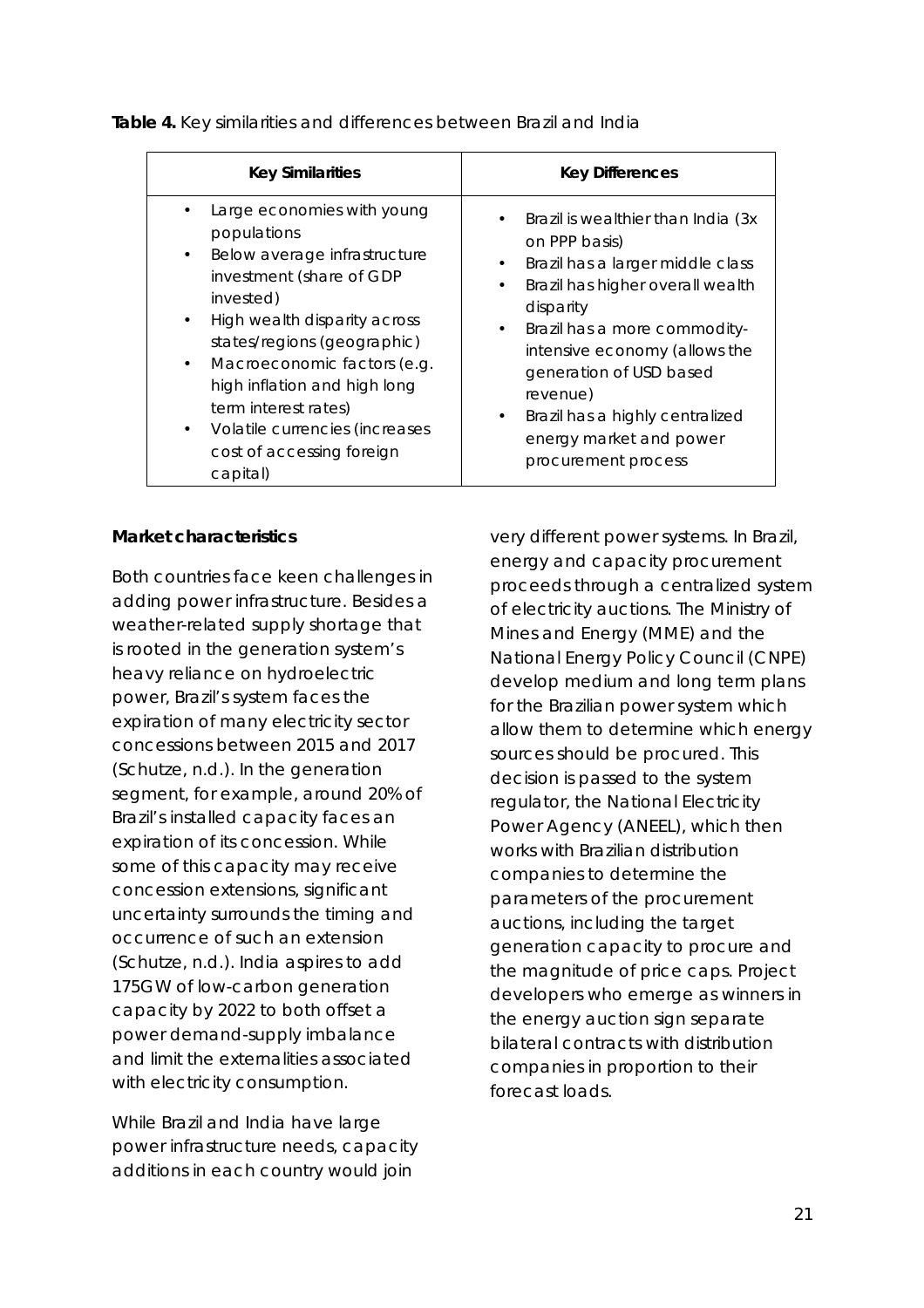In contrast, winners of the capacity auctions receive a PPA that is socialized across all customers on the national grid. Upon securing these long-term PPAs, projects are eligible to apply for BNDES financing, as they would have passed eligibility criteria before participating in the auction.

India's power system is much more decentralized. Wind projects, for example, receive feed-in tariffs that are set by state-level regulatory commissions. Developers of such projects must negotiate one-off PPAs with power distribution companies, many of which are state-owned and in poor financial health. Once these PPAs are signed, the project must vie for funding from India's set of public and private financial institutions.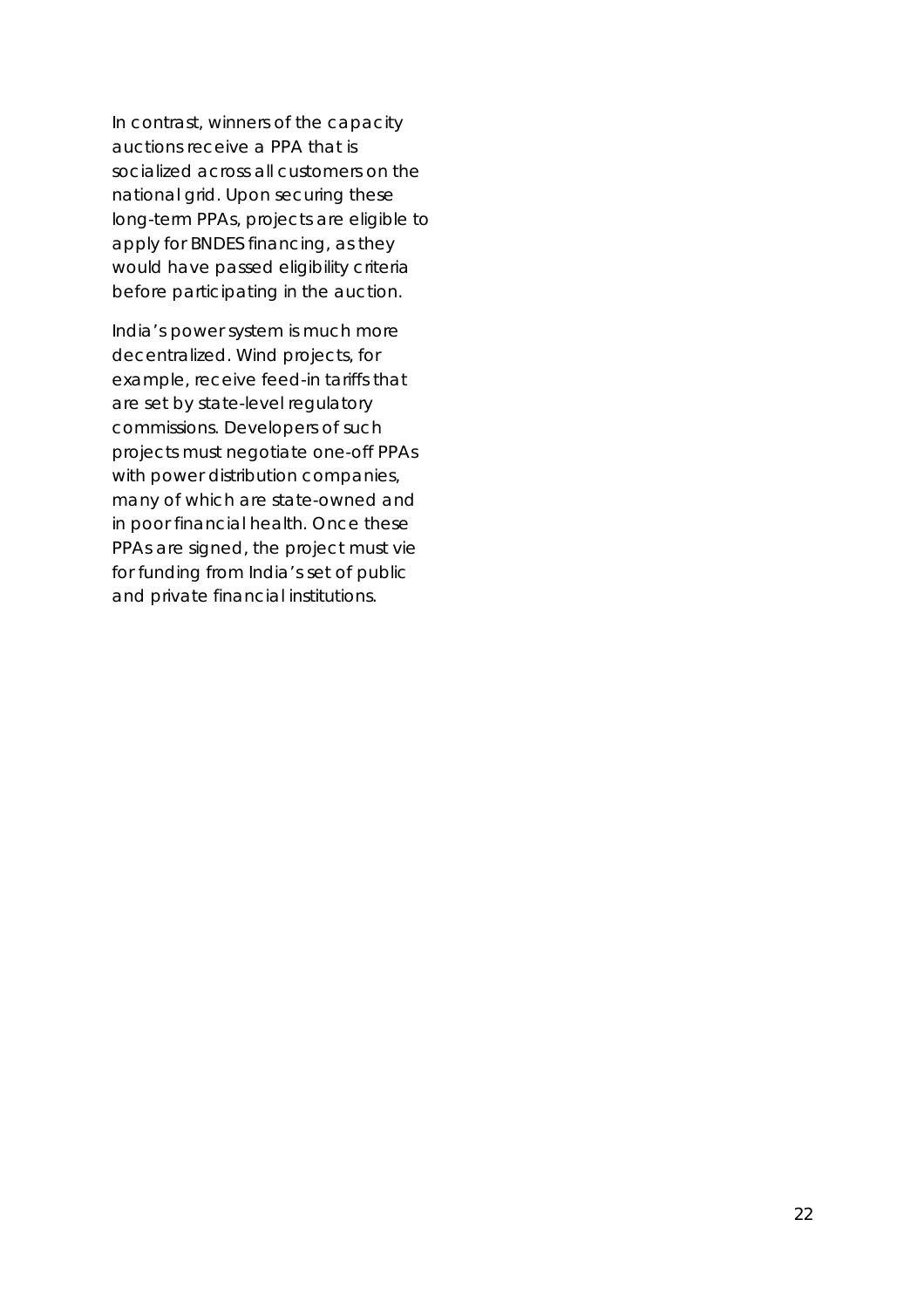# **4. Case studies: summaries and project deep dives**

India and Brazil face similar problems associated with financing infrastructure in rapidly developing countries, but with some crucial differences both in their economies and in their industrial and regulatory structure. The result has been models that are superficially very distinct with different objectives and benefits. However, differences at the macro level, are often much different when viewed at a more practical, day-to-day level. Thus, in this section, we focus on infrastructure investment in similar types of projects – large scale onshore wind projects – to assess how these

differences affect the finance of actual projects in a growing segment of infrastructure.

In each country we explore two wind projects each in Brazil and India, one that is typical of wind financing in that country and one that has at least one element that is unusual. Our findings are primarily drawn from extensive incountry interviews with financiers, developers, industry analysts, and civil servants. We also engaged leading multi-national development institutions to provide perspective on infrastructure financing and development issues in the global context.

|                          | Renova Energia Alto Sertão II Wind<br>Farm (363MW)                                                                                                                                                    | Rio Energy Caetité Wind Farm (54MW)                                                                                                                                                                             |  |
|--------------------------|-------------------------------------------------------------------------------------------------------------------------------------------------------------------------------------------------------|-----------------------------------------------------------------------------------------------------------------------------------------------------------------------------------------------------------------|--|
| Offtake                  | A consortium of Brazilian distribution<br>companies signed off-take<br>agreements                                                                                                                     | A consortium of Brazilian distribution<br>companies signed off-take agreements                                                                                                                                  |  |
| Financing                | Long-term debt from BNDES<br>Bridge loan from BNDES<br>Bank credit lines from Santander,<br>$\bullet$<br>Bradesco, Itaú BBA, BTG Pactual,<br>and Citibank<br>Issuance of infrastructure<br>debentures | Long-term debt from BNDES<br>Bridge loan from Santander<br>$\bullet$<br>Issuance of infrastructure debentures<br>$\bullet$                                                                                      |  |
| <b>Status</b>            | Financial closure in June 2014,<br>when it secured \$465M, and a<br>total cost of approximately \$717M                                                                                                | The project is operational with a total<br>$\bullet$<br>cost of approximately \$104M                                                                                                                            |  |
| Reasons for<br>selection | Exemplifies the role of BNDES and<br>commercial banks in providing<br>long-term and bridging loans                                                                                                    | Exemplifies the role of BNDES and<br>$\bullet$<br>commercial banks in providing long-<br>term and bridging loans<br>This was the first wind project in Brazil<br>$\bullet$<br>to receive non-recourse financing |  |

*Table 5. Brazilian case study projects*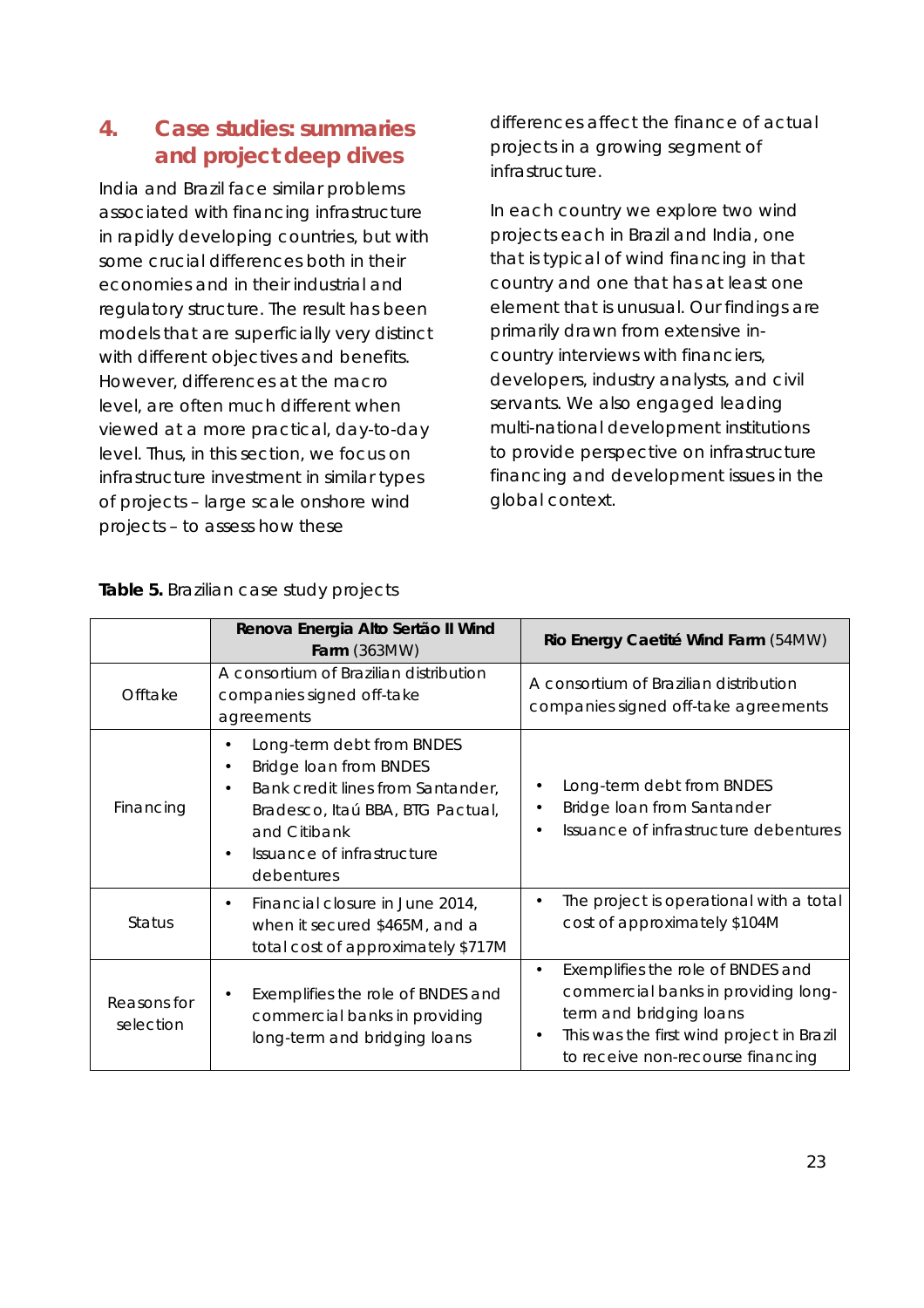*Table 6. Indian case study projects*

|                          | Continuum Bothe Wind Farm<br>(175MW)                                                                                                                                                                                                                                       | Rio Energy Caetité Wind Farm (54MW)                                                                                                                                                                                          |  |
|--------------------------|----------------------------------------------------------------------------------------------------------------------------------------------------------------------------------------------------------------------------------------------------------------------------|------------------------------------------------------------------------------------------------------------------------------------------------------------------------------------------------------------------------------|--|
| Offtake                  | Maharashtra State Electricity<br>Distribution Company is the main<br>off-taker                                                                                                                                                                                             | Madhya Pradesh Power Management<br>Company is the main off-taker                                                                                                                                                             |  |
| Financing                | A consortium of public institutions<br>financed the project:<br>The State Bank of India led the<br>consortium<br>The Indian Renewable Energy<br>Development Agency (IREDA),<br>and India Infrastructure<br><b>Finance Corporation Limited</b><br>(IIFCL) also participated | The project was financed by an IFC<br>'A' loan and YES Bank<br>YES partially sold its exposure to<br>other financiers                                                                                                        |  |
| <b>Status</b>            | The project achieved financial<br>$\bullet$<br>closure in November 2012,<br>when it secured \$165M<br>This project is partially<br>operational.                                                                                                                            | The project achieved financial<br>closure in September 2014, when it<br>secured \$150M<br>This project is not yet operational                                                                                                |  |
| Reasons for<br>selection | Illustrates the need to assemble<br>a consortium of lenders for<br>long term financing in India                                                                                                                                                                            | Illustrates the need to assemble a<br>$\bullet$<br>consortium of lenders for long term<br>financing in India<br>Illustrates a case where international<br>$\bullet$<br>and private financiers participated<br>in the project |  |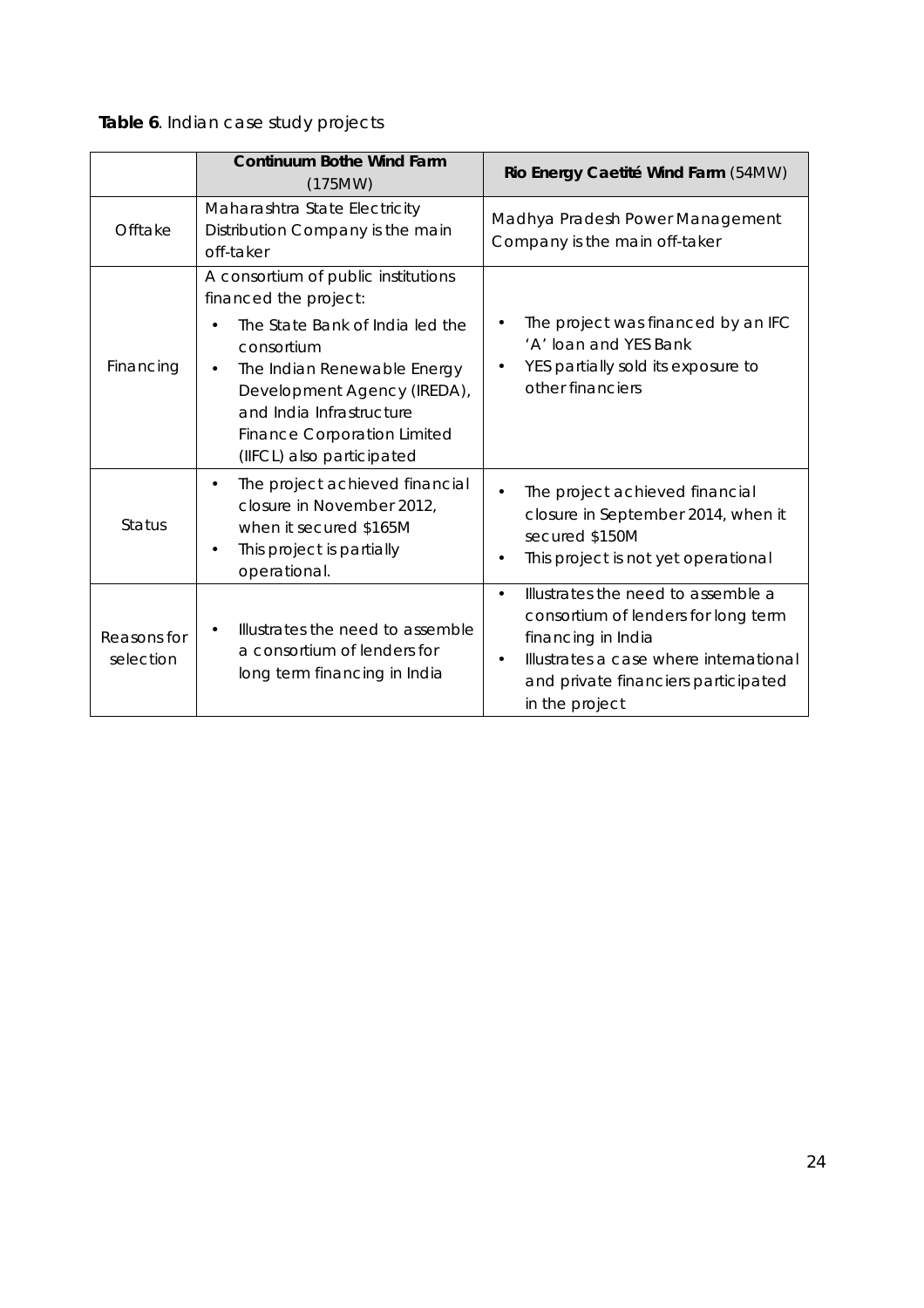## **4.1 Brazilian case study analysis**

Overall, we note that the policy and regulatory environment appears to play an important role in optimizing the benefits and reducing the risks of the centralized financing model.

*Table 7. Brazilian case study findings versus expected benefits and drawbacks of the stylized centralized model*

|                 | Potential                                                                                                                                                                                                       | Actual                                                                                                                                                                                                                                                                                                                                                                                                                                                                                    |
|-----------------|-----------------------------------------------------------------------------------------------------------------------------------------------------------------------------------------------------------------|-------------------------------------------------------------------------------------------------------------------------------------------------------------------------------------------------------------------------------------------------------------------------------------------------------------------------------------------------------------------------------------------------------------------------------------------------------------------------------------------|
| <b>Benefits</b> | Greater financial and<br>administrative efficiency<br>Effective contribution to<br>multiple government policy<br>objectives<br>Improved liquidity in the<br>financial system                                    | The centralized model has not met its full potential benefits.<br>While Brazil's model resulted in some areas of financial and<br>administrative efficiency, including clear roles for<br>commercial banks, clear eligibility criteria for developers,<br>and access to low-cost financing, ultimately they do not<br>appear to reduce credit risk or, ultimately, impact the<br>overall cost of infrastructure.                                                                          |
| Drawb<br>acks   | Reduced public and<br>$\bullet$<br>private international<br>investment due to crowding<br>out<br>Prolonged high interest rate<br>environment<br>Governance issues due to<br>concentration of decision<br>making | The low interest rates of BNDES loans may remove<br>opportunities for international investors and for long-term<br>lending by commercial banks, and may limit the rate of<br>financial innovation.<br>The evidence neither supports nor contradicts the<br>contention that development banking has prolonged the<br>high interest rate environment.<br>The concentration of decision-making appears to have<br>created the potential for governance issues and<br>suboptimal investments. |

#### 4.1.1 SYSTEM BENEFITS

### **Financial and administrative efficiency**

**The BNDES-based model achieved economies of scale and concentrated technical and financial capability.** The centralized financing model created a reliable template for wind finance in Brazil (used by the Renova Energia Alto Sertão project), with BNDES providing long-term debt financing and commercial banks providing short-term bridge loans and

<sup>11</sup> In pursuing BNDES financing, a developer that has won an auction can rely on a standard template beyond its equity contribution – a template that has now been used in many national wind projects. First, a commercial or public bank provides a bridge loan. Second, a bank provides guarantees that unlock BNDES long-term financing. Third, BNDES provides long-term financing covering a fixed share of costs, with a pre-determined tenor (i.e., 16 years) and concessional interest rate (i.e., a certain share of funds is provided at a TJLP (Brazilian long-term interest rate) base rate, with a credit risk spread and administrative fee). BNDES has begun encouraging wind projects to issue debentures and has linked the proportion of funds tied to the TJLP interest rate to the issuance of these instruments.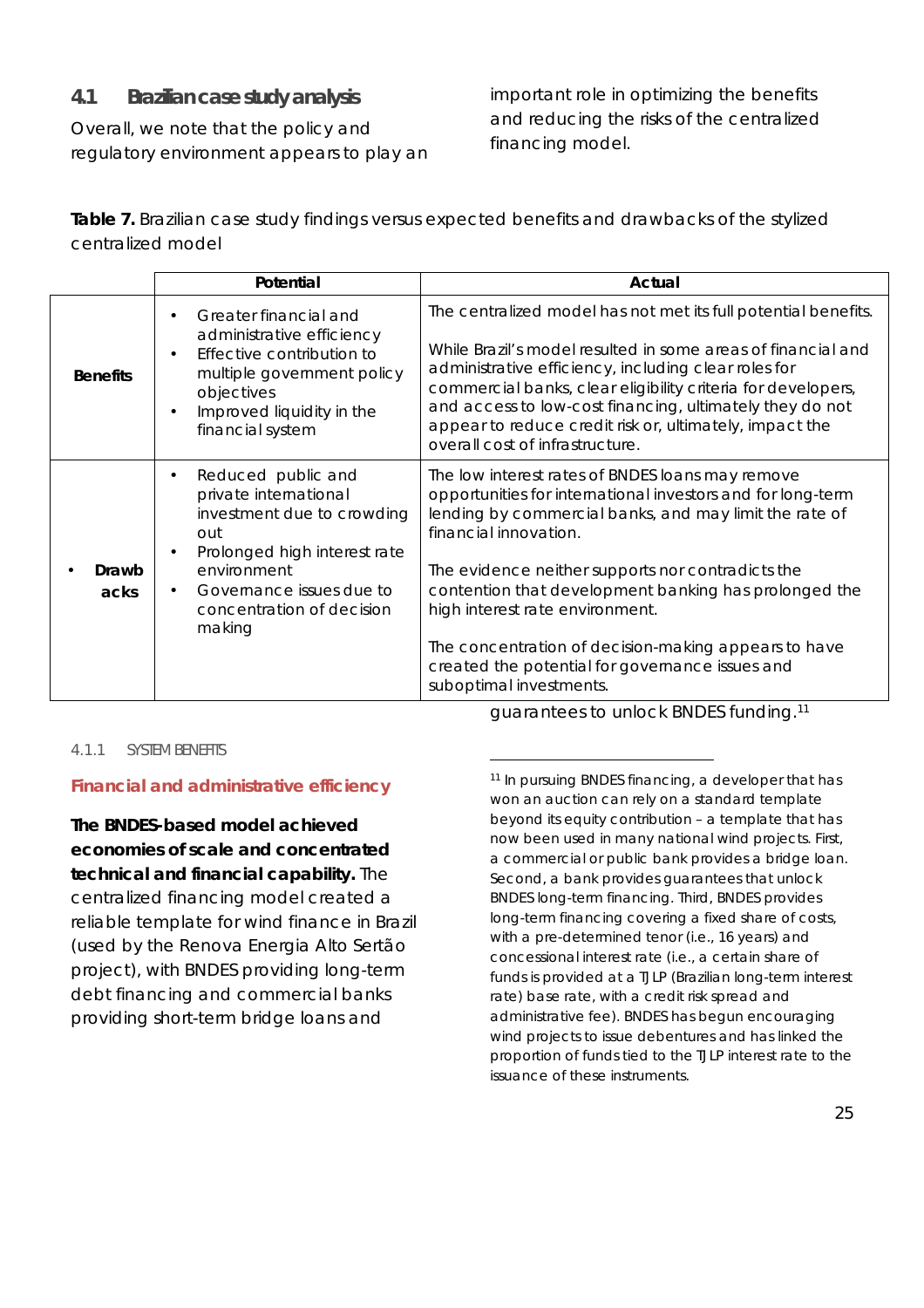This template for wind financing has also improved financial efficiency, by allowing commercial banks to build the technical and financial capabilities needed to assess wind projects. For example, because BNDES is averse to construction risk across sectors, banks have built capabilities to assess and accept construction risk across infrastructure classes.

**The model also reduced credit risk from developers**, though this benefit may be more a result of Brazil's energy auction mechanism than of the centralized financing system itself. BNDES serves as the financial foundation for Brazil's energy auctions, the eligibility requirements for which provide clear criteria that project developers must meet to be eligible for financing; this pre-clearance reduces the burden of loan due diligence.<sup>12</sup>

**The model was supported by other regulatory and policy measures.** These policies helped mitigate some risks

 $\overline{a}$ 

common to wind projects as in these three examples:

- Payments for wind generation from distribution companies flow into an escrow account that is used to service BNDES debt. This measure reduces the risk that the generator will use payments for a purpose other than debt service.
- Procurement contracts require actual wind generation to match promised wind generation over four year cycles. As long as generation is within 10% of the promised level, payments can be processed in the fourth year, with the generator receiving payments, reflecting the spot value of electricity<sup>13</sup> for generation in excess of contracted levels. The generator will pay a penalty to the spot market for insufficient generation. If deviations within a year exceed 10%, payments to or from the generator are processed in the same year. This measure reduces wind resource risks.
- To reduce construction risks related to transmission interconnections, the regulator allows developers to participate in auctions only if they can guarantee the construction of transmission infrastructure.

**The Brazilian model provided concessional debt facilities and a reduced cost of funds.** Projects financed by BNDES take advantage of its sovereign credit rating and subsequent low cost of funds. However, the lower cost of funds does not

<sup>12</sup> Projects must meet eligibility requirements before they are allowed to participate in auctions. These requirements have been amended as experience highlights challenges; for example, since transmission interconnection significantly delayed past wind power projects, regulatory authorities now require wind developers to present proof that transmission infrastructure will be built by the time the generation project is ready to supply the grid. These criteria are set at the highest, national levels, ensuring policy stability. They are the responsibility of the Ministry of Mines and Energy (MME). The MME follows guidelines set by the Brazilian National Council for Energy Policy (CNPE), which includes state government representatives, energy experts, non-governmental organizations, and the President. EPE, the Brazilian Energy Research Company, decides whether a developer can participate in a given project. For example, EPE issues certification of the p50 or p90 wind resources of a given facility.

<sup>13</sup> As reflected by the Differences Settlement Price, or PLD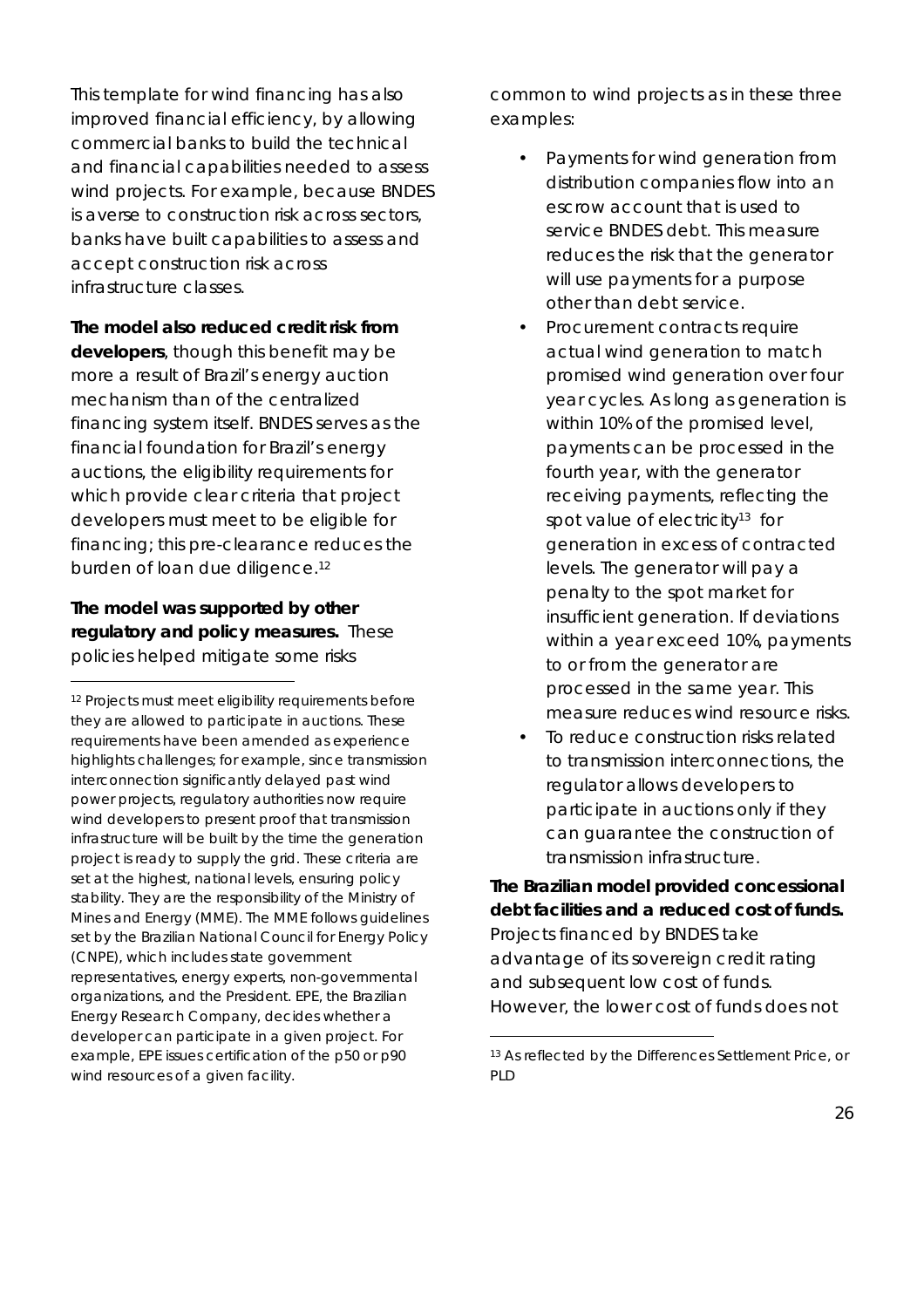necessarily translate to lower overall cost, due to other risks and transaction costs that developers still have to bear, as we will discuss in following sections.

Finally, BNDES' scale supported increased debt and equity investments. BNDES's scale allows it to assume not only its conventional role as long-term financier but also encouraged bridge loans from commercial institutions. BNDES also served as a market maker for, e.g., infrastructure debentures, unsecured loans backed by general credit rather than by specified assets.

## **Contribution to multiple government policy objectives**

Our review indicates that in recent years, the model supported Brazil's energy and industrialization goals. While this can be a benefit from a national policy standpoint, stakeholders have voiced concern over a risk of financial inefficiency that could lead to higher infrastructure costs, and a risk of governance concerns.

**Brazil's NDB-based infrastructure finance model supports the nation's energy goals, through the energy auction system.** The energy and reserve capacity auctions that Brazil has used since 200414 were introduced with the goals of guaranteeing regulatory stability, ensuring the competitiveness of procured energy, and guaranteeing the availability of generation. BNDES financing was expected to provide the financial resources required for new

generation and transmission capacity. BNDES's large participation in wind financing was not prescribed as a policy goal but rather reflects the competitiveness of wind projects in Brazil's energy auctions.

**The BNDES-led financial model also facilitates Brazil's industrial policy, by including local content criteria in financing decisions.** The development of manufacturing and employment bases may be the primary goal of BNDES.15 BNDES has facilitated the development of a Brazilian wind manufacturing base. For a project to be eligible for BNDES funding, it must meet the Bank's local content criteria. The Bank has guided the expansion of the sector by stipulating six milestones for local content over three years that manufacturers had to meet for their equipment to remain eligible for BNDES financing. These milestones were set in consultation with turbine manufacturing companies; in general, BNDES uses its relationships with Brazilian industry to coordinate these milestones. While the last technical milestone will bind in January 2016, wind equipment in Brazil uses ~80% local content at the time of writing.

Local content requirements are representative of BNDES's criteria in other infrastructure sectors. To access funding from FINAME, BNDES's subsidiary that finances the sales of Brazilian machinery and equipment, projects across

<sup>&</sup>lt;sup>14</sup> The regulatory and policy regime has been relatively stable, though there have been changes in, e.g., the availability of support from BNDES' Climate Fund Program.

<sup>15</sup> Over the last century, the Brazilian government has assumed the role of developing basic industries, with BNDES serving as an implementation partner. Indeed, Brazil's Federal Law describes BNDES as "the main instrument for the execution of the Federal Government's investment policy" (Rothmann, 2013).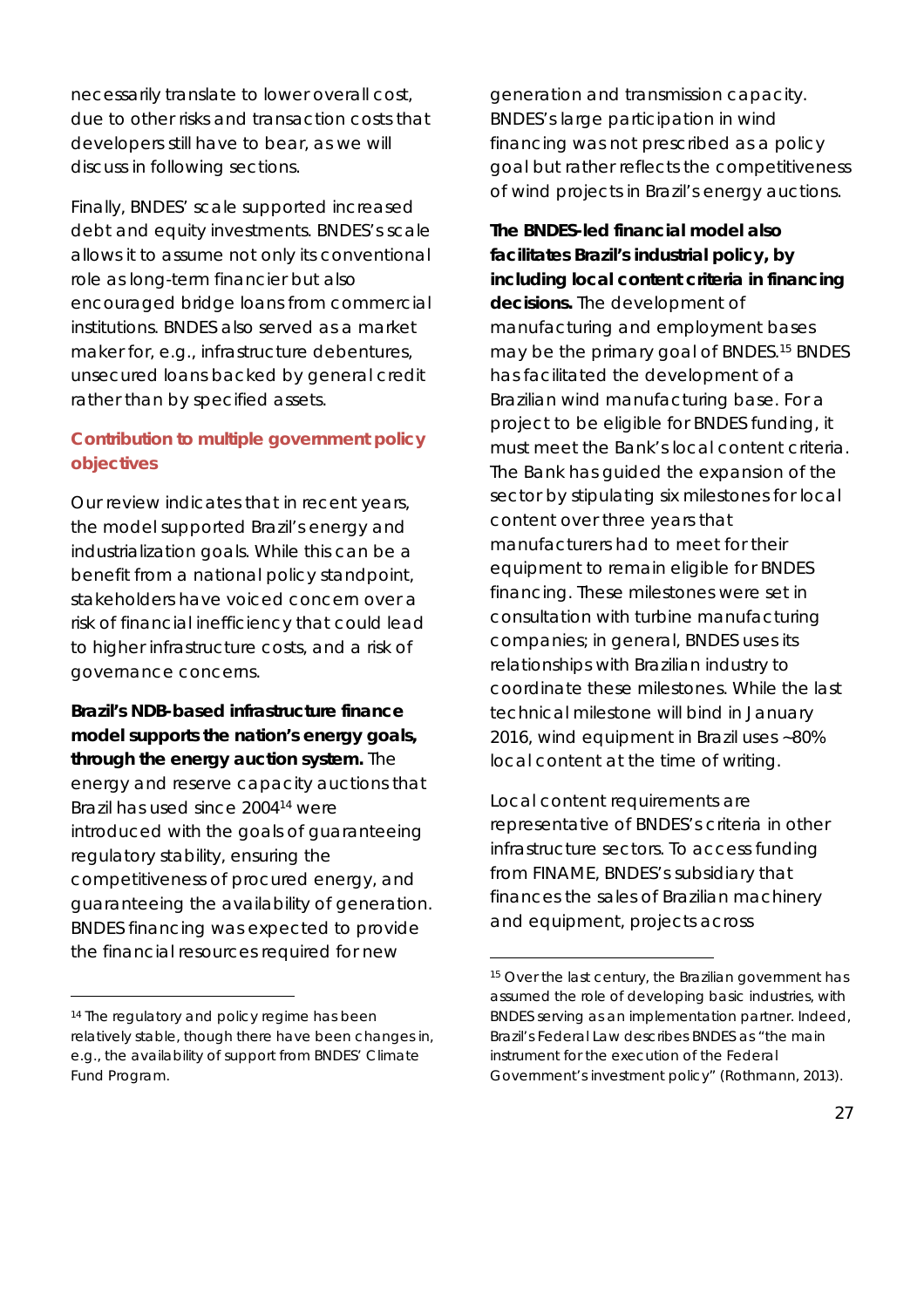infrastructure sectors generally must include at least 60% local content. While we have discussed this as part of an industrialization policy, local content criteria help limit the exposure of BNDES to foreign current exchange risk, as a large (and usually increasing) share of equipment will be domestically manufactured. Nonetheless, job creation seems to be a primary motivation for local content criteria. Earlier wind-specific auctions may have targeted wind power not only because of its previously lower cost relative to solar power but also because of the larger potential for manufacturing jobs in the wind sector than in the solar sector. Of course, decisions about which sectors to support reflect multiple stakeholders, including Brazil's energy agency (EPE), and the Brazilian Electricity Regulatory Authority (ANEEL).

It is worth noting that local content criteria can increase uncertainty about equipment availability and the costs of financing. Wind power has been dramatically successful in Brazil's recent energy auctions, but manufacturers have not expanded their capacity exactly in-line with auction results because they are concerned about policy continuity across election cycles. Project developers are therefore unsure whether the local manufacturing base will be able to meet the demand for domestic wind equipment. While developers could source equipment internationally, they will no longer be able to access BNDES funding. Even upon opting for funding from export credit agencies, currency-hedging costs would raise the cost of capital to levels commensurate with locally available commercial loans. Further, developers would have to pay import taxes that apply

when a Brazilian equivalent of the imported good is available, even if supply constraints imply that the equipment cannot really be sourced locally.

Overall, BNDES does not appear to make financing decisions so as to optimize riskadjusted return but rather to pursue national priorities, as its proportionately large investments in power and telecoms seem to indicate.<sup>16</sup> As a federal institution, BNDES has generally been tasked with financing areas of infrastructure that require coordination at the federal level, including several priority areas in Brazil's Logistics Investment Program17 This can be beneficial for policy goals but can also lead to inefficient financing decisions.

#### **Maintaining liquidity in the financing system**

**BNDES helps maintain liquidity by releasing commercial banks' bridge loans, but the speed of disbursement and concerns about more protracted delays in financing limit these gains.** In the template of BNDES financing, long-term loans from BNDES allow for the release of short-term bridge loans from commercial banks. Nonetheless, BNDES financing has a reputation for slow processing and slow disbursement rates. Both developers and bank financiers perceive the risk of delayed disbursement to be particularly high at the time of writing, though long-term BNDES financing has

<sup>16</sup> Between 2010-2013 investments in power and telecoms combined composed 58% of BNDES' portfolio.

<sup>17</sup> It also reflects the countercyclical participation of BNDES during the global financial crisis. BNDES's balance sheet grew from 7.5% of GDP in 2007 to over 15% of GDP in 2011 (Park, 2012).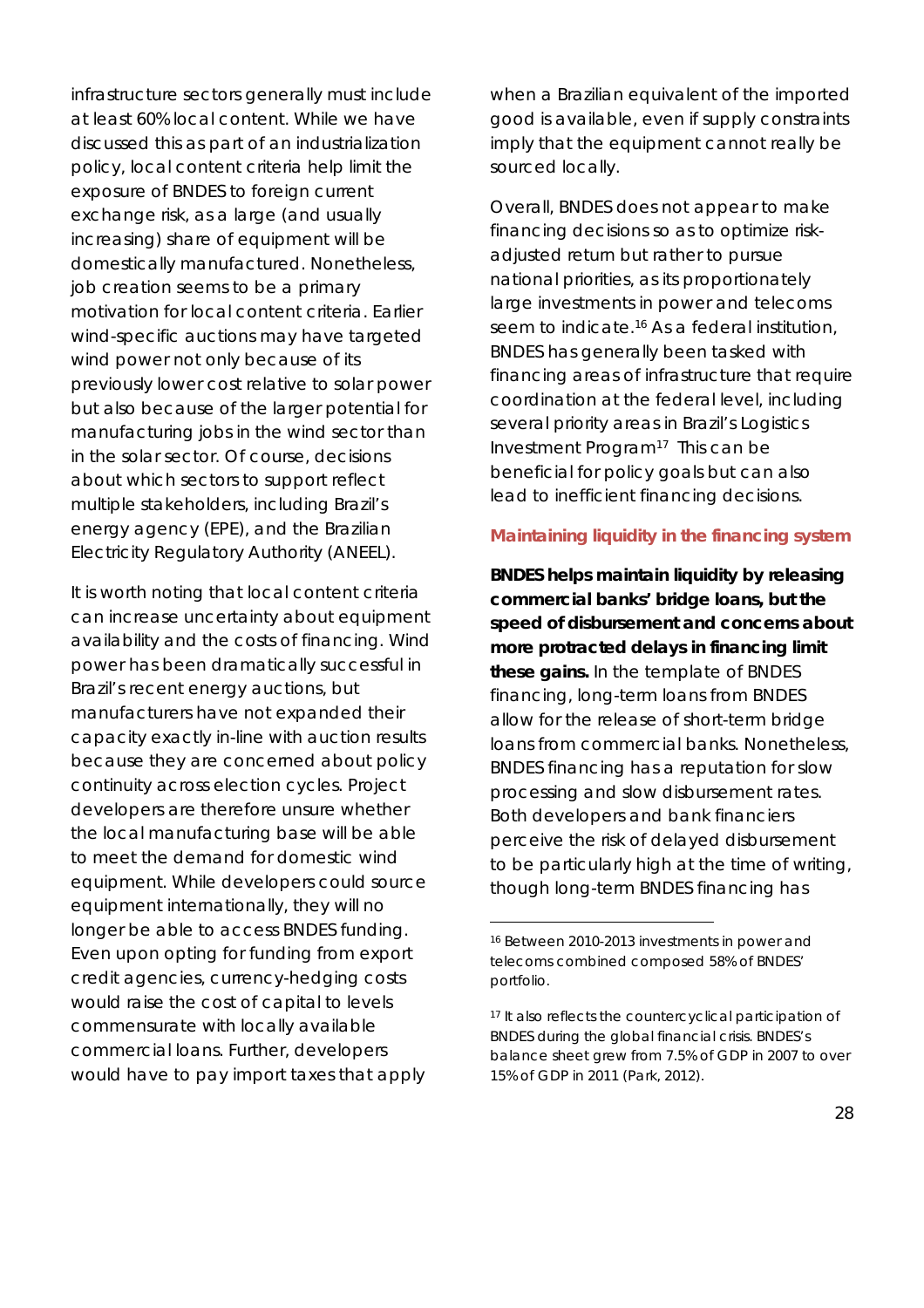reliably arrived in the wind sector. The banks that provide bridge loans absorb the risk that BNDES will not provide long-term debt finance; in a few cases, banks have either extended a long-term commercial loan or taken equity in the project because BNDES loans were never extended. The perceived risk is especially high now because BNDES appears to be withholding funds from companies that are involved in Petrobras contracting scandals. Delays from BNDES extend the duration over which not only commercial money is tied to a project but also sponsors' equity; some commercial banks require equity support guarantees when providing short-term bridge loans.

#### 4.1.2 SYSTEM DRAWBACKS

## **Reduced public and private international investment**

**International financiers have participated in (wind) infrastructure financing, but more on the equity side than on the debt side, and at relatively modest levels.** BNDES loans are at rates that make international debt financiers uncompetitive and thus limit international debt financing. The concessional nature of BNDES loans limits the appetite of project developers for loans from international financiers, especially given the cost of hedging dollar- or eurodenominated loans.

While direct financing of wind projects by international financiers is uncommon, there are some examples of foreign finance in the wind sector. For instance, Enel Green Power has borrowed from international financiers for two wind projects. In one, Enel directed part of a EUR180M loan from the Danish export credit agency, EKF, towards

the 90MW Cristal Wind Farm. This decision may have reflected Enel's preference to use Danish-manufactured equipment or the temporary suspension of some manufacturers from BNDES's list of eligible manufacturers. In another, Enel has received BRL 200M from the IFC and BRL 260M from Itaú Unibanco for a wind power facility of approximately 260MW in Bahia. With its large portfolio of projects worldwide, Enel may be better positioned to hedge foreign exchange risk than other project developers.

Of course, BNDES does provide certain benefits that may help integrate international development finance by centrally assuming exchange rate risk on behalf of its borrowers. For example, KfW provided two credit lines to BNDES for wind energy financing. Such integration allows BNDES to leverage the technical assistance and environment and social evaluation mechanisms that international development finance organizations generally provide.

**The model may also limit the participation of institutional investors, who could add to liquidity as well as lower cost of finance.** One reason for limited institutional participation is a low risk-adjusted return. The incremental return of infrastructure bonds may be insufficient relative to government bonds, given the incremental operational risks associated with infrastructure bonds. While these bonds pay a risk premium that is in line with benchmarks from the U.S. and UK, the spread between inflation-indexed infrastructure and Brazilian government bonds tends to be negative (Wagner et al., 2014). Another reason is that institutions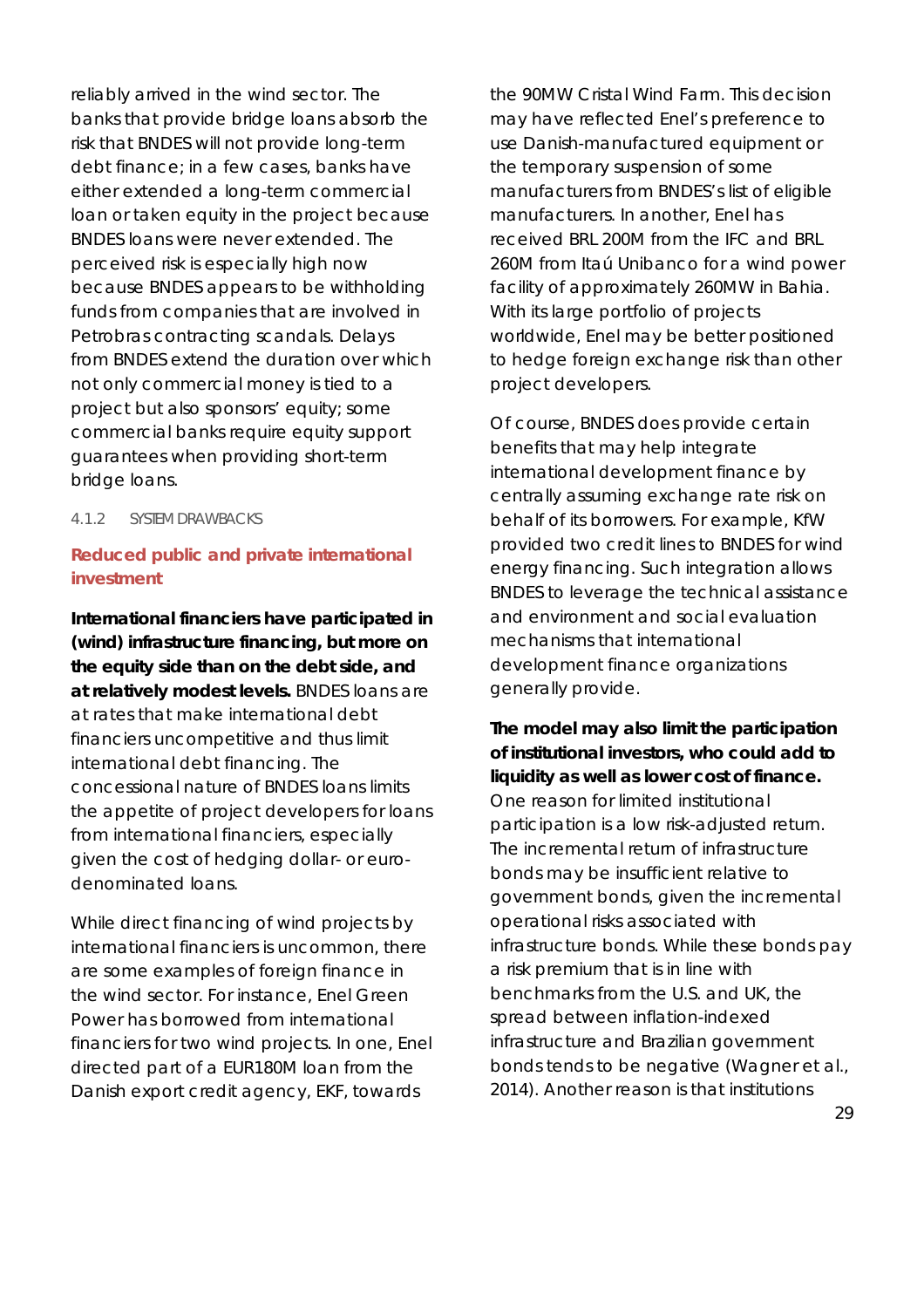hesitate to enter a market with insufficient liquidity. Debt funds may provide the liquidity required to draw institutional funds to infrastructure investments (Wagner et al., 2014). The share of infrastructure investments among pension fund assets is currently around 2% (Wagner et al., 2014).

Innovation from commercial financiers is limited. Innovation is another important aspect for infrastructure finance models, as it can lead to continued improvements in financial system efficiency. The prominent role of BNDES in infrastructure financing limits innovation to public sector-led innovations, such as the introduction of infrastructure debentures. Overall, the centralized system may prevent the entry of new players who could contribute to financial innovation.

**The terms of financing from both BNDES and commercial banks are inconsistent with "true" project finance.** One are that often engenders innovation and a more rigorous approach to risk management and project structuring is project finance. By concentrating the risk and reward onto the single investment and project, investors have added incentive to innovate to fine tune the projects. In Brazil we find that the classical case of project finance without recourse to a parent company is limited. Construction financing from commercial banks is more akin to corporate finance than to project finance, as banks often require corporate guarantees Interviews suggest that some banks assess project specifics only if the creditworthiness of the parent company is not obvious. Banks have only recently started to offer non-recourse financing. Rio Energy's Caetité project was the first non-recourse financed wind

project, with financing from Santander. The lack of project finance continues at the operational stage, as loans from BNDES include cross-default clauses that simultaneously expose the sponsor to all projects with BNDES funding. While BNDES has generally not practiced this clause, it nonetheless limits the degree to which project finance exists in Brazil. Moreover, long-term debt from BNDES relies on commercial or bank guarantees; in some instances, these guarantees themselves require equity support guarantees from parent companies.

**While concessional debt can reduce the financing cost of wind projects, the overall cost of infrastructure may not be reduced, given (a) the cost of bridging the TJLP (Brazilian long-term interest rate) and SELIC (short-term interest rate) and (b) the apparent lack of cost-benefit analyses guiding each loan decision.** While the standard terms of BNDES financing and availability to all winners of wind projects provide developers and bankers with certainty, the uniform terms of BNDES financing suggests that financing decisions optimize neither risk-adjusted return nor social welfare. Before disbursing a longterm loan, BNDES requires evidence of a debt service coverage ratio of 1.2 (for an 80% share of financing) to 1.3 (for a 70% share of financing), regardless of the project's location and the project's options to mitigate its operational risks.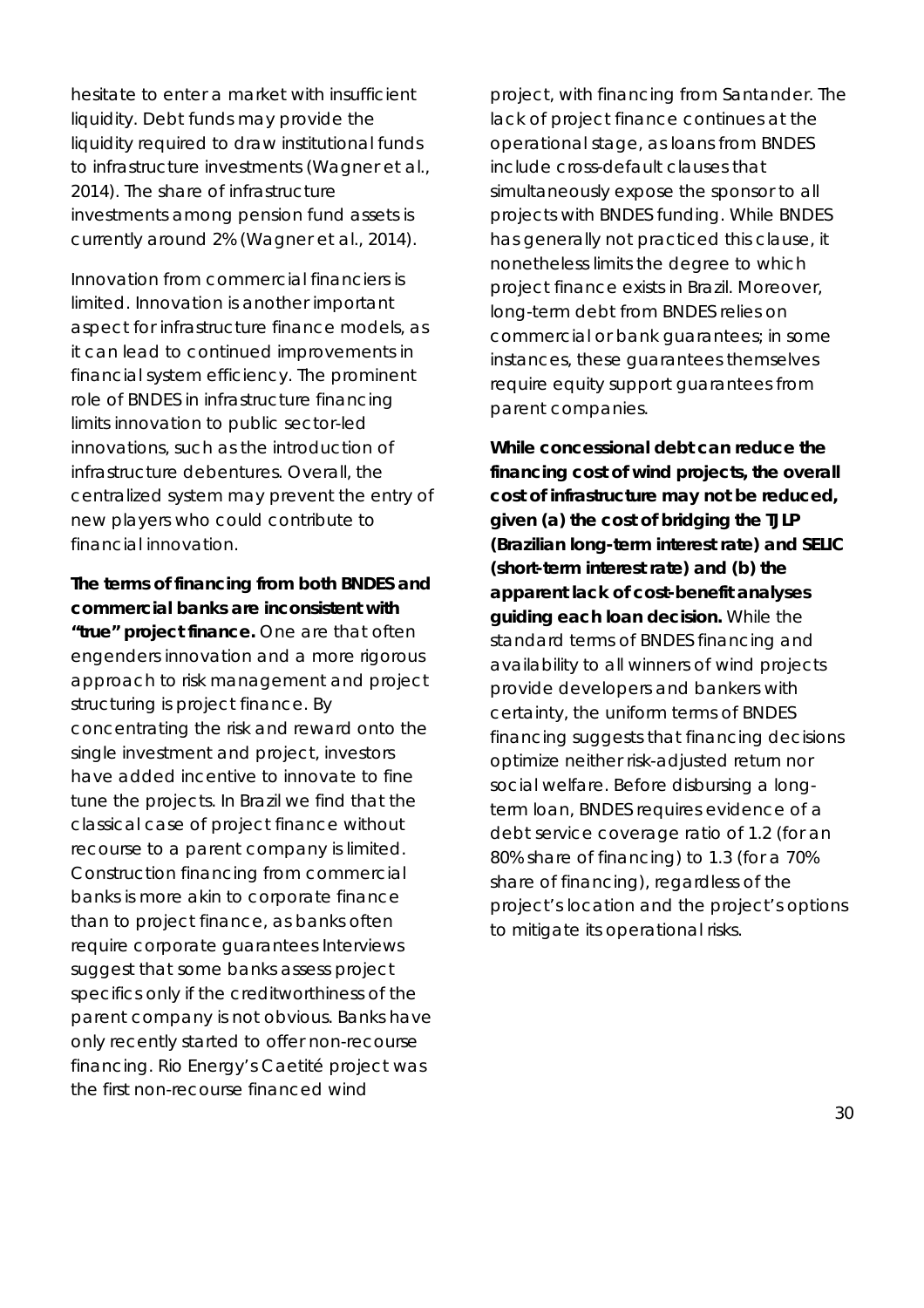The lack of customization of the debt service coverage ratio (DSCR) may imply too much or too little risk taking by BNDES. Similarly, it is unclear if every project that wins energy or reserve auctions requires BNDES financing to remain economically viable. Finally, because BNDES generally cannot coordinate investments in

generation and transmission capacity, as these plans are defined by the schedule of auctions, BNDES's concessional loans imply a large cost to the federal government, as it must fund the difference between the TJLP loaning rate and SELIC, its benchmark interest rate.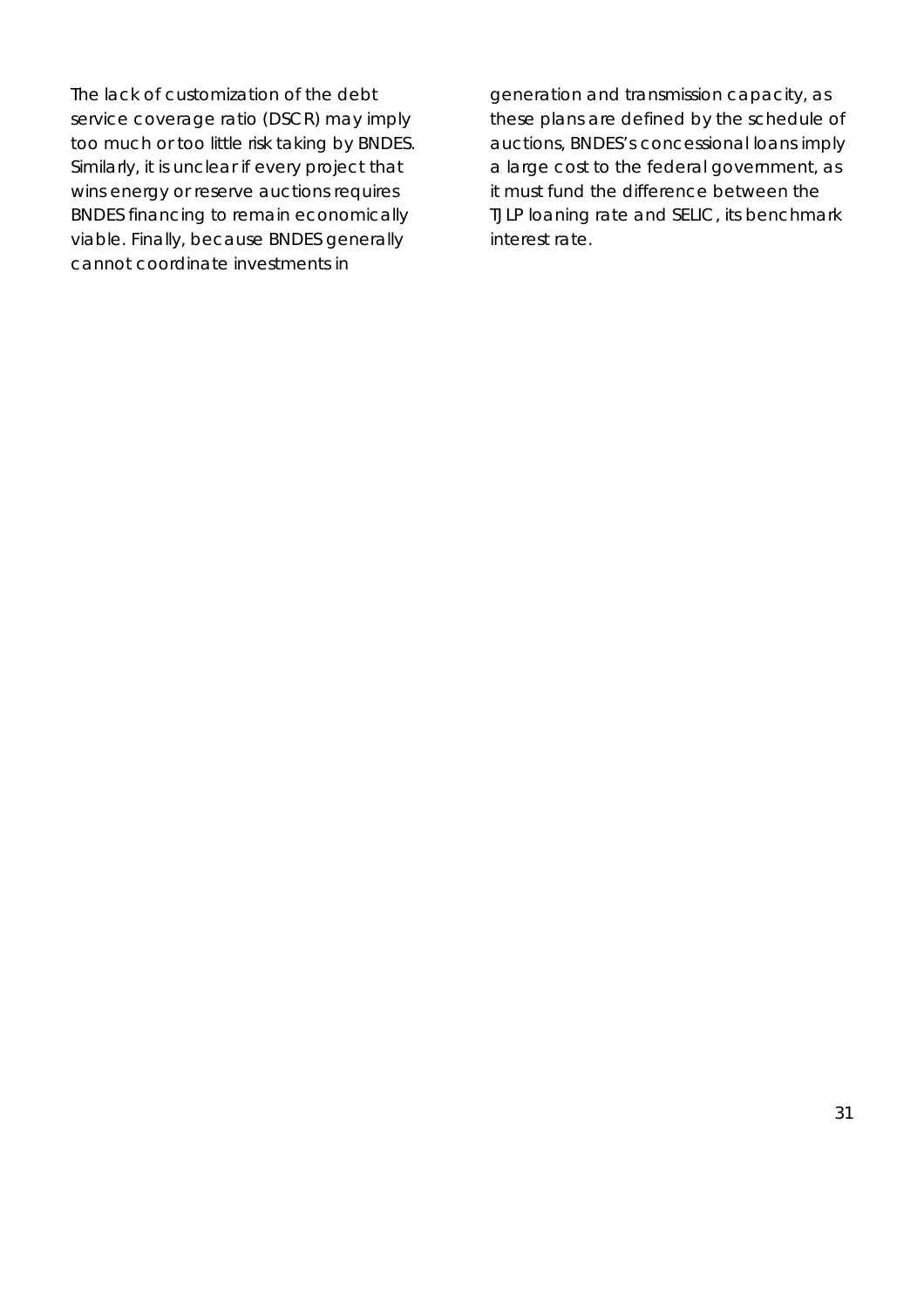## *Box 2. Infrastructure debentures in Brazil*

Recognizing the cost of providing debt finance to virtually all wind projects in Brazil, BNDES seeks to decrease its share of financing of wind projects from 70% by encouraging developers to issue debentures – unsecured loan certificates backed by general credit rather than specific assets. While the share of BNDES financing would fall for a project issuing debentures, changes in the BNDES debt repayment schedule allow the developer to achieve greater leverage. In particular, developers that finance 10 – 15% of their project costs via debenture debt can use the French amortization system (Price) to amortize their BNDES loans, instead of the constant amortization system (SAC, in Portuguese). Since the Price system has fixed installments instead of the SAC's decreasing installments, this change allows projects to service debt, even at a higher leverage ratio.

Through 2014, infrastructure debentures accounted for less than 0.5% of the Brazilian debt securities market, and their effectiveness remains to be seen (Wagner et al., 2014). In addition to their leverage benefits, five factors may facilitate the uptake of debentures. First, complimentary debentures enjoy equal seniority along with the BNDES loan and share all project guarantees with the BNDES loan. Second, lower taxes on personal income and foreign investors should attract such investors. The income tax provisions have been particularly powerful, as individuals account for 42% of debenture holdings (SEM, 2015). The diffuse holding of debentures by many individuals has encouraged the emergence of a secondary market for debentures. Third, cross-default clauses make debentures safer for investors, as they would have access to assets of all projects sponsored by the issuing company. Fourth, the terms of debentures include inflation indexation. As Wagner et al. (2014) indicate, such adjustments may not offer adequate protection to investors in medium- and long-term infrastructure bonds. Instability in the regulatory structure, i.e., that related to price adjustment methodologies, a disconnect between realized costs and chosen cost indices, an exposure to quality-related penalties, and the feasibility of price increases for concessions, may increase the risk embedded in bonds. Fifth and finally, BNDES established a liquidity line in August 2015 to guarantee debt servicing in the bond market, the Credit Line to Support Liquidity (LSL). The LSL will function as standby credit to investors in infrastructure debentures (Veirano Advogados, 2015). At the time of writing, no projects were using the LSL.

Notwithstanding these benefits, developers are uncertain about the net benefits of debenture issuance. Upon using debentures, developers cannot project the level of leverage they will be able to achieve. The poor performance of a small set of (wind) infrastructure debentures could limit the appetite for all (wind) infrastructure debentures. Moreover, the small volume of the debenture market contributes to uncertainty about the market's demand for a particular instrument at the time of issuance. This risk increases the equity contribution required of developers. Further, while the low BNDES reserve account requirements for underlying longterm financing may encourage a greater issuance, it may limit their credit ratings.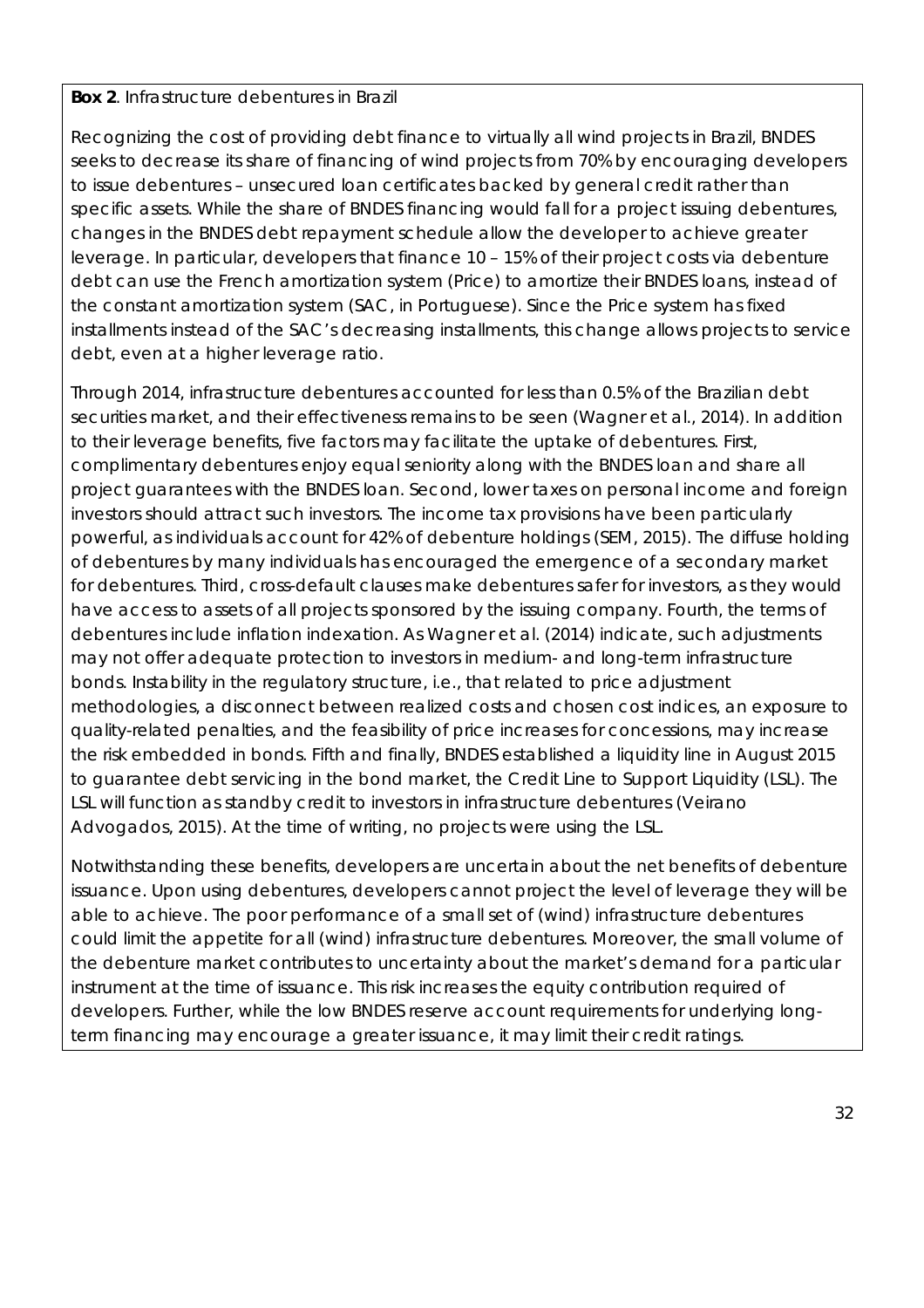#### **Prolonged high interest rate environment**

While our current analysis cannot determine whether the high interest rate environment in Brazil is due to "too much" NDB borrowing or is the happy result of higher labor and capital utilization as a result of NDB intervention, we note that Brazil's benchmark interest rate is higher than that of other sizable upper-middleincome countries with similar growth rates and inflation rates.

Table 8 compares Brazil's benchmark rate against peers with the most similar growth and inflation rates. The "distance" reflects the root of the sum of the squared differences between the country's growth and inflation rates, relative to Brazil's. The lower the ranking, the closer the country's growth and inflation rates to Brazil's. We do not present data for countries with small economies.

| Country       | "Distance"<br>ranking | Avg. growth rate,<br>2010-14 | Avg. inflation rate,<br>2010-14 | Interest rate |
|---------------|-----------------------|------------------------------|---------------------------------|---------------|
| <b>Brazil</b> |                       | 3.2                          | 7.2                             | 14.25%        |
| South Africa  | 5                     | 2.4                          | 6.1                             | 6.00%         |
| Turkey        | 8                     | 5.4                          | 7.2                             | 7.50%         |
| Ecuador       | 11                    | 5.0                          | 4.7                             | 8.06%         |
| Iraq          | 13                    | 6.1                          | 8.6                             | 6.00%         |
| Romania       | 16                    | 1.4                          | 4.4                             | 1.75%         |
| Mexico        | 18                    | 3.3                          | 3.7                             | 3.00%         |
| Colombia      | 21                    | 4.8                          | 3.5                             | 4.50%         |
| Peru          | 22                    | 5.8                          | 3.6                             | 3.50%         |
| Kazakhstan    | 25                    | 6.0                          | 11.0                            | 12.00%        |

*Table 8. Comparison of Brazil's benchmark interest rate against peers*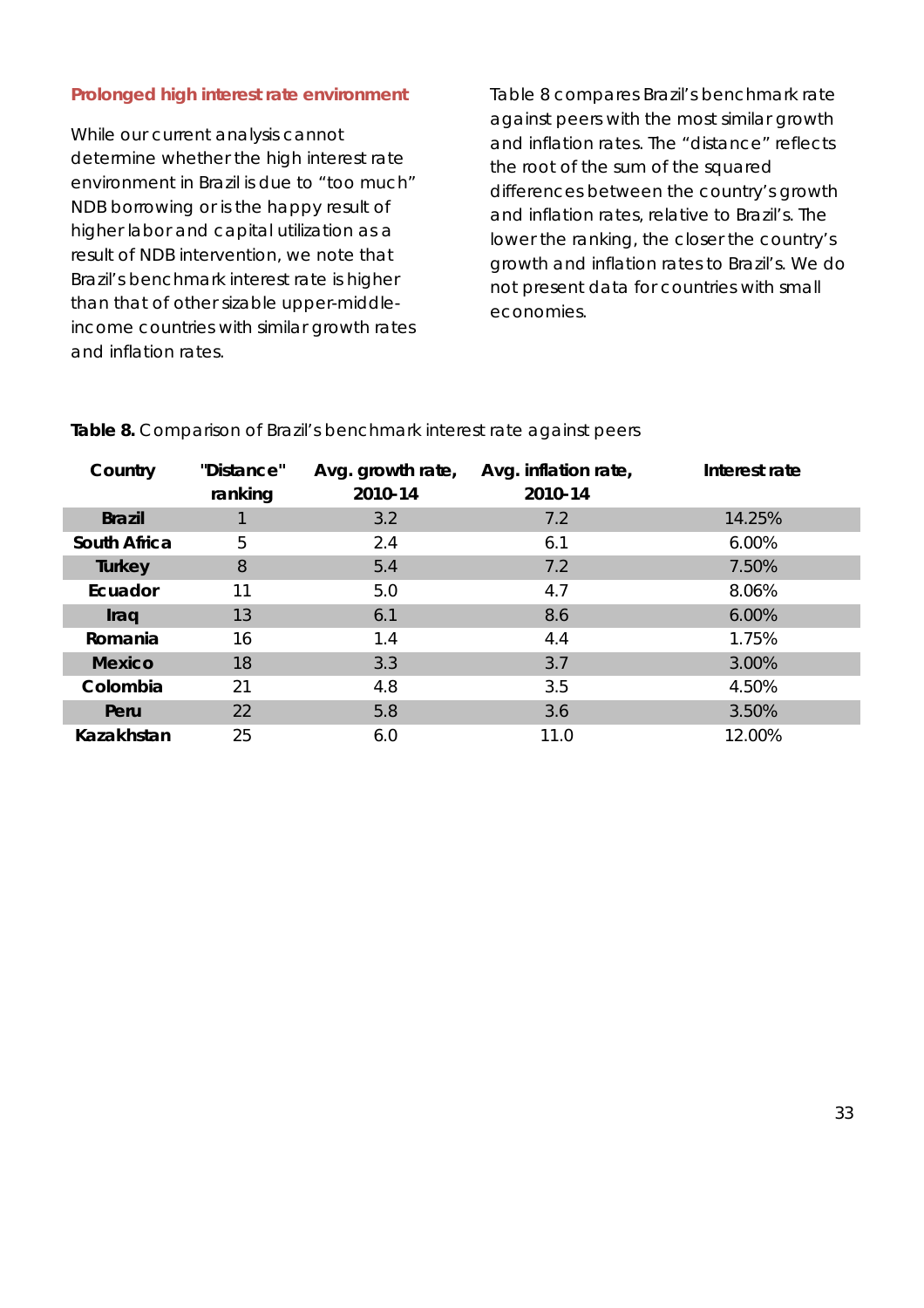## **Excessive concentration of decision making**

**There are significant areas of financial and administrative inefficiency not addressed by the model, impacting interest rates or transaction costs that raise the overall cost of infrastructure.** For instance, BNDES limits its risk-taking by avoiding construction risks. Therefore, developers face the transaction costs of building a consortium of banks willing to provide (1) a bridge loan to cover the construction phase before BNDES provides long-term financing and (2) guarantees or letters of credit required for BNDES to disburse its long-term financing. In rare cases, BNDES will itself provide the bridge loan and, in some thermal projects, the equipment manufacturer will provide it. In general, however, the project sponsor and bridge financier bear construction risks. Because of the positive track record of such projects and the shorter duration of construction relative to other sectors, letters of credit for wind projects have tended to be less costly than letters for other sectors. Nonetheless, certain banks are reaching limits for their exposure to wind construction risk. This could reduce the competitiveness of the construction financing market. Rates for bridge financing, which have traditionally been around 15%, had recently increased at the time of writing to ~20 – 22% (though we also note that this could be the result of higher labor and capital utilization as a result of BNDES intervention).

Another unaddressed and important risk is that of transmission interconnection delay, which used to fall on distribution companies and is now addressed by developers. Past contracts included a clause that generators would receive payments from

distribution companies regardless of whether wind farms were connected to the transmission network. If distribution companies did not oblige, they would not be eligible for tariff adjustments by the regulator. Notwithstanding this threat, the ultimate burden of payments for nonexistent power rested with consumers, who directly paid for this unproduced power on their electricity bills.

The burden of transmission interconnection risk on the developer is new, and it is unclear if interconnection will now happen more smoothly. The difficulty of transmission interconnection reflects two challenges. First, the environmental permitting process is a long one; anecdotal evidence suggests that delays in processing cause the majority of transmission lines to be added after the deadline stipulated by the concession. Second, a revenue cap has rendered investments less attractive. A recent increase in this cap was insufficient to attract private investors.

Generally, the ability to support multiple objectives can become a negative if those policy objectives are counterproductive or populist. They can also lead to overinvestment in one sector at expense of others, due to policy goals. The majority of recent investments have been made in electric power (33.4%) and telecoms (24.5%) while other infrastructure classes like ports (5.2%) and rail (10.6%) have been comparatively underweighted.18 Another criticism of BNDES is that much of its financing goes to large companies, like

<sup>18</sup> Investments from 2010-2013. http://www.bndes.gov.br/SiteBNDES/export/sites/def ault/bndes\_en/Galerias/Download/insight77.pdf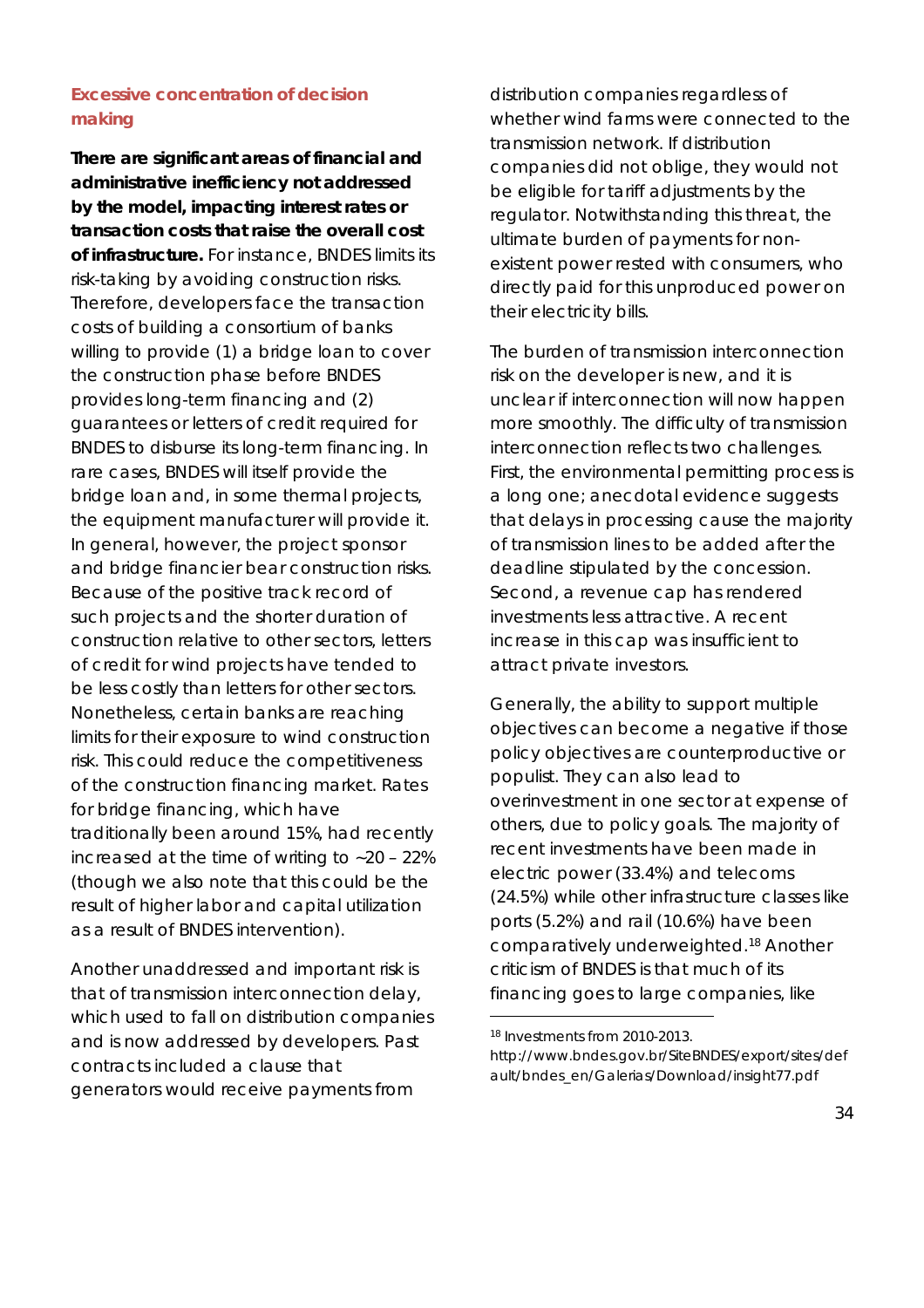retailer Lojas Americanas and brewer Ambev, which arguably could have accessed funding from other sources. 19

When several of the potential negative consequences of concentrated decision making were tested with BNDES investment data between 2002 and 2009 findings indicated that BNDES loans and equity investments did not affect firm-level performance or investment but instead reduced financial expenditures. On the other hand, BNDES did not lend to poorly performing firms but instead subsidized firms that could have funded their projects with other sources of capital. <sup>20</sup> These findings suggest that NDB-led models need to include safeguards to prevent NDBs from growing too large and making "unnecessary" investments that do not enhance social welfare.

**The excessive concentration of decision making is not as large as it may seem.**  State and regional financial development institutions tend to finance state- and municipal infrastructure without federallevel coordination issues. As with BNDES, sub-national institutions are experienced in supporting small and medium-sized enterprises. Nonetheless, they have been mandated with financing, for example, regional airports, municipal transport systems, and water and sanitation projects. These institutions tend to lack some of the advantages of BNDES. For example, they may not have access to the same set of

international development financiers, as some require their partners to have guarantees from the central government. The process of obtaining these guarantees is difficult and may limit the partnership of some international development financiers to BNDES. Similarly, sub-national banks may not be able to hedge foreign exchange risks as cheaply as BNDES. Notwithstanding these limitations, sub-national institutions have access to public funding, and some international development banks and financiers (e.g., IDB and IFC) are beginning to work more closely at the sub-national level. While state financial development institutions were officially set up only in the 1990s and thus have less clear track records than BNDES, they may be able to follow some of the strategies of BNDES to direct capital towards sub-federal scale infrastructure projects. For example, by announcing large energy auctions or simultaneously releasing multiple transportation concessions, the federal government and BNDES provide the scale necessary to attract private sponsors and financiers to participate in infrastructure development. State- and regional-level institutions could aggregate projects (e.g., announce simultaneously the financing of 5 – 10 municipalities' water and sanitation systems) so as to achieve similar scale effects.

#### 4.1.3 OUTLOOK AND POTENTIAL IMPROVEMENTS TO COMPLEMENTARY POLICY

Current macroeconomic and political trends in Brazil are increasing financing costs. The Brazilian government has increased TJLP by about 200 basis points in 2015. Bridge loan and letter of credit terms have also increased to reflect greater

<sup>19</sup> Leahy, Joe (2015). "BNDES: Lender of first resort for Brazil's tycoons." *Financial Times*. January 11, 2015. Accessed December 5, 2015.

<sup>20</sup> Lazzarini et al., 2015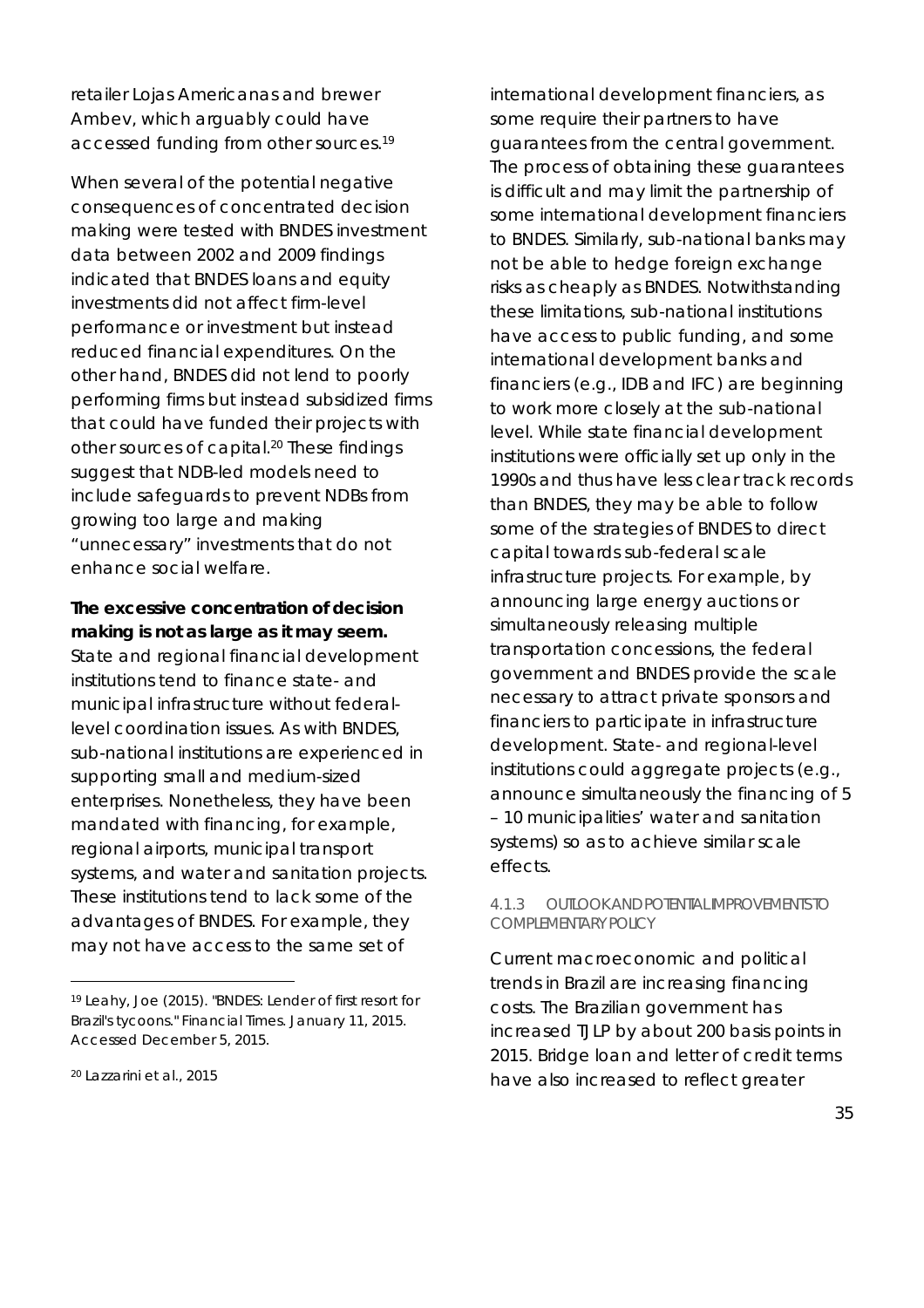perceived risks, reflecting uncertainty about debt servicing by large construction firms that were involved in corruption. Delinquency on these loans would limit the availability for new construction financing. Banks may nonetheless continue to lend to the wind sector, as developers tend to be well-known companies without statedowned involvement. Moreover, the transparency of auctions reduces the room for corruption in the renewable energy space.

Overall, our analysis suggests that complementary policies can help optimize the benefits associated with this model, and reduce the risks. The following are some potential areas for improving the model.

**A structure in which BNDES finances only those projects that provide large social benefits and require BNDES funding for economic viability, could better leverage BNDES's access to low-cost capital.** In addition, this could allow BNDES to leverage its scale across wind projects and deepen its risk taking across different stages of project development. While BNDES's scale implies an exposure to a range of operational risks, BNDES may be able to offer greater support by taking a mix of operational and construction risks.

**The introduction of guarantee instruments that could allocate construction risks easily could encourage more project finance.** Since BNDES is reluctant to take construction risks, and commercial banks have a limited capacity to accept construction risks, BNDES is working with insurance companies to issue completion bonds; these would reduce construction risk and the cost of construction finance. Developers are hesitant to use such instruments because the terms of insurance may allow insurers to avoid payment. The World Bank is also developing new instruments; one, a new Project Bond, is intended to attract financing from the capital market. The Bond includes guarantees either at the end of the construction period or at maturity.

In addition, the Brazilian government has created a state-owned company called the Brazilian Management Agency of Funds and Guarantees (ABGF) with an initial capital stock of BRL 50M. Its role will be to provide guarantees for large infrastructure concession projects. ABGF will develop the guarantees demanded by the market. The main demand for ABGF is for credit guarantees for concessions of highways and railways (Wagner et al., 2014). ABGF is projected to implement guarantee funds to cover uninsurable risks, such as those related to regulatory changes and Acts of God. ABGF would operate where the insurance sector is not providing coverage or in places where the insurance sector invites them to participate; in the latter case, ABGF would restrict its participation to 20% coverage.

Even with these instruments, the Brazilian infrastructure sector will remain challenged by lengthy bankruptcy processes and, outside of the power sector, regulatory uncertainty. For example, the World Bank estimated that water companies in Brazil have a regulatory risk premium of 5%, due to the uncertainty around future concessions.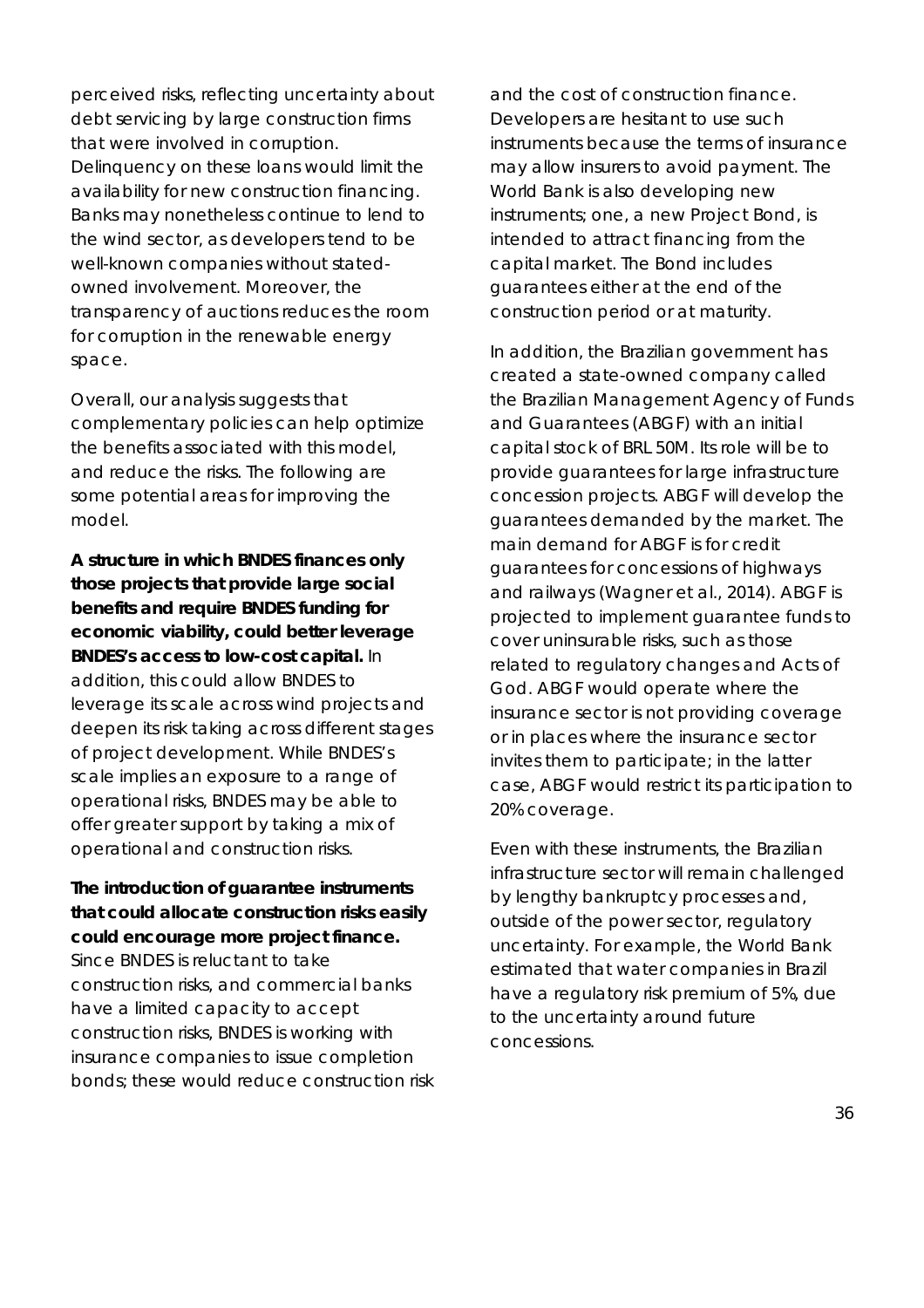**Easing regulatory restrictions on the proceeds from re-financing could support a re-financing market and further enhance liquidity.** The re-financing market is virtually non-existent in Brazil. The refinancing by Isolux of transmission lines is a rare example. Isolux had planned to invest in new transmission lines, so the regulatory restrictions associated with refinancing did not constrain its plans.

**Four modifications can assist the development of wind infrastructure in Brazil.** The first would change the maximum farm size for which tax incentives are available, would decrease the transaction costs associated with financing. Now, only wind farms under 30MW in size are eligible for tax incentives, compelling developers to finance separately multiple farms of under 30MW in size. The second would stagger the start date of wind farms that win contracts. Currently, all wind farms that win a given auction must begin operating on the same date, straining the supply chain. The third would be to focus BNDES financing on the wind sector, instead of allowing it to assume a broad financing role. The final would be to introduce dollarlinked PPAs, especially since a number of large Brazilian customers sell dollardenominated products (e.g., iron ore, oil and gas).

**Clear definition of accompanying regulatory and policy frameworks can support the model's effectiveness in other sectors.** Despite the limitations in financial and administrative efficiency, the potential crowding out of other lenders, the concentration of decision-making, and the low level of innovation, the BNDES-led wind financing model has succeeded in

facilitating the implementation of wind projects in Brazil. The model has not been as successful in other infrastructure sectors. Intuitively, financing is more difficult for sectors with (1) longer terms of financing, (2) histories of revenue problems (e.g., sugarcane or gas, with supply problems), and (3) required environmental licenses, given slow permitting processes.

Moreover, the lower transparency and reliability of the regulatory structure surrounding other sectors may limit the success of infrastructure development with BNDES financing. While the auction system introduced regulatory and policy discipline in the energy sector, the terms of concessions for, e.g., railroads, airports, and ports may not be as robust. In the railroad sector, for example, remuneration may not be in line with the costs and risks of construction. Of six new lines totaling 4676km in the government's logistics infrastructure program, none are under construction. This status is attributed to project failures, work errors, and delays in environmental permits (Smith, 2015). Further, the implementation and functioning of the envisioned open-access freight model are not well understood. Multiple operators would bid for paths on the same route, with construction carried out by private concessionaries who operate and maintain infrastructure. Valec, a federal agency, would be responsible for purchasing and redistributing lines to private rail freight operators, with individual operator able to purchase up to 30% of a single line. The lack of operational experience and risk of regulatory changes appears to have limited the demand for BNDES financing and the realization of infrastructure goals.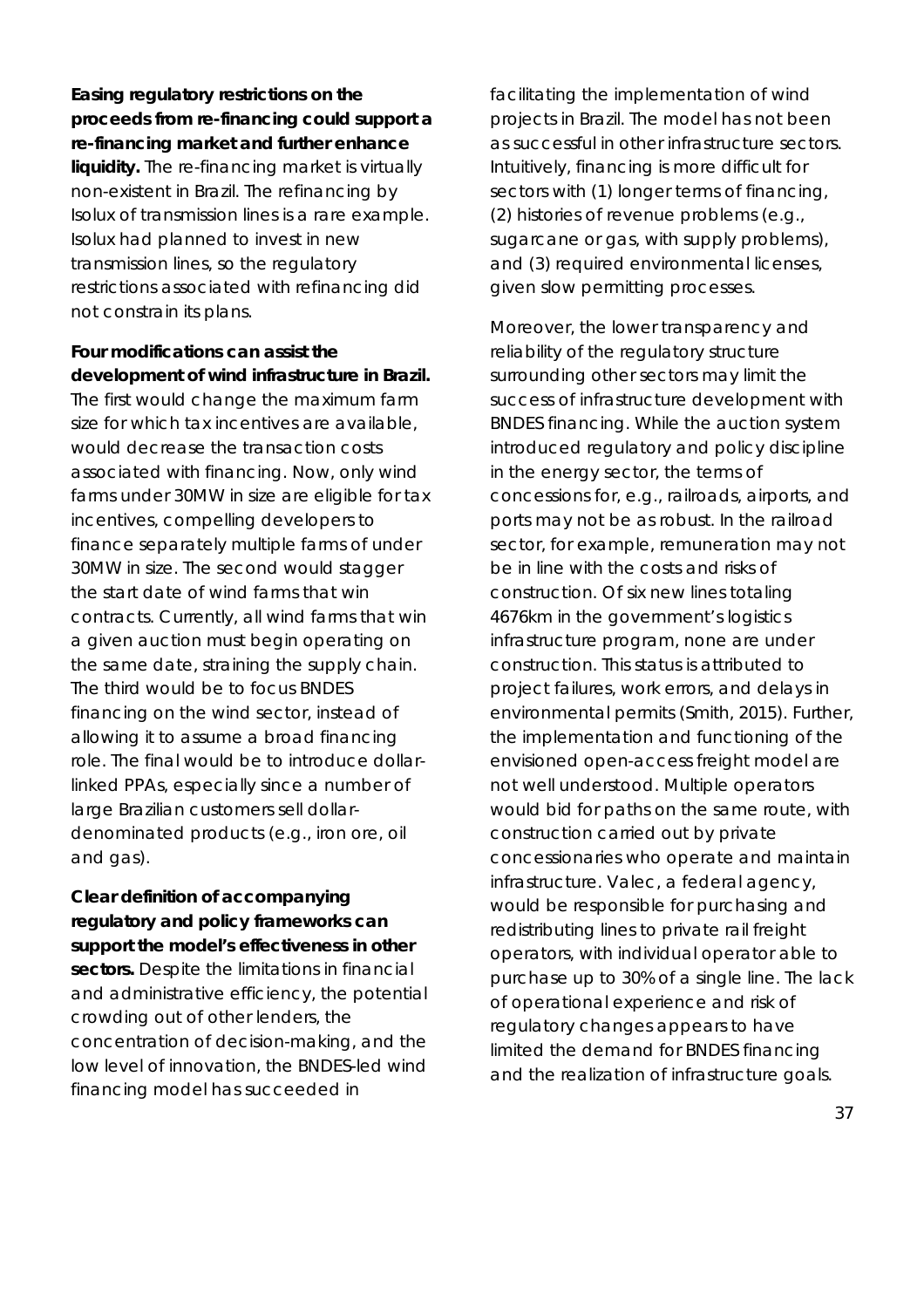# **4.2 Indian Case Study Analysis**

India, where there is no monolithic development bank, but rather a collection of state owned banks, domestic commercial banks and international banks, is an interesting contrast to the BNDES led Brazil. Many of the domestic banks are

descended from national development banks that were converted to more commercial organizations at the behest of the government, but continue to take a development role, albeit on commercial terms. As in Brazil, we focus on the financing of two wind energy infrastructure projects to provide a fair comparison.

*Table 9. Indian case study findings versus expected benefits and drawbacks of the stylized decentralized model*

|                  | Potential                                                                                                                                                                                                                                           | Actual                                                                                                                                                                                                                                                                                                                                                            |
|------------------|-----------------------------------------------------------------------------------------------------------------------------------------------------------------------------------------------------------------------------------------------------|-------------------------------------------------------------------------------------------------------------------------------------------------------------------------------------------------------------------------------------------------------------------------------------------------------------------------------------------------------------------|
| <b>Benefits</b>  | Greater financial<br>innovation<br>Increased participation<br>$\bullet$<br>by more financial<br>institutions and private<br>investors                                                                                                               | The model has not resulted in significant financial<br>innovation, although there is some evidence that that is<br>gradually changing.<br>While more investors participate in infrastructure finance,<br>many of them have been state owned, so the diversity<br>may not be as great as it seems.                                                                 |
|                  | Reduced government<br>interference and other<br>governance issues<br>Smoother integration of<br>$\bullet$<br>international<br>development finance                                                                                                   | It is unclear whether the level of government<br>interference is a function of the financing structure.<br>International development finance plays a stronger role<br>in India and this is often funneled through specific<br>projects, as well as India government institutions.<br>However, the greater presence may just reflect the<br>greater need in India. |
| <b>Drawbacks</b> | Higher cost to the<br>system<br>Uneven investment with<br>shortages in some key<br>sectors<br>Restricted use of pure<br>project finance models<br>Reduced leverage of<br>$\bullet$<br>projects leading to<br>Increased risk seeking by<br>investors | The system had been relatively high cost, and there have<br>been examples of high administrative costs affecting<br>projects.<br>In general, we have found evidence for each of<br>drawbacks seems likely in the Indian context.                                                                                                                                  |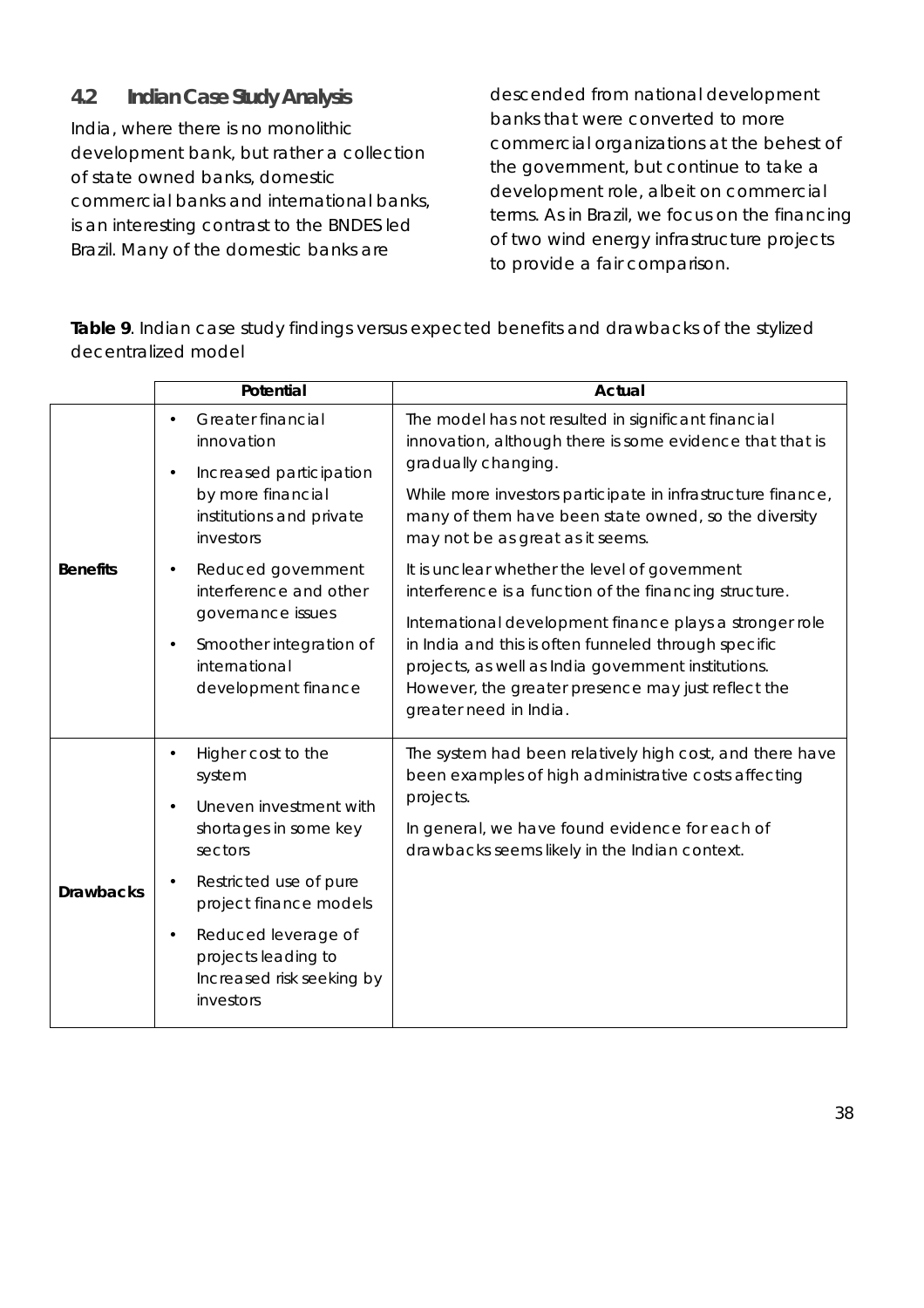#### 4.2.1 SYSTEM BENEFITS

#### **Financial innovation**

**Though there are many players in the financing landscape, the level of innovation to improve financial efficiency is low.** Most finance is in the form of plain vanilla term loans. Members of lending consortia accept the terms negotiated by the lead financier, implying that loans are not amended to meet the liabilities of each participant. Debtors also do not attempt to modify terms from each creditor, limiting their ability to customize terms to their cash flow needs. In some cases (e.g., solar projects), the standard timeline to commission solar plants (i.e., 13 months) removes opportunities to amend financing terms with lenders.

**Over time, the greater number of institutions in India may allow the Indian market to experiment with more products and over a shorter time period than could the bank-led model in Brazil.** Multiple institutions within the Indian financing landscape are currently introducing innovations. This may attest to a greater innovative capacity within decentralized infrastructure financing models. Some developers are pursuing limited refinancing opportunities and hope to achieve a 100 – 150 basis point reduction in the cost of capital. IREDA has proposed to develop refinancing lines (IREDA, 2014). YES Bank has floated a \$160 million green bond, with the intent to use these funds to refinance at loans at the cost of ~10%. IIFCL has introduced partial credit guarantees to the market, and it is considering introducing completion guarantees.

## **Participation by more financial institutions and private investors**

**Even in the absence of a national development bank in India, the public sector leads the financing of infrastructure from a diverse set of investors.** Five classes of institutions directly finance infrastructure: (1) public financial institutions (e.g., IREDA, IIFCL, PFC, and REC), (2) public banks (e.g., SBI), (3) private banks (e.g., YES Bank), (4) private financial institutions (e.g., IDFC, ITCL), and (5) international development financiers (e.g., IFC).<sup>21</sup>

Despite this diversity, public financial institutions and banks provide the bulk of infrastructure finance. For example, while about 20 banks are providing loan financing for renewable energy projects, the bulk of these are public banks (e.g., SBI, Punjab National Bank, Andhra Bank, and the Central Bank of India). The two India analyzed in this report illustrate this point. One project is financed wholly by the public sector; though the other is partially financed by a private bank, public players form part of the lending consortium. Public finance has not displaced private finance, as private banks are hesitant to finance renewable energy projects.

These participants in wind financing lend because of mandates or unique risk mitigation strategies. Public- and international development financiers are

<sup>21</sup> IREDA: Indian Renewable Energy Development Agency, IIFCL: India Infrastructure Finance Corporation Ltd., PFC: Power Finance Corporation, REC: Rural Electrification Corporation, SBI: State Bank of India, ITCL: IL&FS Trust Company Ltd., CLP: China Light and Power, LIC: Life Insurance Corporation of India, PTC: Power Trading Corporation.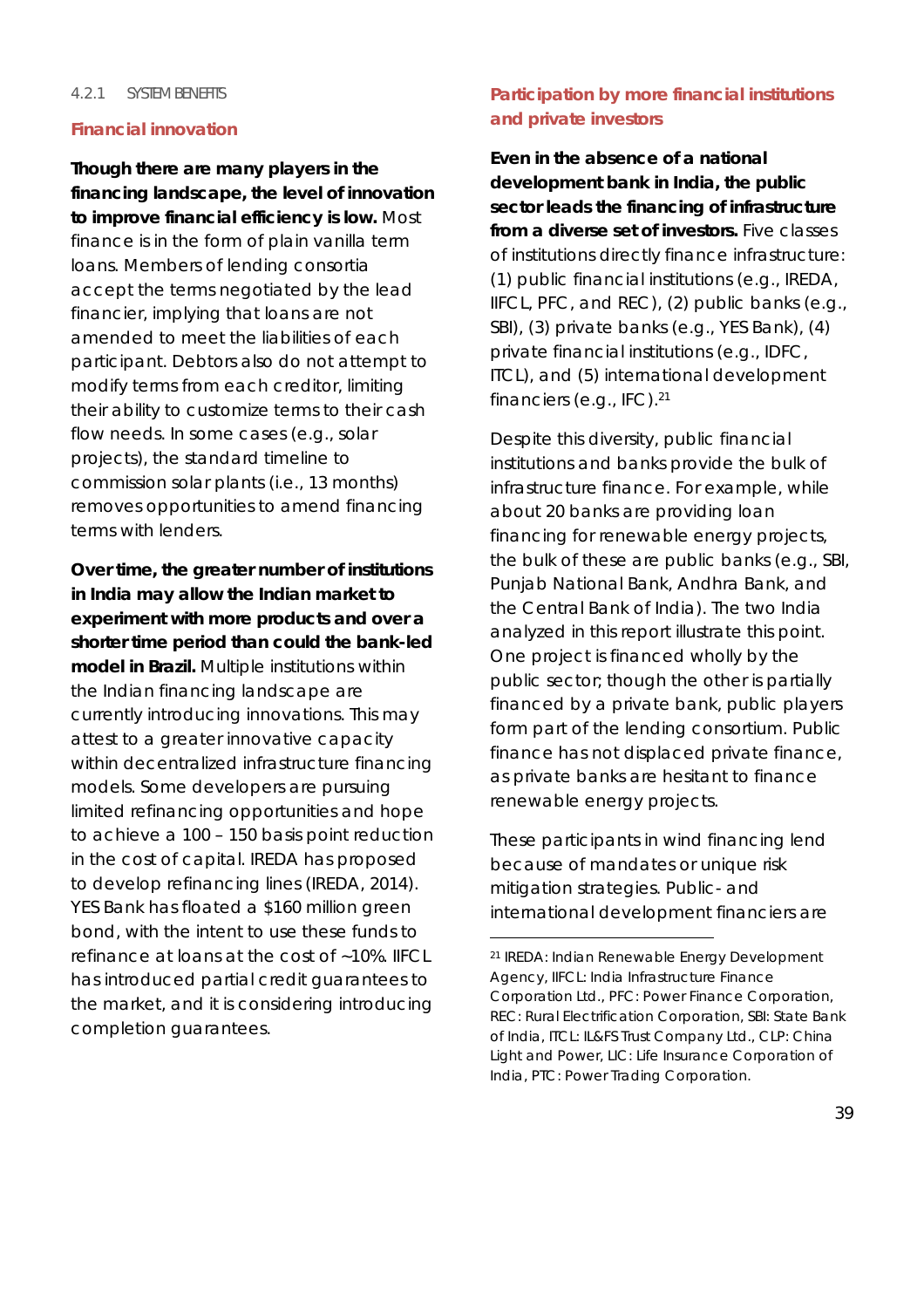lending because of a mandate to do so and/or a belief that their influence on public-sector off-takers and the government provides them some protection from the risk of non-payment. Some international organizations have financed wind projects only after considering the debt service potential of projects in the case of discom delinquency. In addition to examining the schedule of tariff hikes planned by the discom and overseeing regulatory commission, financiers have analyzed the health of the state balance sheet, as the state government would bail out the discom, in case of insolvency. Moreover, financiers have assessed whether the wind facility could sell power through the open access mechanism by which a generator can sell directly to a large customer. An advantage of open access is the ability to negotiate a tariff that is higher than that from the utility PPA but lower than the retail rate charged by the utility. However, the utility has no incentive to allow open access, as it implies a loss of revenue from its best paying customers.

**While new entrants could develop innovations, the entry of financial institutions has been regulated and limited.** For example, between 2004 and 2014, India provided a banking license to only one bank, YES Bank. Regulatory bodies (e.g., the Reserve Bank of India) have also carefully regulated the practices of existing institutions. IIFCL was only recently allowed to provide partial credit guarantees to enhance the credit rating of infrastructure bonds.

YES Bank, which provided a 17-year loan with a variable interest rate to the

Continuum Madhya Pradesh Wind Farm, may be an exception among private banks; as a young bank, it perceived renewable energy as an opportunity to build a unique selling proposition. Its more sophisticated risk management system may have allowed it greater comfort with the risk profile of renewable energy projects than other banks have displayed.

## **Reduced government interference and other governance issues**

**The diversity of financiers offers a reduced risk of government interference.** India dismantled its national development bank framework starting in the mid-1990s, partially due to concerns about corruption. By 2011-12, assistance disbursed by the DFIs amounted to just 3.2 per cent of Gross Capital Formation.

While the decentralized nature of public institutions can reduce the potential for governmental interference, several institutional traits can still prompt suboptimal investments. The continued bailouts of public-sector power off-takers that are in poor financial health likely creates a moral hazard in project selection; indeed, some public financial institutions are required to lend to projects in states with the worst performing discoms. Further, though there are many public financial organizations with a focus on the power sector, the distribution of board seats among members of the Ministry of Power implies that the Ministry can influence investment decisionmaking. The boards of PFC and REC include representation from the Ministry of Power, with the same representative from the Ministry serving on both boards. Such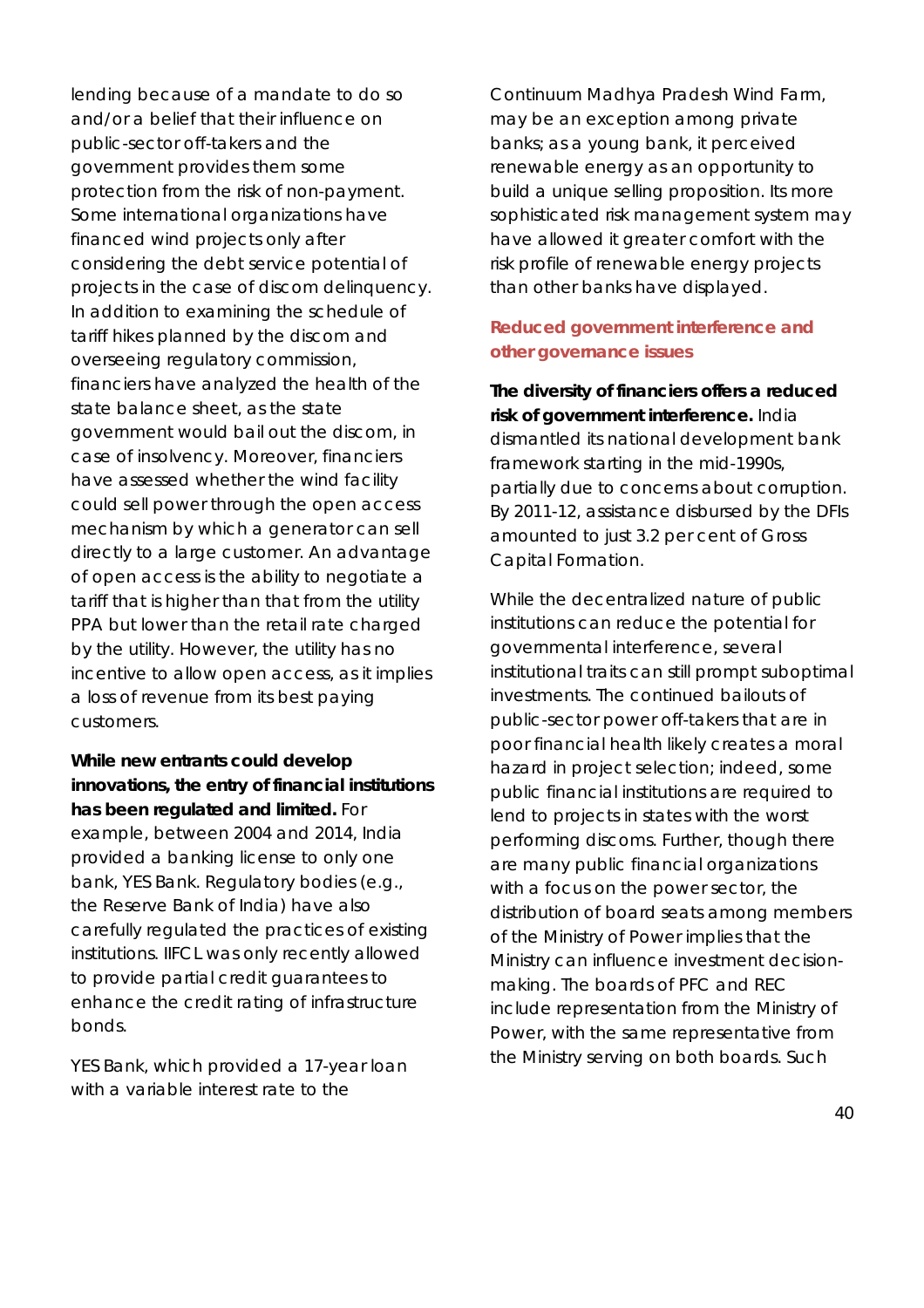coordination can permit the pursuit of either socially beneficial or costly programs.

Similarly, in some public financial institutions, all loans ultimately have to be approved by the chief managing director (CMD). In addition, the sourcing of projects is contact-driven, with relations with the CMD considered to be an important driver of financing decisions. The centralization of decision-making within organizations can make it easier for borrowers to influence the decision-making process, and appropriate financial incentives, such as performancelinked bonuses, may not be in place to ensure effective counters.

Moreover, links between public financial institutions and governmental ministries may push financiers to make uneconomic investments. Three examples illustrate this

potential. First, public financial institutions may be mandated to favor projects in states in which the distribution company is in poor economic health, as no other financier would be willing to finance projects there. Second, public financial institutions may be directed to support central government goals that offer low or negative returns (i.e., the PFC financed the 2012 Financial Restructuring Plan of the Ministry of Power). Three, financing may have sometimes been provided without adequately considering the risks of obtaining environmental clearances, fuel supply disruptions, and willingness of discoms to buy power. These gaps in the diligence process may help explain why a large number of loans to independent power producers have been restructured to avoid labeling them as non-performing assets.

*Box 3: Limited private finance in Indian power sector: Focus on Banks and Institutional Investors*

**The poor health of off-takers in the power sector (i.e., distribution companies) and other perceived revenue risks have limited the appetite for power financing by the private sector.** In most cases, wind PPAs are signed with fiscally fragile public off-takers (i.e., distribution companies or discoms). This fragility stems from large distribution-level power losses and sales of power at a price lower than procurement costs. Their poor health raises at least three revenue risk concerns among financiers. First, discoms are occasionally requesting renewable generators to curtail; they would rather shed load than buy more power and pay rates higher than the tariffs they can charge. Second, payments from discoms are often delayed, with the generator having no practical recourse for these delays. Though some PPAs include a formal statement about interest payments on delayed payments, in practice, no independent power producers receive these interest payments. Some developers have suggested that the only way to expedite payments is to provide bribes. Third, the cost trajectory in the solar sector has prompted concerns that discoms will simply refuse to pay PPAs, given the availability of lower solar prices.

In addition to these concerns about the stability of payments from off-takers, perceived revenue risks in Indian projects originate in the variable quality of wind resource assessments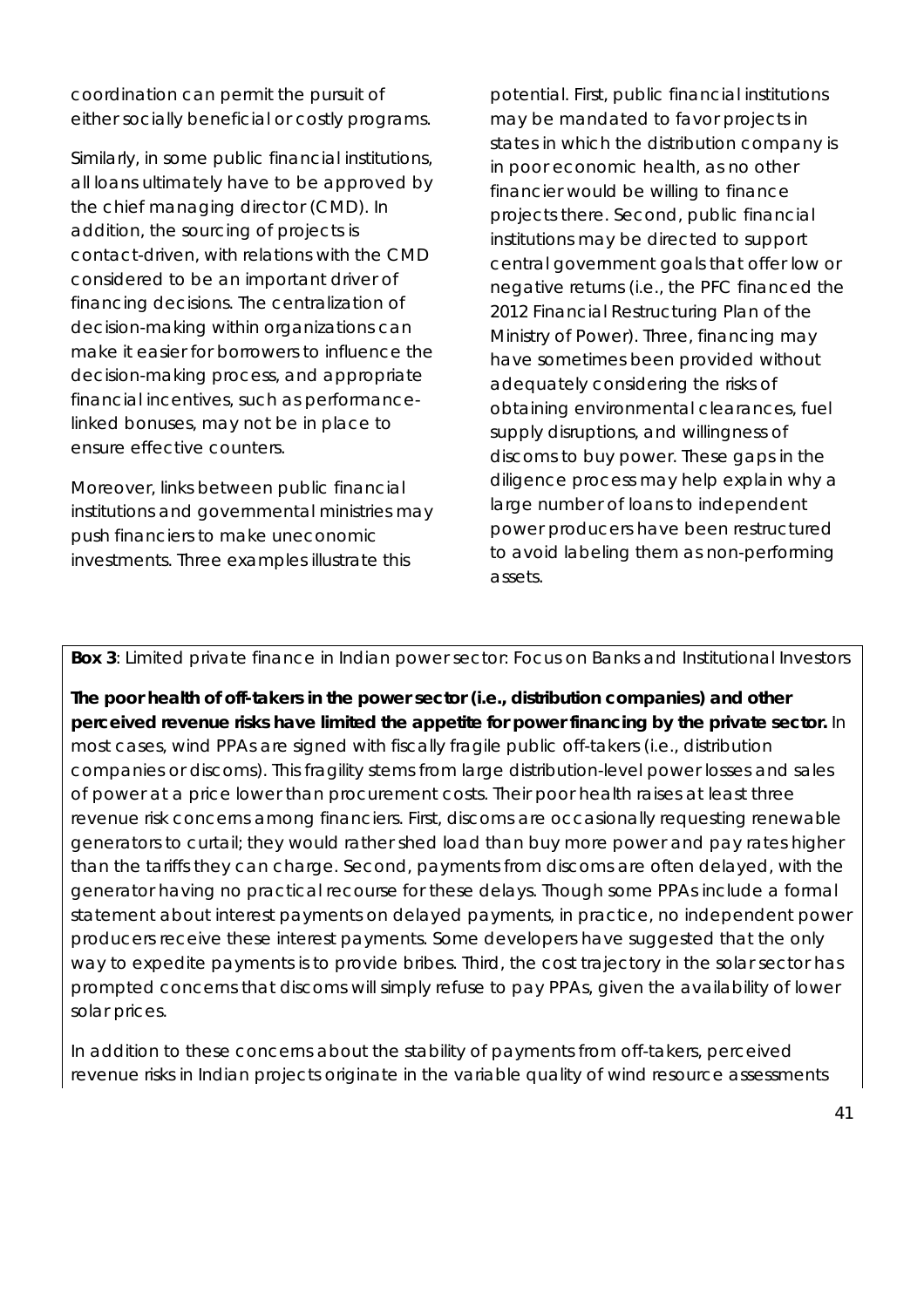and experiences with underproduction. Equivocal policy support also signals a lack of commitment from the central government. The Renewable Portfolio Obligation (RPO)/Renewable Energy Certificate (REC) program was supposed to provide renewable energy projects with additional revenues, but lax enforcement by state-level regulators yielded RECs of zero value. Similarly, the reversal of accelerated depreciation provisions for wind investments signaled a lack of policy continuity. Finally, Generation Based Incentive (GBI) payments are generally delayed by 1 – 2 years. While the magnitude of these payments is sufficiently small that financiers are not particularly concerned about delays, they signal an uncoordinated policy process.

Given that banks cannot easily exit financing agreements, private banks have been reluctant to enter the space; indeed, the only option available to banks in case of poor payment performance is to restructure loans.

**Institutional investors, too have had limited participation in infrastructure investment.** They are exposed indirectly to renewable energy by the purchase of bonds from organizations that directly finance such projects. While institutional investors are interested in increasing their exposure to renewable energy, the small size of projects to date, relatively low credit ratings of projects, and regulatory stipulations limit their participation. CPI analysis indicates that institutional investors are restricted to investing in projects above a certain credit rating threshold, which is AA or above in the case of India. Most renewable energy projects fall below this threshold.<sup>22</sup> Domestic institutional investors may not require an illiquidity discount, as they tend to hold notes until maturity, given the nature of their liabilities.

**Even insurance companies, which are required to invest 15% of their assets in infrastructure, have limited their participation to ~11% due to the low creditworthiness of infrastructure projects, lack of opportunities to invest indirectly, and small sizes of projects.** The Indian insurance regulator requires Indian insurance companies (as with other institutional investors) to invest only in projects with a domestic credit rating of at least AA. Moreover, Life Insurance Corporation of India (LIC), which has a roughly 70% market share of the Indian insurance market, can only invest in the debt of public limited companies and take equity positions in actively listed shares. LIC has been unable to reach its 15% target. 60% of LIC's investments are in bonds, with the balance in term loans. The bulk of LIC's bonds expose the insurance company to the power sector (e.g., through holdings in PFC, REC), which provides it with indirect exposure to renewable energy, or to state governments, who handle investments in various other infrastructure sectors. LIC's only direct exposure to renewable energy is in manufacturing and project development, through its investment in Suzlon. One of the barriers to LIC's participation in renewable energy financing in India is the small size of available investments as LIC prefers to make investments of at least INR 1B (~\$16M at 1USD = 60INR).

<sup>22</sup> http://climatepolicyinitiative.org/2015/10/08/institutional-investors-can-help-india-meet-its-climate-action-pledge/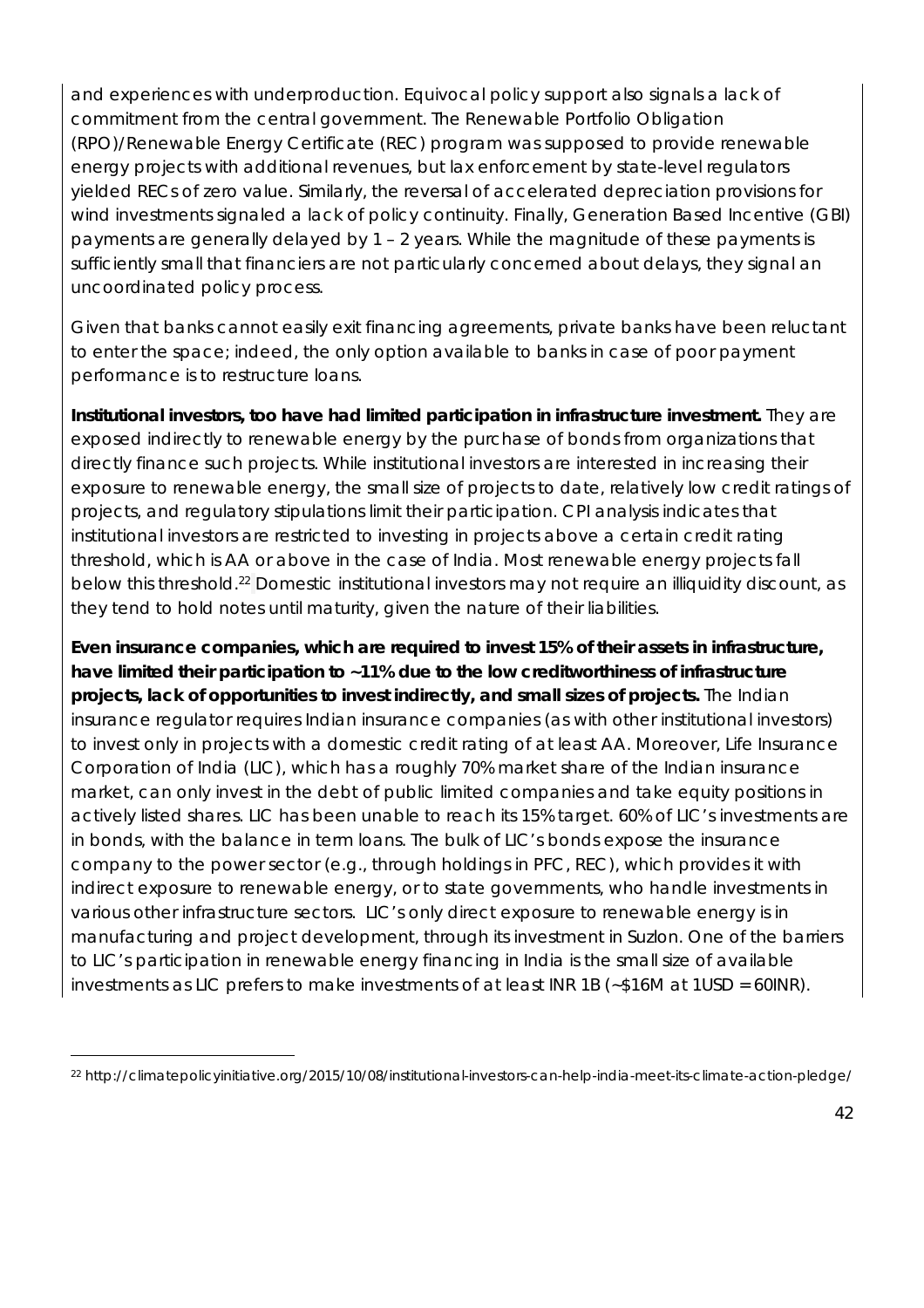Restrictions on the maximum share of equity and debt that LIC can hold imply that projects must be much larger than INR 1B in size.

LIC's investments are of limited liquidity, but the corporation does not perceive a downside to illiquidity. LIC generally purchases bonds through private placements. These placements provide debt of relatively long tenor (i.e., at least 10 years) and of greater magnitude than many debtors could otherwise access from a single investor. Given its unique role in the bond landscape, LIC can charge a premium on the market interest rate for smaller investments. Nonetheless, LIC does not tend to ask debtors to structure debt instruments to meet the Corporation's specific needs. LIC generally holds bonds to maturity, given the lack of a resale market. Given LIC's long-term liabilities, LIC also does not feel a need to trade bonds. This relative disinterest may stem from a 12% tax on LIC's surplus above its coverage of liabilities.

In addition, a lack of listed assets and funds for indirect exposure may limit the participation of LIC in renewable energy financing. LIC does not have a dedicated team with which to assess opportunities for direct investment in renewable energy projects, and this likely restricts their participation. While LIC is willing to increase its exposure to renewable energy, it prefers an indirect exposure. Investment vehicles, such as funds of projects, may help increase the participation of LIC in renewable energy financing. Given the regulatory restrictions on LIC to invest in the debt of public limited companies, a fund that specifically focuses on infrastructure projects with public sponsors may be especially helpful. Similarly, LIC's term loans tend not to be of investment grade, preventing the transfer of LIC's exposure to borrowers. As with its purchase of bonds, LIC does not generally alter the structure of term loans; instead, it usually joins a consortium of lenders, with the lead lender performing all appraisal and setting all terms.

## **Integration of international development finance**

**Multiple entry channels facilitate the deployment of international development capital.** International development finance flows to India in 2014 was \$2.3 billion, compared to \$1.2 billion to Brazil. The presence of BNDES may be discouraging the flow of international DFI money into Brazil, compared to India.<sup>23</sup> Development financiers seek to mobilize domestic public-

and private-sector funders. Some development financiers have prioritized renewable energy financing because they can provide expertise that they have gained in other geographies, including their home countries. Development financiers often rely on public institutions to disburse their development capital; while this preference for lending via partnerships with public-sector domestic institutions is not peculiar to India, partnerships with multiple public-sector financial institutions allows development financiers to diversify their exposure to institutional risks in India.

International development financiers actively influence the activities of their

<sup>23</sup> Climate Policy Initiative (2015). Global Landscape of Climate Finance 2015.

http://climatepolicyinitiative.org/publication/globallandscape-of-climate-finance-2015/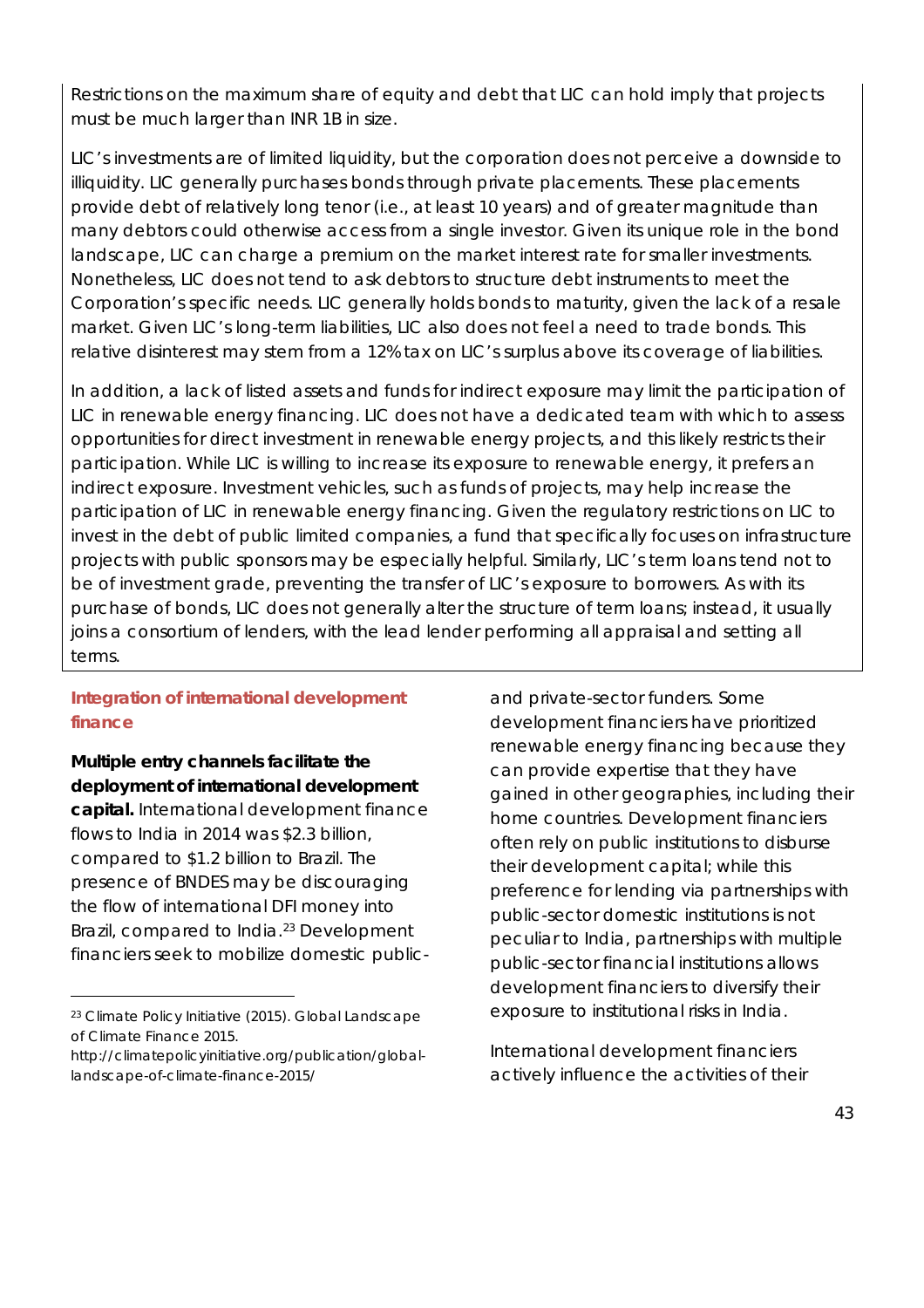partners. For example, KFW encouraged REC to finance renewable energy, and due diligence by IFC is likely to have motivated SBI to purchase a loan for the Continuum Bothe Wind Farm. The funneling of development finance through local institutions may increase the uptake of development finance, as developers generally perceive development capital to be just as expensive as local, commercially available capital, once hedging costs and social and environmental compliance costs are included.

#### 4.2.2 SYSTEM DRAWBACKS

#### **Cost to the system**

**The benefits of Indian public infrastructure financing are limited by non-concessional terms and transaction costs of forming consortia of lenders.** Public financiers provide capital at commercial rates and tenors, limiting the leverage of their funds in infrastructure financing. The inability of even dedicated institutions (e.g., PFC, REC, IREDA) to offer concessional terms may reflect the risks of their single-sector exposure and a level of illiquidity that exposes them to all defaults and removes opportunities for them to re-invest their funds elsewhere. Moreover, regulatory limitations on the exposure of public organizations to projects, the renewable energy class, and the power sector constrain the size of loans from public institutions. Even with some private-sector bank involvement, developers bear the transaction costs of forming consortia of lenders. Among other factors increasing these transaction costs are nonstandardized documentation requirements across lenders.

While IREDA was among the first financiers of wind power in India, it has built a reputation for being "more commercial than even the conventional commercial" lenders. While it accesses funds from, e.g., KFW at a cost of, e.g., 2%, it lends on commercial terms; as we mention above, this may reflect its single-sector exposure. Nonetheless, the perception is that IREDA was a hesitant participant in solar financing, given concerns that the tariffs bid were too low; moreover, developers perceive IREDA as providing loans of shorter tenor. The Continuum Bothe project illustrates the commercial character of IREDA's loan; financiers believe that another private- or public-sector institution would have taken IREDA's place in the funding consortium, given the loan's commercial terms.

Finally, the variable interest rates common in Indian renewable energy financing increase the project's risk profiles. The cost of equity in India is approximately 350 basis points higher than those in the U.S. and Europe (E&Y, 2014); this premium may partly reflect the greater risks of a variable interest rate environment.

**The high cost of administering the system has not been offset by cost efficiency from innovation.** With limited innovation, the cost of debt remains high. Plain vanilla loans allocate almost all project risks to developers and debt financiers. Though offtakers may formally assume some risk in projects, in practice (as in the Continuum projects studied) they do not. For example, while PPAs include provisions for interest payments by off-takers on delayed payments or letters of credit from off-takers to support projects' debt financing, such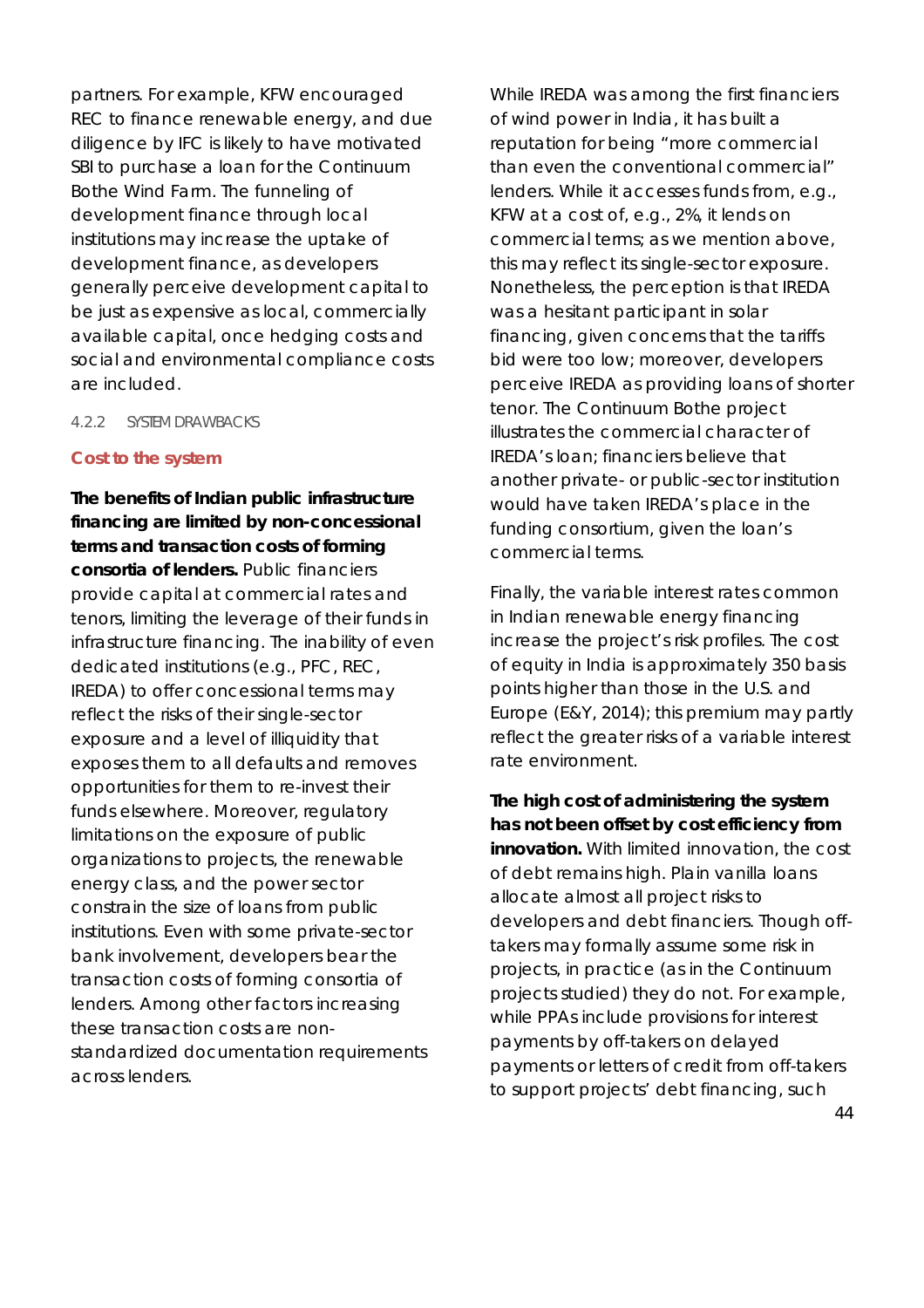payments and letters are neither expected nor delivered in practice. Similarly, the practical level of risk borne by equity investors can be smaller than at first expected, as conglomerate sponsors can award EPC contracts to their subsidiaries and "cash out" regardless of project outcome.

## **Uneven investment with shortages in some key sectors**

**Only some infrastructure sectors have access to (often high-cost) capital.** Specifically, current institutions ensure that the power, road, and rail sectors have reasonable access to capital with either dedicated public financing institutions (power), direct access to revenues (road and rail), or the ability to raise money through bond issuances (power, road, and rail). Other sectors (e.g., ports, education, and healthcare) lack similar access.

## **Restricted use of pure project finance models**

**Project finance is limited in India, with financing based at least partially on relationships and balance sheets of parent companies, rather than individual project merits.** The classic case of project finance is where a project can borrow strictly on the merits of the project with no recourse to the parent company. This enables innovation and can also help developers finance good projects, even if the developer would otherwise be too small for the project. In practice, new developers in India find it difficult to raise capital. Some public financial institutions explicitly consider a mix of corporate-level and project-level attributes when setting the terms of

financing. Before raising its latest and largest rounds, Continuum, the developer of both of the projects we examine in depth, was able to raise finance because it had already developed small-scale (<35MW) projects. It was also partly owned by Morgan Stanley Infrastructure Partners.

## **Reduced leverage of projects leading to increased risk-seeking by investors**

**Lower differentials between equity and debt costs limit the advantages of leverage.** The high cost of debt likely reflects the low levels of financial innovation. Projects in India generally adhere to a 70:30 debt to equity ratio, implying a lower level of leverage than observed globally. This is likely to increase risk taking.

#### 4.2.3 OUTLOOK AND POTENTIAL IMPROVEMENTSTO COMPLEMENTARY POLICY

Despite India's high savings rate  $(-32\%)$ ,  $^{24}$ the limited tenor of bank loans and participation of domestic institutional investors has limited the flow of funds to infrastructure.25 Yet in order to achieve India's renewable energy targets of 175 GW of solar and wind power by 2022, India is seeking approximately USD 100 billion of investment in renewable energy

<sup>24</sup> World Bank (2015), indicator NY.GNS/TOTL.ZS; note that Brazil's rate is approximately 17%.

<sup>25</sup> Institutional investors are exposed indirectly to renewable energy by the purchase of bonds from organizations that directly finance such projects. While institutional investors are interested in increasing their exposure to renewable energy, the small size of projects to date, relatively low credit ratings of projects, and regulatory stipulations limit their participation. Domestic institutional investors may not require an illiquidity discount, as they tend to hold notes until maturity, given the nature of their liabilities.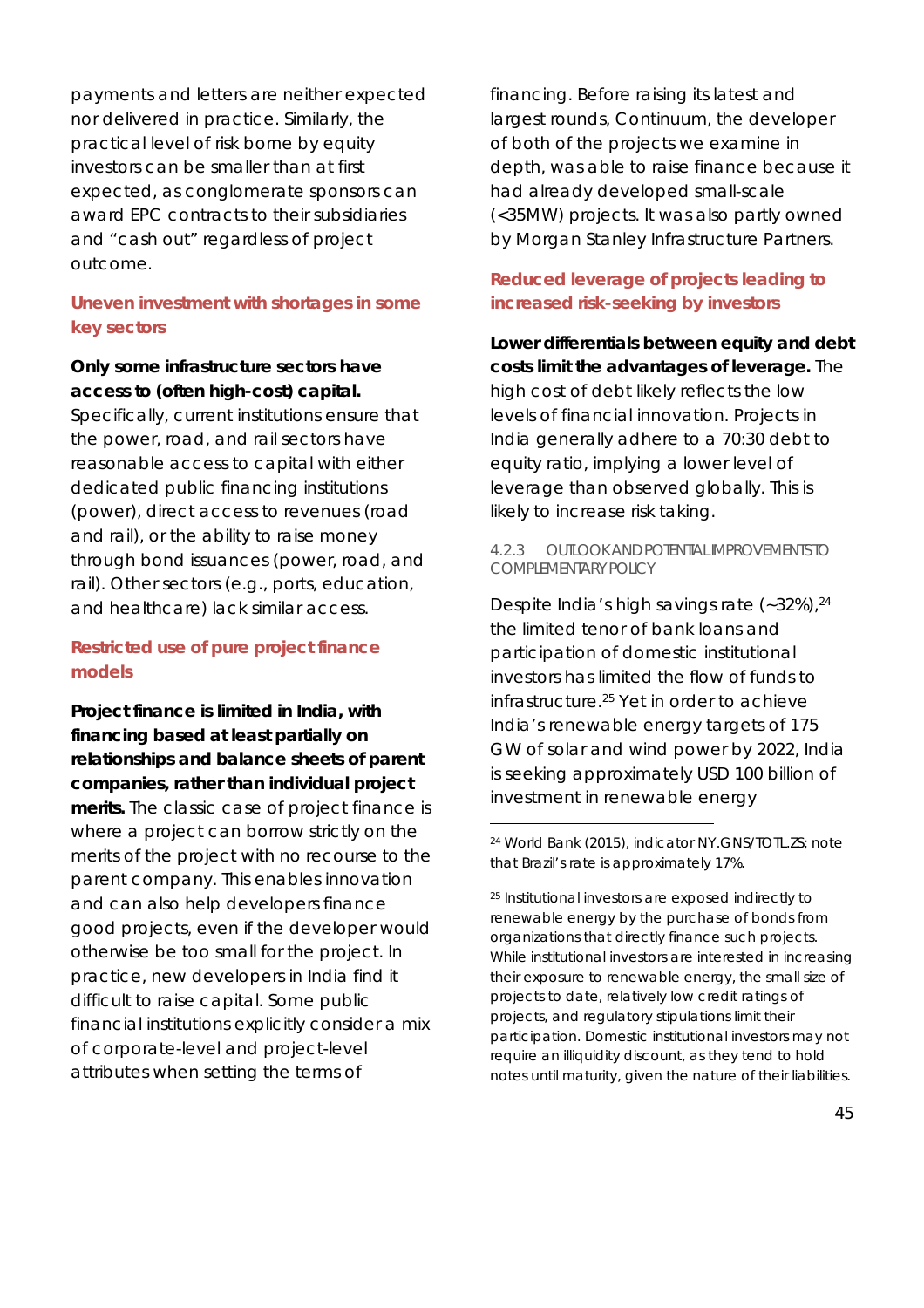infrastructure over the next few years,<sup>26</sup> including USD 70 billion of debt. Another key challenge facing India is the high cost of financing, which raises the cost of renewable energy by up to a third compared to similar projects in the U.S. and Europe.27

As in the Brazilian centralized financing model, policy and regulation can optimize the benefits and reduce the risks of the decentralized model. Our analysis suggests the following:

**Several innovations could lower the cost of renewable energy financing in India**. The appropriate risks for the public sector to absorb reflects the nature of public involvement in the sector, as this affects the areas in which it is better informed and able to manage risks. Given the public ownership of most large power distribution and transmission companies, the public sector may be better suited to absorb (1) off-take risks,28 (2) inter-connection and construction risks, $29$  and (3) payment delay

<sup>27</sup> Climate Policy Initiative (2012).

http://climatepolicyinitiative.org/publication/meetin g-indias-renewable-energy-targets-the-financingchallenge/

<sup>28</sup> Off-take risks entail adjustments to the seniority of payments to power producers. Some developers reported that the usual order is for private power producers to be paid first, with central-level public power producers second and state-level public power producers third. Since discoms tend to be publicly owned, governments may have the required leverage to prevent changes in this order of payments.

<sup>29</sup> Given public ownership of some transmission infrastructure, the government may also be able to risks,<sup>30</sup> as it is better informed about these risks and better able to manage them than is the private sector. In both of the projects that we study in depth, these risks remain with the developer and financiers. An allocation of these risks to the public sector may reduce the financing costs of renewable energy projects.

Other potential innovations $31$  include (a) central foreign exchange hedging facilities, (b) construction finance facilities, and (c) a large-scale re-financing market.

**A central hedging facility could reduce the overall costs of hedging foreign exchange risks.** The individual public financial institutions may be too small in scale to absorb foreign exchange risk. Several stakeholders suggested two additional ways by which to reduce foreign exchange risk-related financing costs. One method involves dollar-denominated PPAs. Since most off-takers are public and backed by the state and central governments, this would shift currency-related risks to state and central governments. While this may reduce hedging costs, if the government were to operate a central hedging facility, it is unclear whether it is currently better suited to assume these risks. Dollar-based PPAs have tended to work in locations with explicit pegs to hard currencies. The other approach would be to allow the

provide guarantees about the timing of connection to the transmission network.

<sup>30</sup> An enforcement of existing penalties on late PPA payments could reduce the risk of payment delays.

<sup>31</sup> This list is not exhaustive. Examples of innovations not listed here include revolving credit facilities and debt exchange mechanisms.

<sup>26</sup> http://cleantechnica.com/2014/11/09/india-eyes-100-billion-investment-renewable-energy/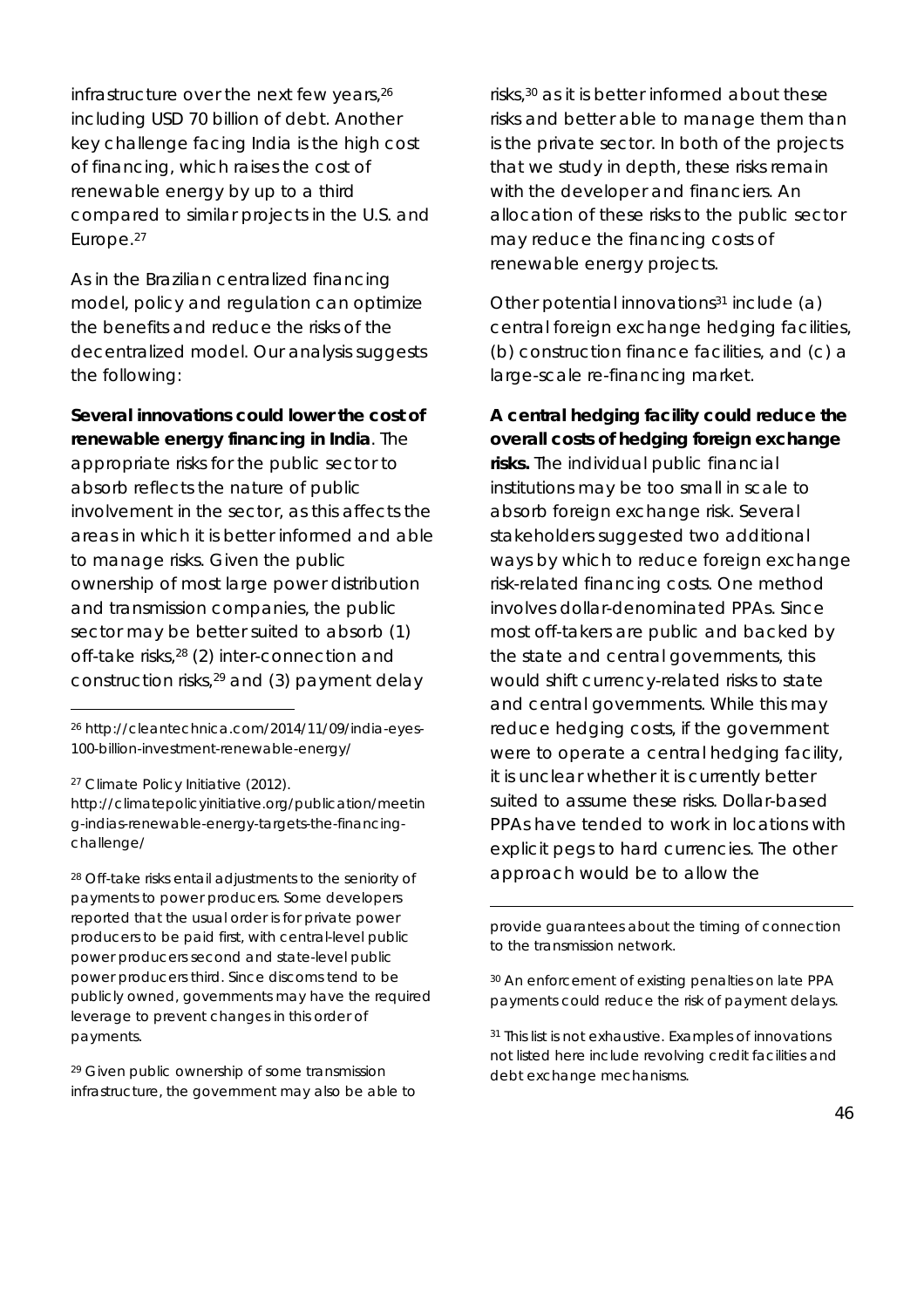international issuance of rupeedenominated bonds, thereby shifting risks to international investors. This assumes that non-Indian investors would have a lower cost of absorbing foreign exchange risk. While offshore hedging rates have been lower than onshore hedging rates (e.g., 6.35% for a three month off-shore hedge in April 2015 versus 8% for an onshore hedge), it is unclear whether that spread will characterize future differences (Iyer, 2015).

**A construction finance facility would help separate construction and operational risks**  and offer a step-down in financing costs after the project demonstrates its debt servicing potential. Currently, loans tend to charge a rate that reflects the average of construction and operational risks. Once a project becomes operational, lenders do not have an incentive to reduce the interest rates to reflect the lower risk profile of the project. A Rupee-denominated revolving credit facility could provide shortterm loans and allow developers to reduce their hedging requirements.

**Public financiers may be able to achieve greater leverage by providing indirect financial support.** For example, IREDA could prime the refinancing market by providing **concessional rates for refinancing**. It has proposed to use the National Clean Energy Fund (NCEF), which is raised from a charge on coal mined in or imported by India, to do so. Refinancing would not exceed 30% of the original loan (IREDA, 2014). The rate of interest from IREDA would be 2%, with a limit on the refinancing rate of 5% (IREDA, 2014). Only loans originating after FY2013 – 2014 would be eligible for the program, and IREDA would require repayment within 10 years (IREDA, 2014). Initiatives such as these would increase the liquidity for investors, free bank debt, reduce the cash drag on investments, and reduce the cost of financing infrastructure. Refinancing is particularly important in the Indian context, where loans carry rates of 12 – 16%. The partial credit guarantee is a recent example of indirect financial support that public financial institutions can provide (see Box).

#### *Box 4: Partial Credit Guarantees*

The **partial credit guarantee (PCG)** recently offered by IIFCL in the ReNew Power bond issuance is a clear example of the types of indirect financial support that public financial institutions could provide. This INR 4.5B (USD 75M at 1USD = 60INR) bond was the first to make use of this instrument and secured a 9.75% fixed interest rate, with a 75:25 debt to equity ratio. The long tenor likely reflects the two-notch enhancement (from A to AA+) delivered by the first-loss credit guarantee of 26% of the outstanding debt for the first two years and 28% thereafter. The PCG is structured such that IIFCL ranks pari passu in liquidation but in the cash flow waterfall would be paid back only when the project has a positive cash flow, net of its senior debt service. Recent activity in the bond market appears to have primed it for longerterm debt instruments; a post COD bond floated by CLP India and backed by the parent company in China, appears to have catalyzed market participation.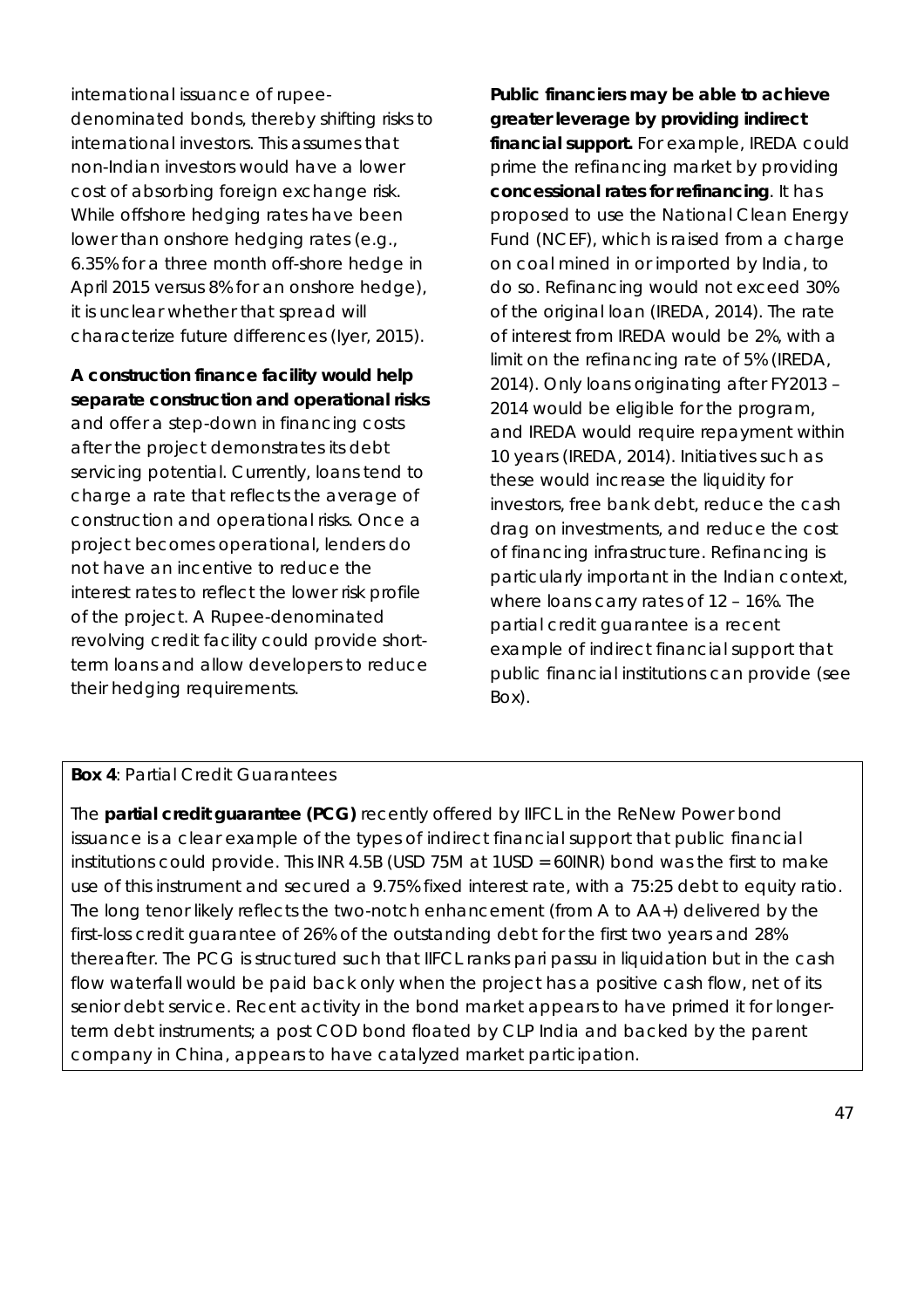PCGs can help bonds achieve the credit ratings required to attract the participation of institutional investors. The PCG for the ReNew Power bond may serve as a template for similar future issuances; ADB served as IIFCL' backstop guarantor and is planning to assume the same role in three more PCGs in cooperation with IIFCL. In addition, IIFCL has circulated a Regular Credit Enhancement Scheme that could similarly boost the ratings of other infrastructure projects (IIFCL, 2015). Such guarantees may be the easiest instruments to pull out of the market as the market becomes deeper and more liquid.

Two twists in the PCG program may allow it to have a wider impact. First, IIFCL or other financial institutions could offer PCGs on a portfolio basis; precedence exists for financiers to offer partial credit guarantees to a portfolio. One example is the World Bank Uganda Series of International Development Association (IDA) Partial Risk Guarantees for Renewable Energy Development Program (World Bank, 2014). In addition, IIFCL could draw upon its cross-sectoral participation to provide PCGs across a number of sectors. While IIFCL is considering building portfolios of PCGs, no such product has yet been issued. One of the barriers to a PCG for a portfolio of bonds is that it is unclear which legal structure would hold the bonds. A combined portfolio structure would not be bankruptcy protected, with the implication that if one project does not service its debt, the entire portfolio could be classified as a non-performing asset. A liquidity vehicle that plugs cash flow shortfalls may permit the required flexibility in the disbursement schedule.

For now, several regulatory guidelines and preferences will shape IIFCL's offerings and participation. IIFCL prefers to take exposures of over INR 200M (USD 3.3M at 1USD = 60INR) and can provide up to a 20% credit enhancement, unless a backstop such as ADB is in place. In the latter case, IIFCL can provide up to a 40% exposure of unamortized project costs. In addition, IIFCL's charter requires IIFCL to prioritize the financing of projects that have secured PPAs.

In the short-term, of course, PCGs may serve only to increase the ROE of the underlying projects. In the ReNew Power case, in addition to delivering a 100 – 150 basis point reduction in the cost of debt, the PCG allowed for the recycling of equity and an increase of the IRR by 200 basis points. In the long-term, PCGs may prompt a deeper, more liquid bond market.

While credit guarantees may be comparatively easy instruments to remove from the financial market, IIFCL is also considering other innovative instruments, such as a project completion risk guarantee. By offering innovations such as the PCG and completion risk guarantee, IIFCL may push other public financial institutions, such as PFC and PTC to offer similar instruments. While public financial institutions may have an adequate supply of bankable infrastructure projects even in the absence of such instruments, their uptake in the market could encourage a greater participation of domestic institutional investors, such as LIC, or private-sector bankR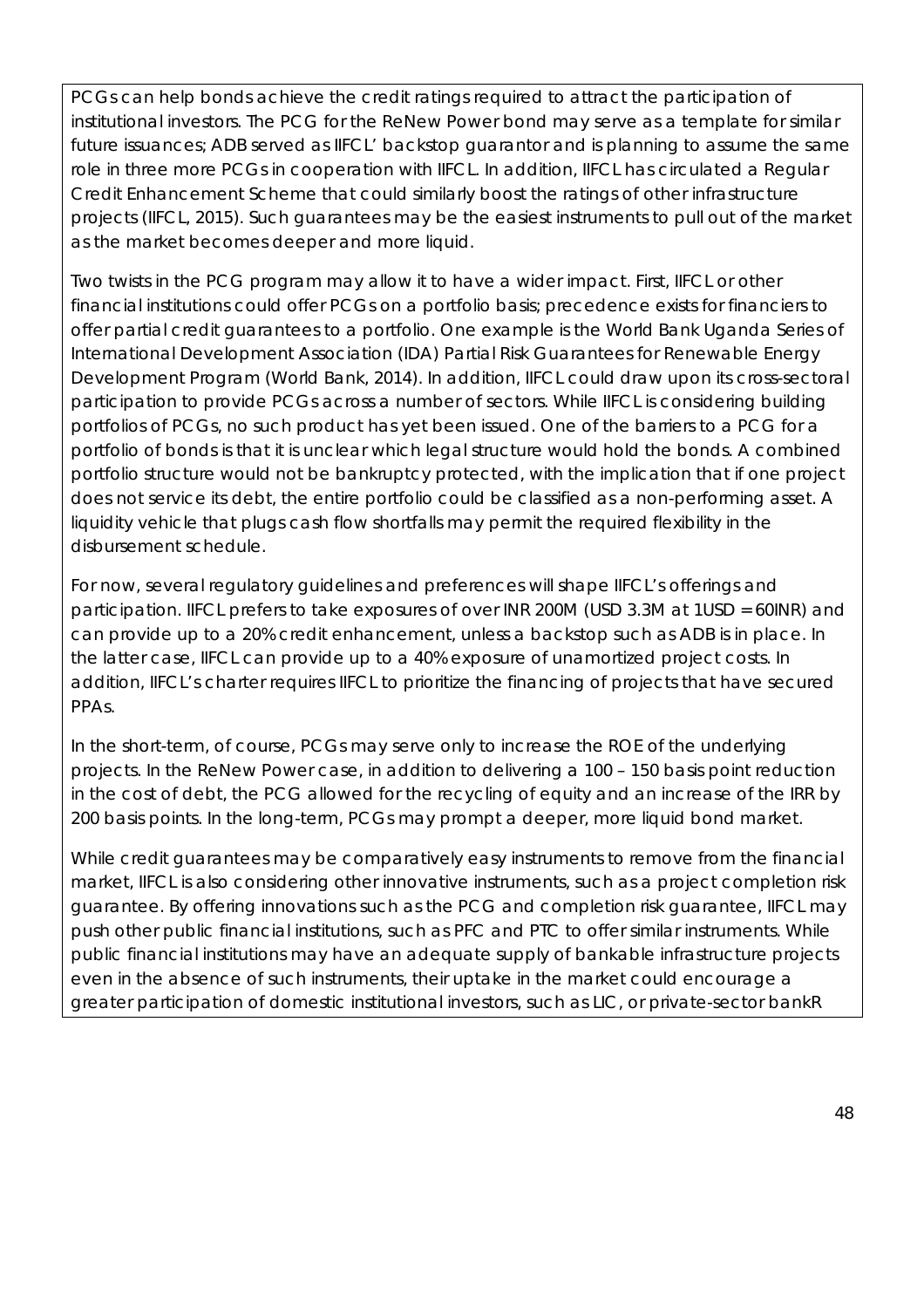**Recent developments in infrastructure financing may facilitate more liquid loan and deeper bond markets.** Both a constant contango yield curve and a limited availability of liquidity contribute to a thin long-term market. New vehicles to list and invest in projects, such as **Infrastructure Investment Trusts** and **Infrastructure Debt Funds**, could increase the liquidity of loans and facilitate a greater exposure among institutional investors to infrastructure. Similarly, while the local debt market is thin, recent issuances suggest a growth trend. Both YES Bank and CLP India recently issued green bonds. Infrastructure bonds, such as that raised by ReNew Power, utilizing an ADB-backed IIFCL partial credit guarantee may help develop the local market as well.

As institutional investment trusts would list only operating projects, they would require an operational manager. The trust would allow projects to avoid double taxation, as interest paid to the trust by the SPVs is allowed as a deduction, without tax withholding. On the other hand, the limited interchangeability of cash with alternatives in these structures (i.e., due to taxation of cash transfers among projects) could limit the use of these structures by developers.

Infrastructure debt funds (IDFs) can be structured as either non-banking financial companies (NBFCs) or mutual funds, with the former restricted to safer brownfield projects (Lambert, 2014). NBFCs are expected to issue debt with domestic ratings of at least AA, meeting the regulatory requirements for investments by insurance companies, pension funds, and provident funds (Lambert, 2014). IDFs also target foreign investment, with lower

withholding taxes on IDFs than general Indian corporate debt. Through greenfield financing or brownfield refinancing, IDFs can grant sponsors long-term fixed-rate financing. However, IDFs have had limited uptake not only because of general challenges in the infrastructure sector but also the nature of incentives to IDF stakeholders. For example, banks are allowed to transfer only guaranteed exposure to NBFC IDFs, such that after a transfer, banks are left with much more unguaranteed exposure (Lambert, 2014). Similarly, foreign exchange risk limits the appetite among foreign institutional investors for investments in mutual fund IDFs (Lambert, 2014).

An IFC-led rupee-linked offshore bond program could increase the access of Indian infrastructure projects to international savings and provide liquidity and depth to an offshore rupee market (IFC, n.d.). IFC will issue bonds in dollars with principal linked to the Indian rupee exchange rate. Under this program, up to \$1B will be converted to rupees and invested in Indian governmental and corporate bonds of tenors of up to ten years.

**A shift from a renewable purchase obligation to a renewable generation obligation could address a concern among financiers that wind default rates will increase.** If regulators required payment for generated electricity as evidence of compliance with renewable generation obligations, discoms would have an incentive to sign PPAs with wind developers.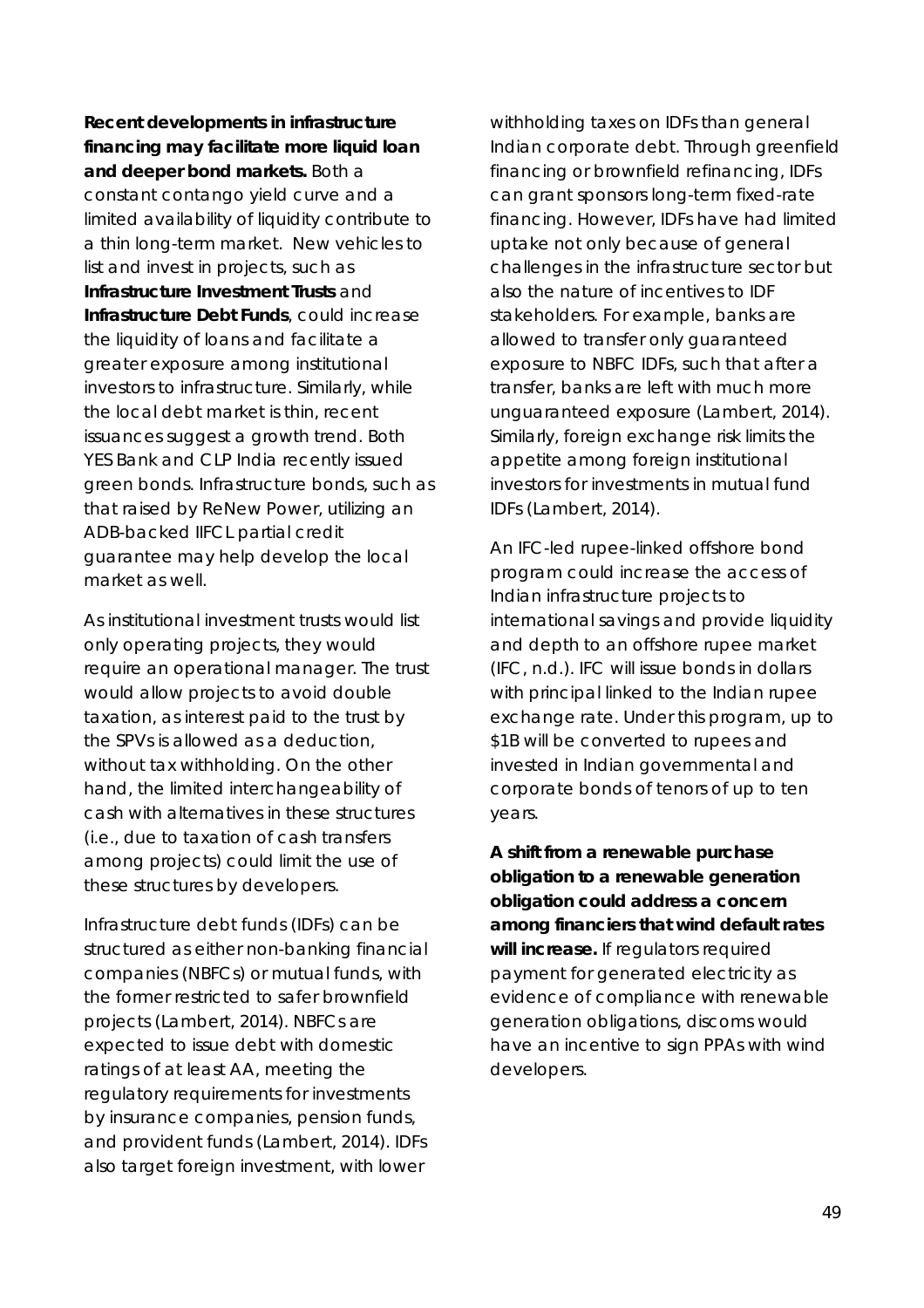Discoms have been hesitant to sign PPAs with wind projects because they can meet renewable portfolio obligations at lower cost by signing PPAs with solar projects, the tariffs for which have decreased considerably. Though lenders have continued to finance wind projects because of a positive history without defaults, the delays in PPA signing raise the specter of future defaults.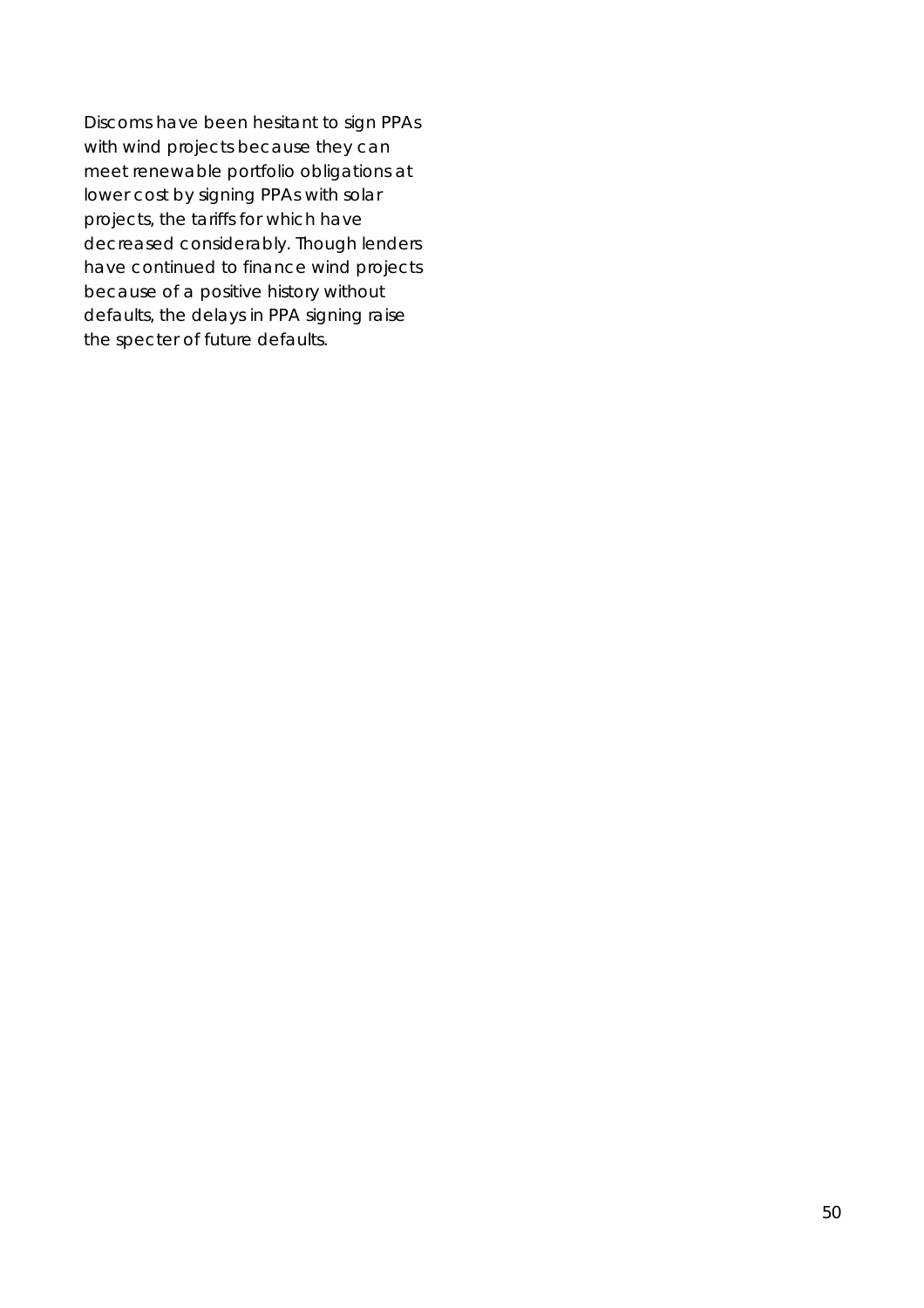# **5. Comparative benefits and challenges of a bank-led financing model**

The Brazilian and Indian examples explore potential advantages and disadvantages of centralized, development bank driven infrastructure finance versus a more decentralized model. After detailed evaluation of specific projects, we find that the benefits and drawbacks are difficult to measure and difficult to attribute specifically to the development banking model versus other features of each infrastructure market and investment. Nevertheless, there are some very clear takeaways from the case studies:

**1. The differences between infrastructure finance in the two countries are smaller than a superficial glance at the two models would suggest.**

One of the most striking takeaways from a comparison of the case studies is the similar record of the Brazilian and Indian systems along many dimensions. In both Brazil and India, the public sector is leading the financing of renewable energy projects. Projects in both countries display leverage ratios of approximately 70/30, which lag behind the 90/10 levels achieved in more mature markets. The relatively low level of leverage may reflect the lack of true project finance in both countries. In turn, this preference for corporate guarantees (Brazil) or relationship banking (India) may be attributable to the relative absence of risk transfer instruments in the market. Public financial institutions in both Brazil and India are working to rectify this gap and to increase the share of

capital market participation in infrastructure financing.

There were several common challenges facing both India and Brazil, despite the difference in infrastructure financing model. These include:

- *Classic project finance<sup>32</sup> is rare*, along with all the innovation and risk mitigation it implies, in both Brazil and India. In Brazil, cross default clauses and required corporate or bank guarantees imply that financing is closer to corporate finance, while in India most finance is relationship driven with recourse to a aren't company's assets.
- *Risk assessment may not be optimized* in either country. Some Indian financial institutions rely on scorecard-based methods of assessing project- and entity-level creditworthiness. BNDES provides a similar share of financing to projects, though it is unclear that all projects require the same level of support.
- *Insurance is generally unavailable to infrastructure bonds*. However, in both Brazil and India, public sector institutions are taking steps to introduce such products.
- *Segmenting of debt into different tranches is limited*, thus limiting the extent to which debt can be tailored to the risk and reward preferences of a wide range of

 $\overline{a}$ 

<sup>&</sup>lt;sup>32</sup> That is, project finance where the debt has access only to the cash flow and assets of the project itself, without recourse to the assets of a parent company (also called "non-recourse" financing).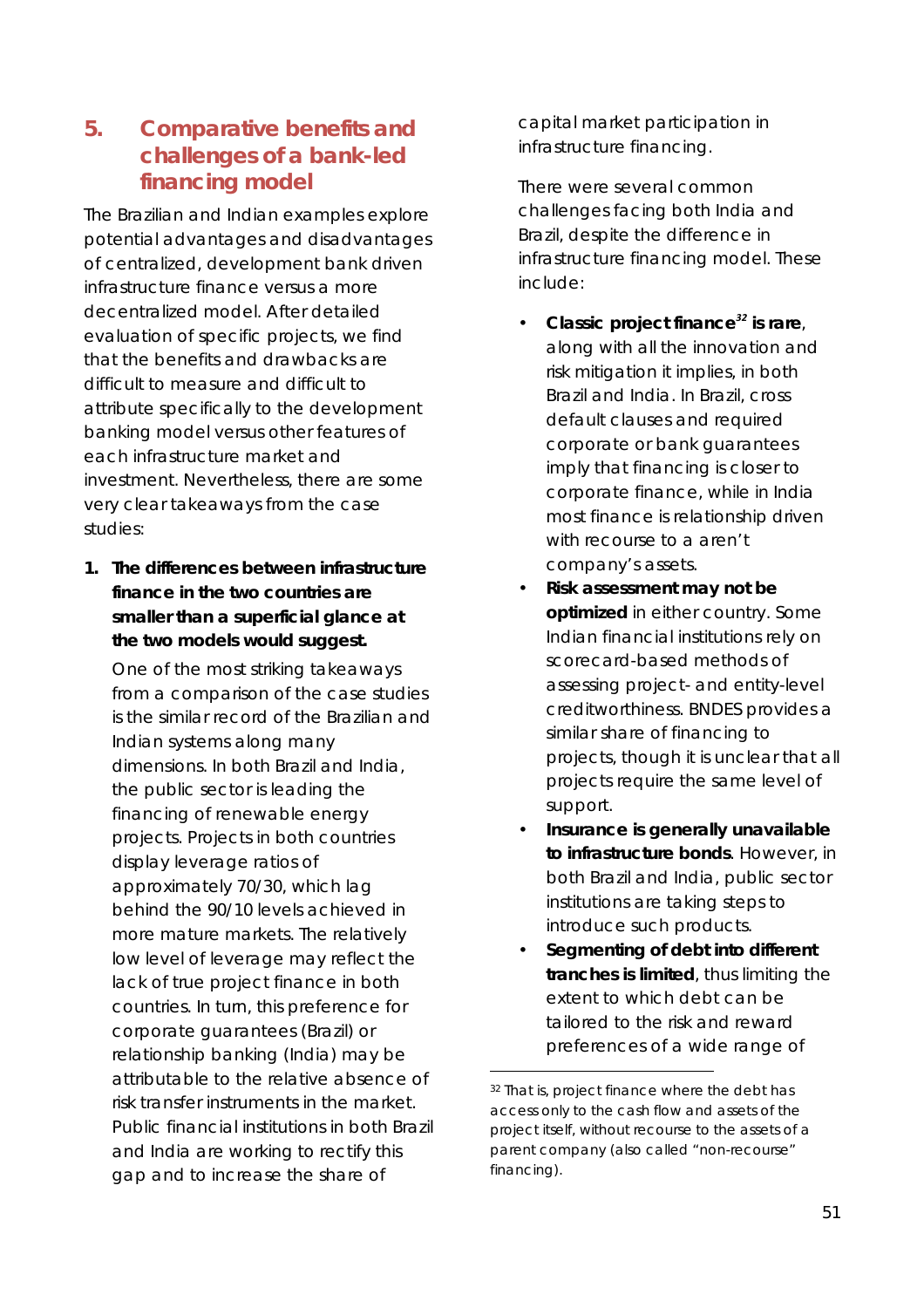investors; in almost all cases, debt is not stratified into senior and subordinated debt. However, partial credit guarantees are beginning to emerge in India.

- *Refinancing is generally unavailable* in both countries. However, one of several Indian public financial institutions may soon provide capital for refinancing at concessional rates.
- *The construction finance market is weak or non-existent*. While Brazil has a construction finance market, unlike India, this market depends on BNDES's subsequent provision of long-term debt. Brazilian financiers may be unwilling to accept construction risks if BNDES were to reduce its share of infrastructure financing.
- *Neither model realizes the full potential gains of concessional finance*. In India, concessional financing is the exception rather than the norm and layering of costs due to administrative overhead of running concessional debt through commercial banks reduces the value of the debt concessions. In Brazil, the norm of securing costly bank guarantees raises the effective cost of debt.
- *Neither model fosters much financial innovation.* Middleincome countries may not have the institutions or agents required for the organic development of such innovations. Development banks may be better suited to introduce innovations from highincome countries by, e.g., serving as a market maker. Notably, the decentralized financing model may allow more experimentation,

given the higher number of entry points for innovations (potentially from high-income countries). In a centralized model model, the rate of experimentation may be limited by the capacity of the development bank to experiment.

**2. Differences between the two countries have as much to do with differences in policy than with the financing models. In fact, the finance models may be more reflective of the general policy environment rather than a driver of the policy and finance landscape.**  In Brazil, BNDES plays a role alongside a well-developed national regulatory, auction and pricing system. BNDES finance enables this mechanism to achieve attractive pricing as bidders can secure attractive financing. In many ways the regulatory and development banking systems have been developed together, each taking advantage of the capabilities and impact on the market.

In contrast, there are wide variations in regulation and policy in India, with risks, financial stability, targets and regulation varying from state to state. National level policy does have an impact, but this impact can often be overwhelmed by state level issues in many states around India.

Although Brazil has variation at the state level and an array of different state institutions, the variation between the states and the relative impact of state level versus national policy and market circumstances is much higher in India than in Brazil. Thus, for example, projects in Gujurat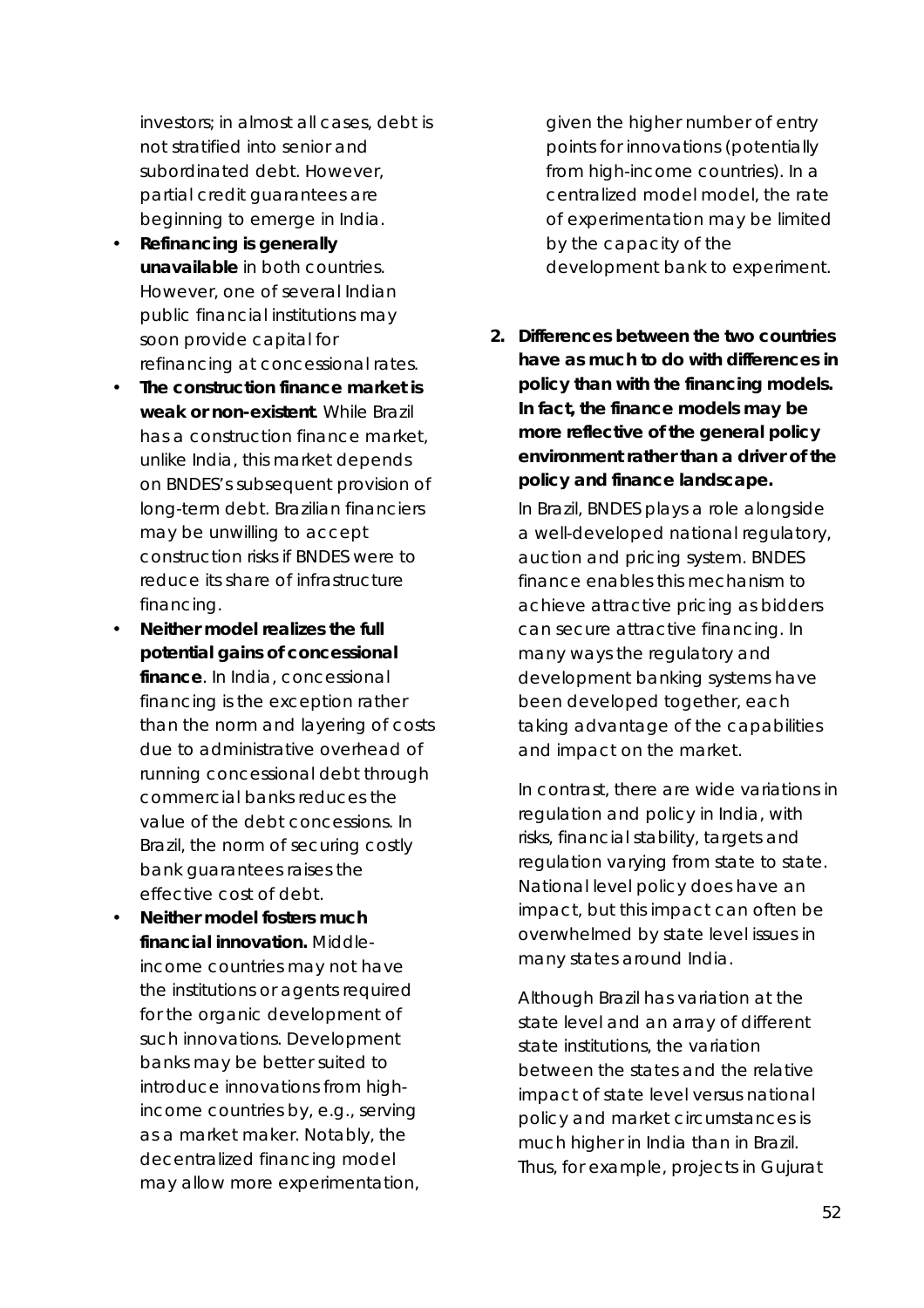state in India are relatively easy to finance at attractive prices and can even exhibit more financial innovation than in other parts of the country.

**3. Centralized development banking models do, in practice, show clear benefits.**

Nonetheless, there are five areas in which the benefits of the development bank-led model are clear. However, associated with each benefit is a caveat; some reflect the benefits of the decentralized financing model we observed in India. National development banks can:

- *Use their scale* to create welldefined niches for different market participants. However, without adequate risk transfer instruments in the marketplace, bank-led models may remain at a suboptimal level of risk allocation, with simply a separation of construction and operational risks.
- *Facilitate multiple government objectives.* However, without formal cost-benefit analysis, public support may go towards infrastructure projects that do not require it or assist goals that may not benefit society. Banks may be more subject to governmental interference in its lending decisions.
- *Both directly finance projects and guide the evolution of financial markets.* However, the presence of one dominant institution may limit the level of experimentation possible. While we observe a low level of innovation and experimentation in the Indian model, each financing institution has the potential to propose new

innovations. In Brazil, if the innovation of infrastructure debentures does not work, it could take some time for the new innovations to appear, as BNDES is the only institution with adequate scale to introduce them.

- *Enhance liquidity by enhancing exit opportunities for other*  investors*.* However, without varying the terms of debt financing, bankled systems could provide unnecessarily high returns to some projects, potentially at public expense.
- *Reduce transaction costs of finding low-cost long-term debt.* However, without formal cost-benefit analysis the selection of projects to finance, national development banks can remove opportunities for commercial and international financiers. Similarly, without a clear and transparent complementary regulatory and policy regime, the level of infrastructure development and financing may be low, even when low-cost financing is available from a national development bank.
- **4. Development bank models could do more than was observed in Brazil** While we did not observe some of the potential benefits of a bank-led model in Brazil, bank-led models could deliver those benefits, if the appropriate institutional design and decisionmaking procedures are in place. Drawing upon the potential benefits listed in our comparison matrix, we suggest that banks can:
	- Consider their investments as part of a diversified portfolio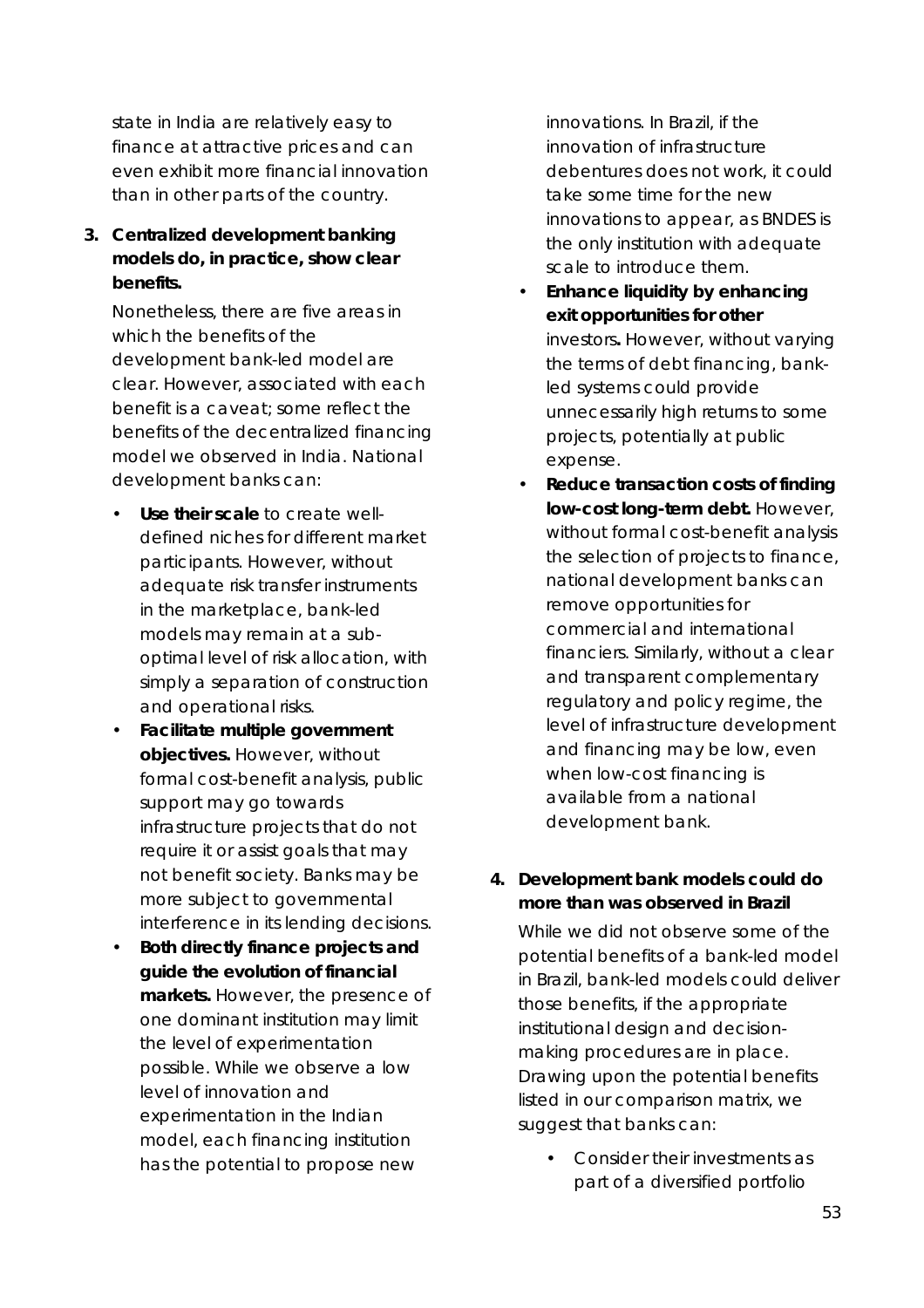across the economy, with their involvement in different sectors potentially allowing them to absorb more risks in any given sector

- Facilitate the transfer of risk across agents of the economy by serving as a market maker in a construction financing facility; indeed, a national development bank could also serve as a market maker in a pre-construction financing facility or transition financing facility
- Enhance the liquidity of investments made by international, institutional, and commercial investors by serving as a market maker in a debt exchange facility or by aggregating and listing infrastructure investment funds.

Most of these functions can be performed even in the absence of a national development bank. Within infrastructure financing models such as that in India, public financial institutions can guide the evolution of financial markets by introducing innovative risk-sharing instruments or serving as the market maker for construction financing or debt exchange facilities.

**5. But centralized models can also learn from the checks, practices and safeguards inherent in the decentralized model.**

We also find that the NDB-led model could be improved by adapting several practices and safeguards, some of which exist in the decentralized model. Moreover, both centralized and decentralized models entail several challenges that may be common to middle-income countries, in which financial institutions and players are not as developed as those in high-income countries. Cognizant of this, we suggest that national development banks assume different roles in economies at different levels of development. In particular, national development banks in low-, middle-, and high-income countries could focus on directing and coordinating flows of development finance, providing concessional loans while building thick and liquid long-term debt markets, and supporting financial innovations, especially in new technological areas, so as to later introduce those innovations in middleincome countries, respectively.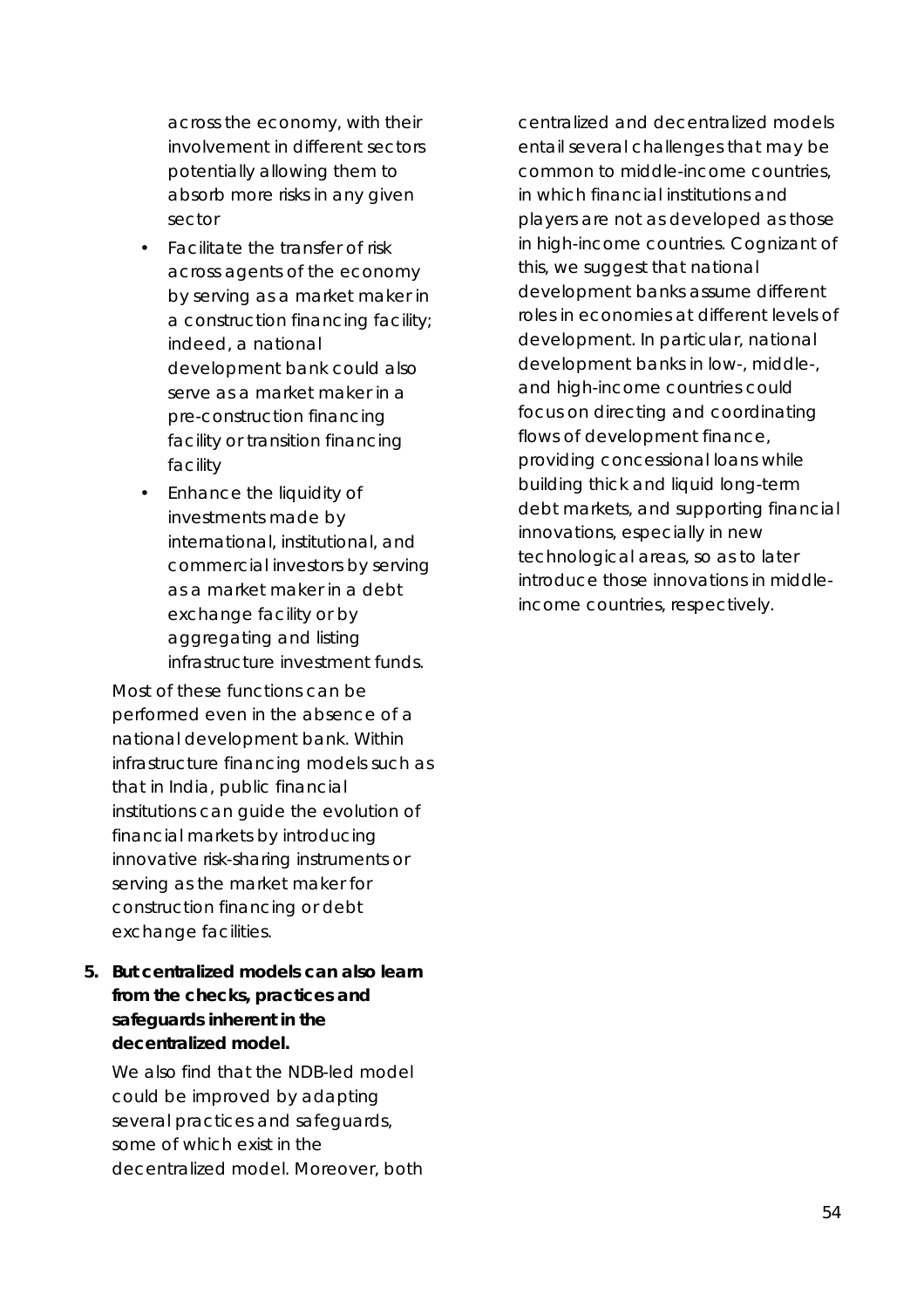# **Appendix A. Background on potential participants in infrastructure finance**

Our discussion has focused on the roles of public financial institutions, whether in the form of a NDB (BNDES) or a decentralized set of institutions (e.g., IIFCL, IREDA, SBI). We do not intend to imply that publicly funded infrastructure financing models are inevitable or ideal. Indeed, financing models should be appraised on their ability to direct the lowest cost capital towards infrastructure projects. With the right institutional, policy, and regulatory structures, private investors can provide considerable low-cost capital.

Private-sector investors can be broadly segmented into corporate participants, who generally directly invest in infrastructure projects as part of their regular operations, and institutional investors (McKinsey, 2015). Institutional investors may indirectly invest in infrastructure by holding corporate debt and equity, directly in infrastructure projects, or indirectly through investment managers, private equity funds, infrastructure funds, and other pooled investment vehicles (Nelson and Pierpont, 2013).

The institutional investor class includes a wide variety of investors, including pension funds, other pension assets (e.g., pension reserve funds), IRA and insurance contracts, insurance companies, sovereign wealth funds, foundations and endowments, and investment managers (Nelson and Pierpont, 2013). While estimates of the assets under management (AUM) by institutional investors range from \$71T (Nelson and Pierpont, 2013) to \$120T (McKinsey, 2015),

such investors hold a sizable pool of funds that could finance infrastructure projects.

Among institutional investors, McKinsey (2015) estimates that banks, investment companies, insurance, and pension funds account for 88% of AUM. These large players generally hold savings or principal from the general population with the promise of providing reliable cash disbursements in the future. Given this liability structure, such investors look for low-risk, long-term investments (Nelson and Pierpont, 2013). Some infrastructure projects have this structure; they entail large initial capital outlays, a low price elasticity of demand and correlation with business cycle, the potential to incorporate inflation hedges in contracts, a predictable free cash flow, and an attractive risk-adjusted cash yield (Blanc-Brude, 2014). Theoretically, returns on infrastructure investments could allow institutional investors to meet long-term obligations to depositors and fund members.

In practice, however, the volume of investment by institutional investors remains relatively low. Several factors explain this apparent mismatch.

Two of these factors are the heterogeneity in investors' objectives and the cash flows entailed in infrastructure projects. The variation in investors' return targets implies that investors differ in their willingness to purchase exposure to risk. Further, the correlation of infrastructure project returns with other asset classes varies widely. Weber and Alfen (2010) demonstrate that while infrastructure has a 0.21 – 0.62 correlation with real estate projects, the analogous figure for private equity investments is -0.3 to 0.12. A third factor is the variation in risks inherent to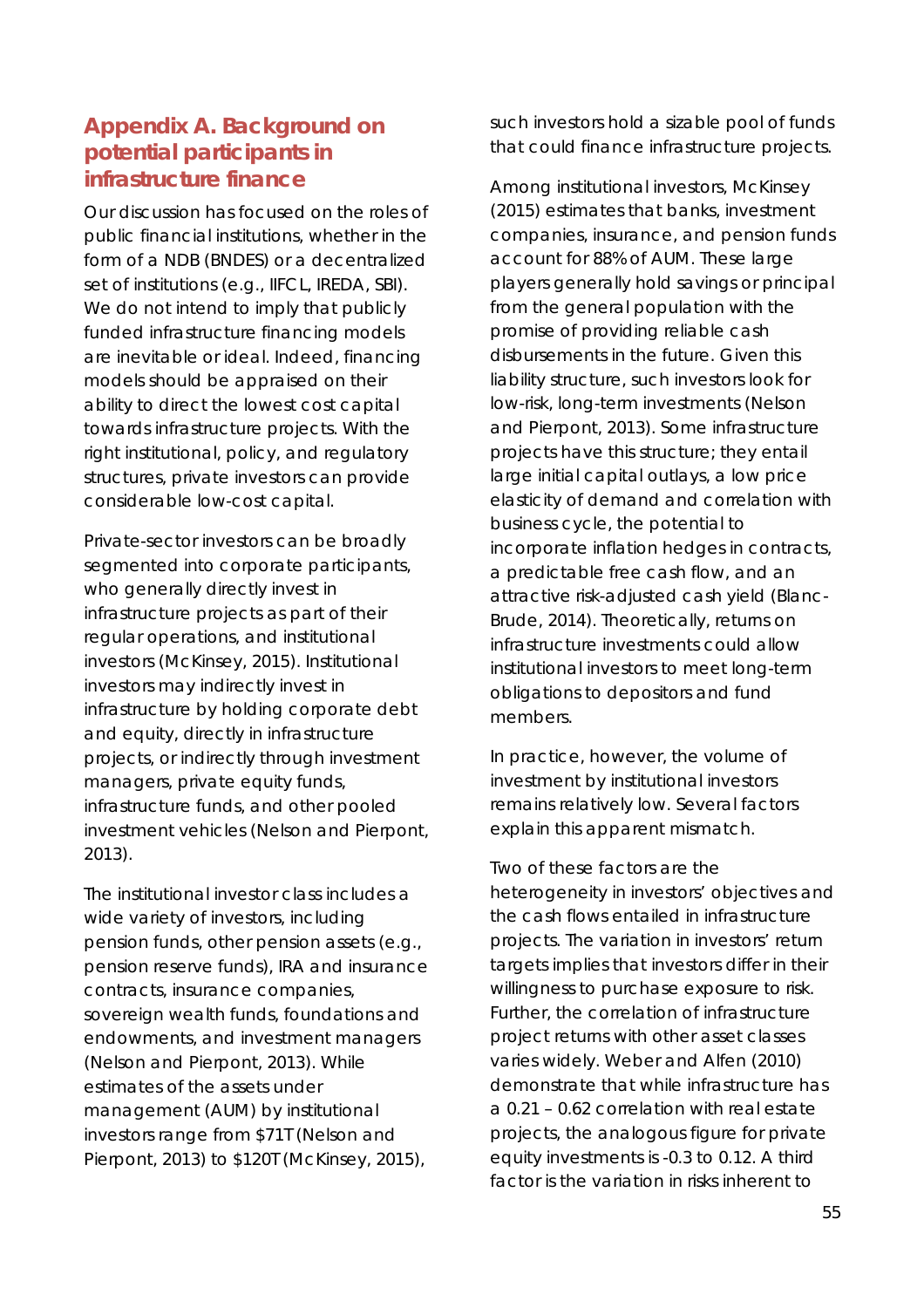similar projects. Naturally, an investor's willingness to invest in infrastructure projects will depend not only on the correlation between projects and the rest of her investment portfolio but also on her risk tolerance. A substantial share of infrastructure projects entail significantly more risk than the idealized infrastructure project with stable cash flows and a near zero correlation with business cycles. Weber and Alfen (2010) illustrate that the return and risk characteristics of similar projects can vary considerably. While an operational asset developed in a publicprivate partnership, with availabilitybased revenues, and minimal demand risk is a very safe asset, a pre-construction asset that is exposed to large demand risk is not. Many infrastructure projects in middle-income countries present additional risks, including macro country risk, exchange rate risk, and policy risk.

Given the heterogeneous risk and return characteristics of infrastructure projects, the participation of institutional investors is likely to depend on the availability, in a given country's capital market, of instruments designed to optimize the allocation of risks among different investors. Accordingly, middle-income countries in which the public sector forms the basis of the infrastructure financing model may want to prioritize the development of risk allocation instruments, such as partial credit guarantees and completion insurance, and practices such as debt tranching. Such instruments could allow institutional investors to customize their participation in infrastructure financing so as to achieve their ideal risk-return characteristic.

This perspective suggests that the innovative capacity of infrastructure financing models is particularly critical. A limitation of the NDB-led model is that the rate of innovation may be reduced by the dominant position of the NDB in the financing landscape. NDBs in middleincome countries, where financial institutions and agents may not have the sophistication to develop or demand such instruments, may provide greater social benefits by serving as conduits for such innovations from high-income countries. NDBs can serve as market makers for such instruments or guide financial markets to accept these products. The same guidance holds for middle-income countries with a decentralized financing model. The greater number of institutions may be able to more introduce a larger number of instruments to the local market but additional coordination may be required to ensure acceptable risk taking and prevent the emergence of unintended interactions between noncomplementary instruments.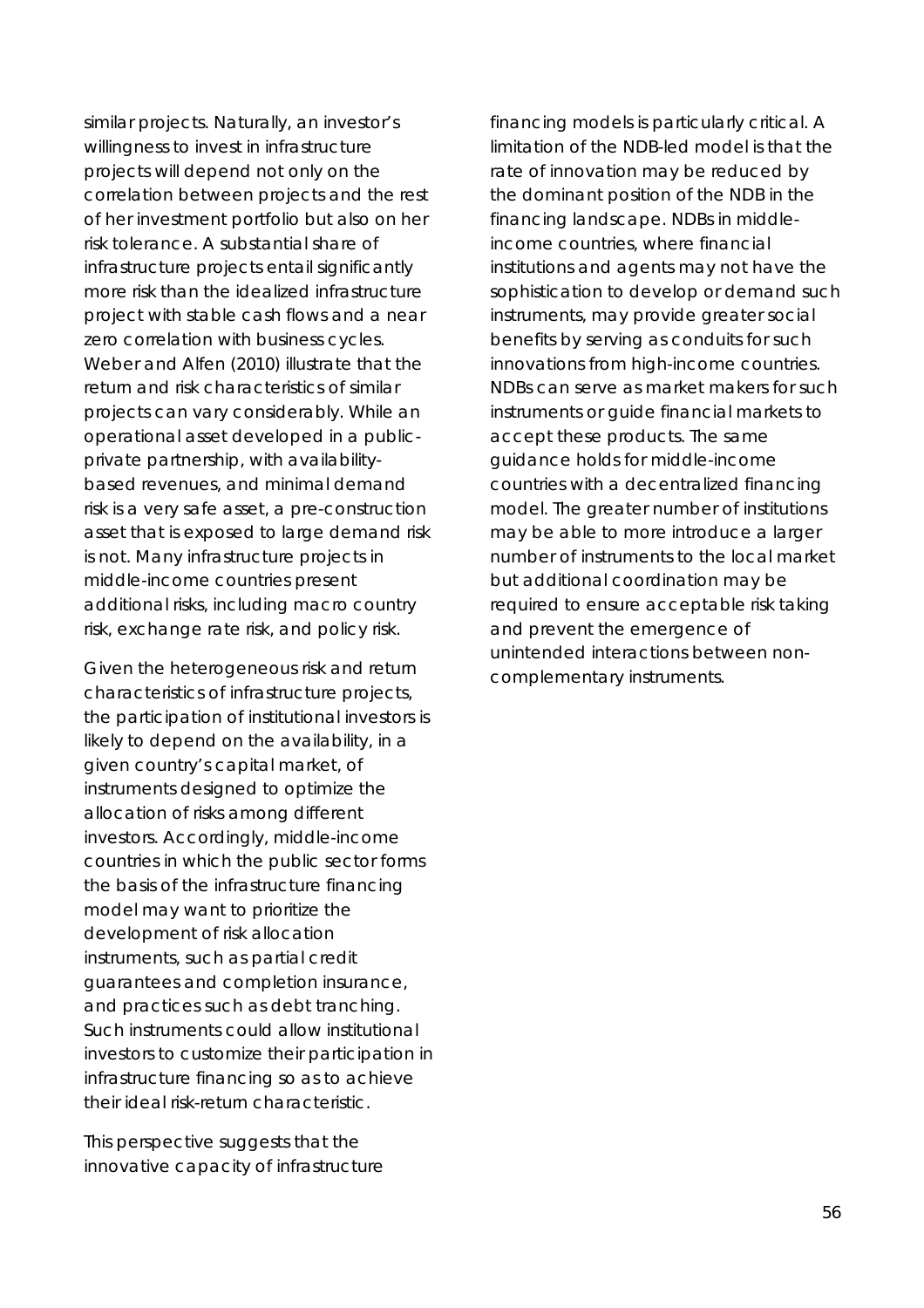# **References**

Authers, John, "Infrastructure: Bridging the gap". Financial Times, 9 November 2015.

Blanc-Brude, Frederic, "Making a better match between institutional investors and infrastructure investments" in Rethinking Infrastructure: Voices from the Global Infrastructure Initiative. May 2014, *McKinsey Quarterly*.

CIA, "The World Factbook" Available at https://www.cia.gov/library/publications/t he-world-factbook/. Accessed on 11 November 2015.

E&Y, "India's cost of capital: A survey". January 2014. Available at http://www.ey.com/Publication/vwLUAss ets/EY-india-cost-of-capital-asurvey/\$FILE/EY-india-cost-of-capital-asurvey.pdf. Accessed on 9 November 2015.

IIFCL (India Infrastructure Finance Corporation Limited), "Regular Credit Enhancement Scheme of IIFCL". 11 October 2015. Available at http://www.iifcl.co.in/Content/ceps.aspx. Accessed on 10 November 2015.

IFC (International Finance Corporation), "First-in-Kind Rupee-Linked Offshore Bond Program Debuts in India". Available at http://www.ifc.org/wps/wcm/connect/re gion\_\_ext\_content/regions/south+asia/ne ws/ifc+rupee+bond. Accessed on 9 November 2015.

IREDA (Indian Renewable Energy Development Agency), "IREDA-NCEF Refinance Scheme". 30 September 2014. Available at

http://www.ireda.gov.in/writereaddata/IR EDA%20NCEF%20Refinance%20Scheme.p df. Accessed on 5 November 2015.

Itaú BBA, "The Financing of Infrastructure Improvements in Brazil and the U.S.". Presentation at The 2013 Symposium on Building the Financial System of the 21st Century: An Agenda for Brazil and the United States. São Paulo, 5 – 7 December 2013.

Iyer, A. "By allowing offshore rupee bonds, RBI gives an unlikely boost to NDF". The Financial Express. Available a

http://www.financialexpress.com/article/i ndustry/banking-finance/by-allowingoffshore-rupee-bonds-rbi-gives-anunlikely-boost-to-ndf/61978/. Accessed on 6 November 2015.

Kaufmann, D., H. Kharas, and V. Penciakova, "Development, Aid and Governance Indictors (DAGI)". Avaialble at

http://www.brookings.edu/research/inter actives/development-aid-governanceindicators. Accessed on 11 November 2015.

Lambert, D., "Under Construction: India's Infrastructure Debt Funds – Their Importance, Challenges, and Opportunities". *ADB South Asia Working Paper Series* Number 29, September 2014.

Lazzarini, S.G., A. Musacchio, R. Bandeira de Mello, R. Marcon, "What do State-Owned Development Banks Do? Evidence from BNDES, 2002 – 09". *World Development,* 66: 237 – 253, 2015.

Mazzacuto, M. and C.C.R. Penna, "Beyond Market Failures: The Market Creating and Shaping Roles of State Investment Banks". Levy Institute Working Paper, January 2015. Available online at http://www.levyinstitute.org/pubs/wp\_831 .pdf. Accessed on 11 November 2015.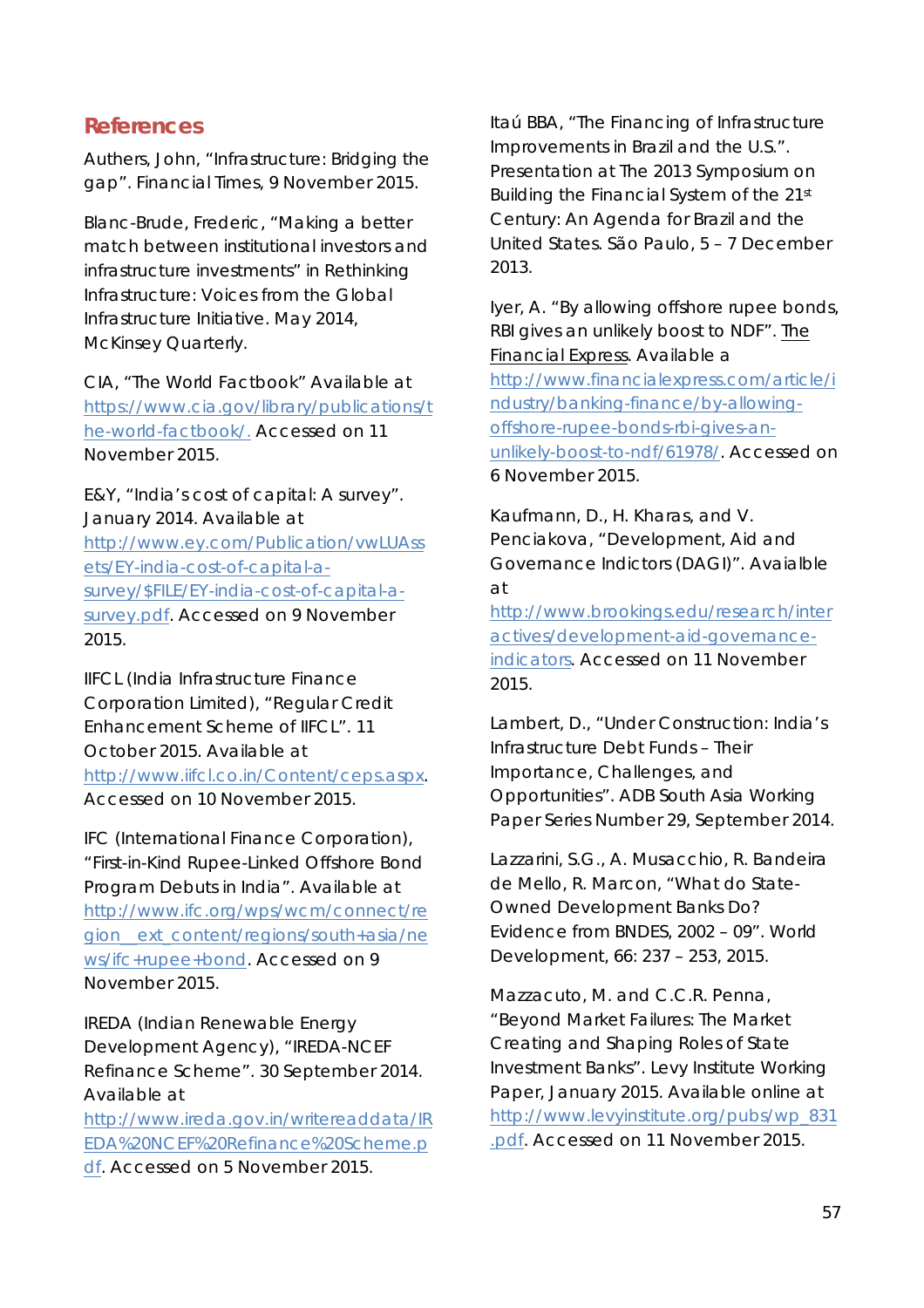McKinsey & Company, "The role of private sector finance for sustainable infrastructure in emerging markets", 2015.

Mittal, S. "Indian Renewable Energy Agency Issues Agency Bonds Worth 300 Million", Cleantechnica.com. 30 September 2015. Available at http://cleantechnica.com/2015/09/30/ind ian-renewable-energy-agency-issuesbonds-worth-300-million. Accessed on 11 November 2015.

Nelson, David and Brendan Pierpont, "The Challenge of Institutional Investment in Renewable Energy". March 2013. Climate Policy Initiative, San Francisco.

Park, Joonkyu, "Brazil's Capital Market: Current Status and Issues for Further Development", IMF Working Paper 12/224. September 2012.

Rothmann Sperling Padovan, "Local Content Requirements in Brazil", presented in Hannover, 26 February 2013. Available at http://www.hannover.ihk.de/fileadmin/da ta/Dokumente/Themen/International/Ver anstaltungsuebersicht/Local\_content.pdf.

Accessed 23 October 2015.

Schutze, A., "Brazilian Electricity Sector". PUC-Rio Technical Report, no date.

SEM (Secretariat for Economic Monitoring), Ministry of Finance, "Brazil Infrastructure". Year 1, Number 1, 18 June 2015. Available at

http://www.seae.fazenda.gov.br/Infraestr utura/infraestrutura-brasil/arquivos/ENG-Brasil%20Infraestructure.pdf. Accessed on 11 November 2015.

Shrimali, G., C. Konda, and S. Srinivasan, "Solving India's Renewable Energy Financing Challenge: Instruments to

Provide Low-cost, Long-term Debt", March 2014, Climate Policy Initiative: San Francisco.

Smith, Kevin, "Brazilian open-access plan takes shape". International Railway Journal. 27 April 2015. Available at http://www.railjournal.com/index.php/ce ntral-south-america/brazilian-openaccess-plan-takes-shape.html. Accessed 30 October 2015.

UNCTAD (United Nations Conference on Trade and Development), UNCTAD Statistics. Available at http://unctadstat.unctad.org/wds/Report Folders/reportFolders.aspx. Accessed on 11 November 2015.

Veirano Advogados, "BNDES lança Linha de Suporte à Liquidez na Emissão de Debêntures de Infraestrutura". 10 August 2015. Available at

http://www.veirano.com.br/por/contents/ view/bndes lanca linha de suporte a li quidez na emissao de debentures de in fraestrutura. Accessed on 30 September 2015.

Wagner, Michael, Garbiela Bertol, and Adrian Murphy. "Enhancing Private Infrastructure Investment in Brazil", Oliver Wyman Financial Services. 2014.

Weber, Barbara and Hans Wilhelm Alfen (2010). Infrastructure as an Asset Class: Investment Strategies, Project Finance and PPP, Wiley: Chichester.

WEF (World Economic Forum). "Global Competitiveness Report 2015 – 2016". Available at

http://www3.weforum.org/docs/gcr/2015- 2016/Global\_Competitiveness\_Report\_201 5-2016.pdf. Accessed 11 November 2015.